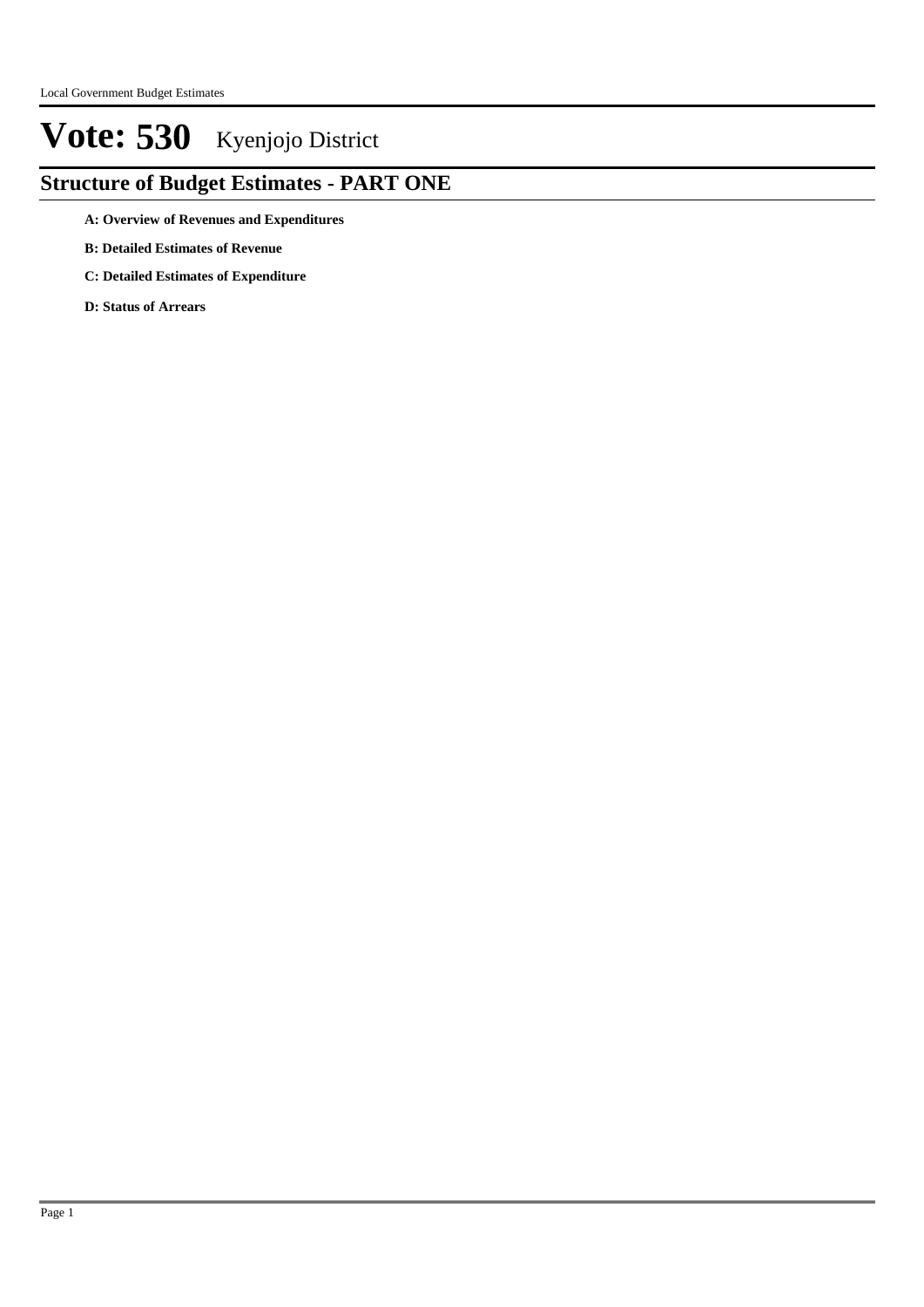### **A: Overview of Revenues and Expenditures**

### **Revenue Performance and Plans**

|                                        | 2015/16                | 2016/17                |                        |
|----------------------------------------|------------------------|------------------------|------------------------|
|                                        | <b>Approved Budget</b> | <b>Receipts by End</b> | <b>Approved Budget</b> |
| UShs $000's$                           |                        | <b>March</b>           |                        |
| 1. Locally Raised Revenues             | 172,135                | 74,522                 | 199,700                |
| 2a. Discretionary Government Transfers | 2,608,292              | 2,045,500              | 2,859,568              |
| 2b. Conditional Government Transfers   | 15,840,192             | 11,692,537             | 18,968,326             |
| 2c. Other Government Transfers         | 1,431,267              | 634,126                | 218,846                |
| 4. Donor Funding                       | 808,054                | 515,831                | 734,036                |
| <b>Total Revenues</b>                  | 20,859,940             | 14,962,516             | 22,980,477             |

#### **Expenditure Performance and Plans**

|                            | 2015/16                |                                                 | 2016/17                |  |
|----------------------------|------------------------|-------------------------------------------------|------------------------|--|
| UShs $000's$               | <b>Approved Budget</b> | Actual<br><b>Expenditure by</b><br>end of March | <b>Approved Budget</b> |  |
| 1a Administration          | 785,687                | 302,899                                         | 2,206,953              |  |
| 2 Finance                  | 220,541                | 150,461                                         | 307,515                |  |
| 3 Statutory Bodies         | 1,835,963              | 927,587                                         | 663,469                |  |
| 4 Production and Marketing | 599,214                | 344,649                                         | 867,662                |  |
| 5 Health                   | 3,333,893              | 2,307,028                                       | 4,132,986              |  |
| 6 Education                | 10,589,383             | 7,303,743                                       | 11,230,430             |  |
| 7a Roads and Engineering   | 1,486,714              | 558,357                                         | 1,471,916              |  |
| 7b Water                   | 1,061,529              | 442,884                                         | 1,161,714              |  |
| 8 Natural Resources        | 139,047                | 94,238                                          | 152,734                |  |
| 9 Community Based Services | 583,907                | 200,851                                         | 522,865                |  |
| 10 Planning                | 156,802                | 67,981                                          | 162,873                |  |
| 11 Internal Audit          | 67,260                 | 53,095                                          | 99,360                 |  |
| <b>Grand Total</b>         | 20,859,939             | 12,753,773                                      | 22,980,477             |  |
| Wage Rec't:                | 11,254,816             | 8,365,337                                       | 14,356,000             |  |
| Non Wage Rec't:            | 6,887,292              | 3,578,858                                       | 6,075,686              |  |
| Domestic Dev't             | 1,909,777              | 479,861                                         | 1,814,755              |  |
| Donor Dev't                | 808,054                | 329,717                                         | 734,036                |  |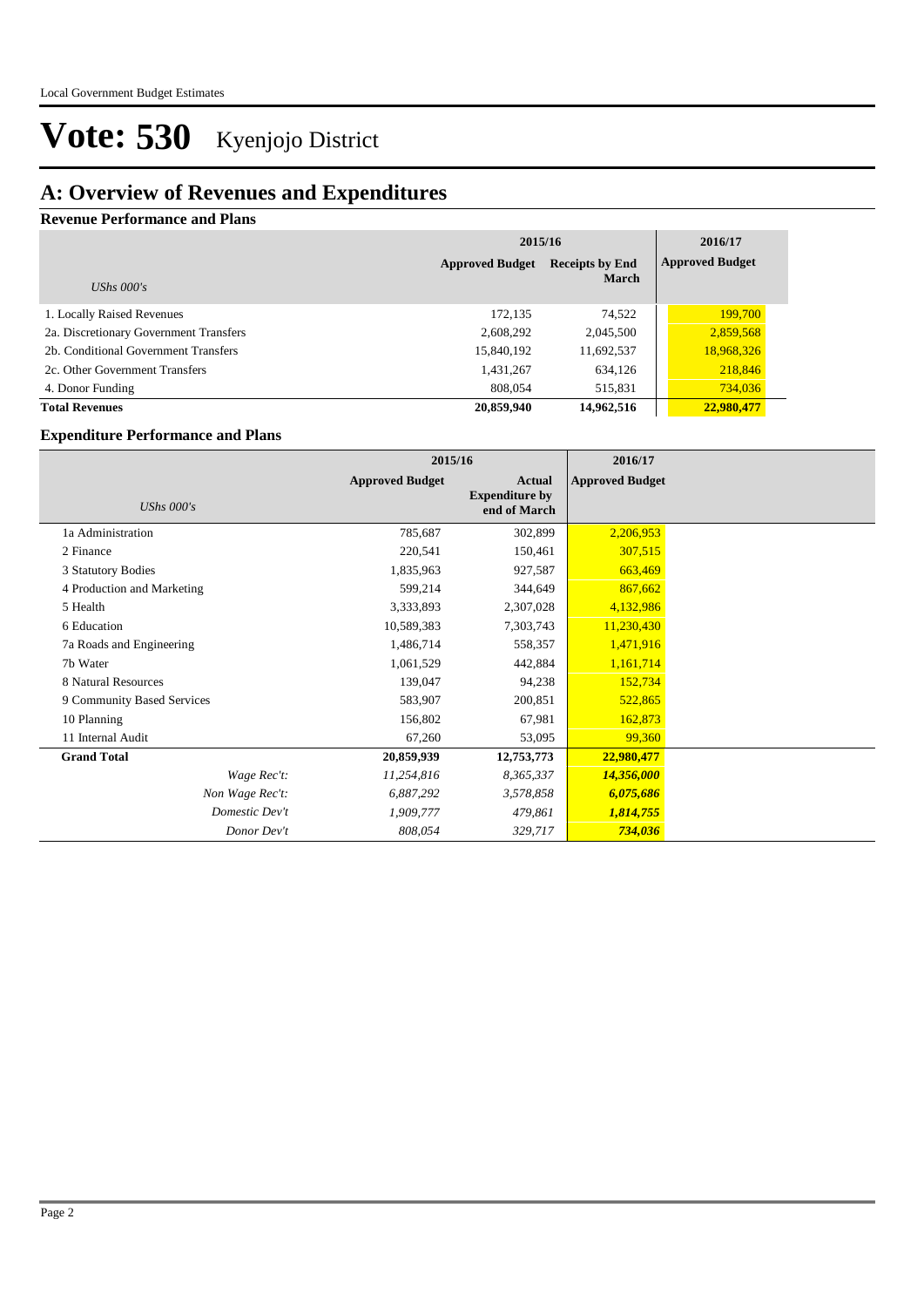### **B: Detailed Estimates of Revenue**

|                                                       | 2015/16                | 2016/17                            |                        |
|-------------------------------------------------------|------------------------|------------------------------------|------------------------|
| UShs $000's$                                          | <b>Approved Budget</b> | <b>Receipts by End</b><br>of March | <b>Approved Budget</b> |
| <b>1. Locally Raised Revenues</b>                     | 172,135                | 74,522                             | 199,700                |
| <b>Locally Raised Revenues</b>                        | 172,135                | 74,522                             | 199,700                |
| 2a. Discretionary Government Transfers                | 2,608,292              | 2,045,500                          | 2,859,568              |
| District Unconditional Grant (Wage)                   | 1,450,299              | 1,001,331                          | 1,806,000              |
| District Unconditional Grant (Non-Wage)               | 574,490                | 416,981                            | 698,594                |
| District Discretionary Development Equalization Grant | 583,503                | 627,188                            | 354,975                |
| 2b. Conditional Government Transfers                  | 15,840,192             | 11,692,537                         | 18,968,326             |
| <b>Transitional Development Grant</b>                 | 22,000                 | 16,500                             | 261,099                |
| Support Services Conditional Grant (Non-Wage)         | 1,515,559              | 875,042                            | 390,000                |
| Sector Conditional Grant (Wage)                       | 10,076,489             | 7,557,367                          | 12,179,415             |
| Sector Conditional Grant (Non-Wage)                   | 3,118,716              | 2,136,201                          | 3,933,123              |
| Pension for Local Governments                         |                        | $\mathbf{0}$                       | 658,978                |
| <b>Gratuity for Local Governments</b>                 |                        | $\Omega$                           | 238,515                |
| General Public Service Pension Arrears (Budgeting)    |                        | $\Omega$                           | 327,361                |
| Development Grant                                     | 1,107,428              | 1,107,428                          | 979,835                |
| 2c. Other Government Transfers                        | 1,431,267              | 634,126                            | 218,846                |
| Other Transfers from Central Government               | 1,431,267              | 634,126                            | 218,846                |
| 4. Donor Funding                                      | 808.054                | 515,831                            | 734,036                |
| Donor Funding                                         | 808,054                | 515,831                            | 734,036                |
| <b>Total Revenues</b>                                 | 20,859,940             | 14,962,516                         | 22,980,477             |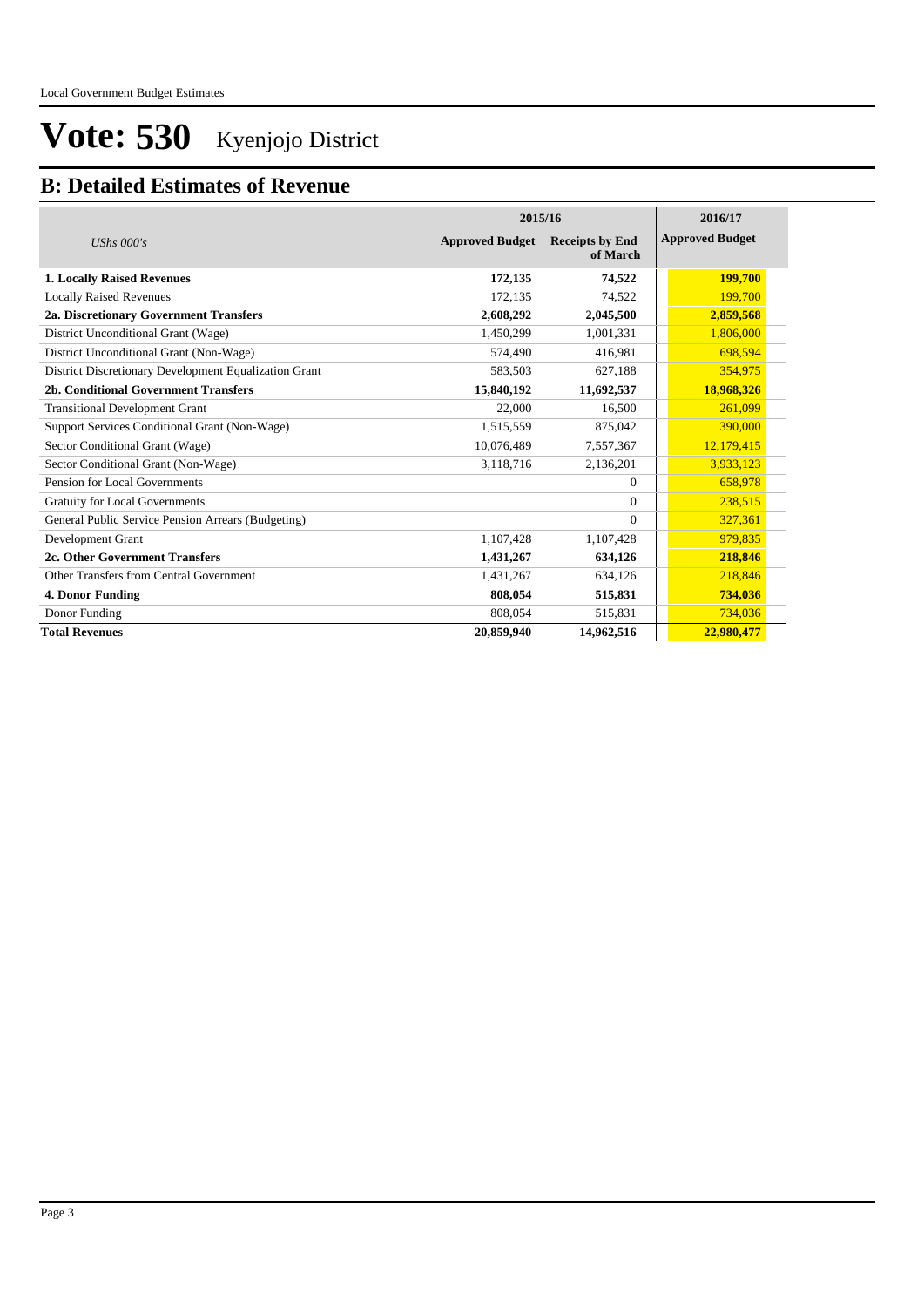### **C: Detailed Estimates of Expenditure**

### *Workplan 1a: Administration*

#### **(i) Overview of Workplan Revenue and Expenditures**

| <b>UShs Thousand</b>                                 | 2015/16                   |                                | 2016/17                          |
|------------------------------------------------------|---------------------------|--------------------------------|----------------------------------|
|                                                      | Approved<br><b>Budget</b> | <b>Outturn by</b><br>end March | <b>Approved</b><br><b>Budget</b> |
| A: Breakdown of Workplan Revenues:                   |                           |                                |                                  |
| <b>Recurrent Revenues</b>                            | 733.564                   | 528,117                        | 2,043,953                        |
| District Unconditional Grant (Non-Wage)              | 139.303                   | 75,873                         | 147,176                          |
| District Unconditional Grant (Wage)                  | 491,660                   | 368,745                        | 620,332                          |
| General Public Service Pension Arrears (Budgeting)   |                           | $\Omega$                       | 327.361                          |
| <b>Gratuity for Local Governments</b>                |                           | $\Omega$                       | 238,515                          |
| <b>Locally Raised Revenues</b>                       | 46,434                    | 42,000                         | 51,591                           |
| Pension for Local Governments                        |                           | $\Omega$                       | 658,978                          |
| Support Services Conditional Grant (Non-Wage)        | 56,166                    | 41,499                         |                                  |
| <b>Development Revenues</b>                          | 52,124                    | 40.124                         | 163,000                          |
| District Discretionary Development Equalization Gran | 40,124                    | 40,124                         | 43,000                           |
| Donor Funding                                        | 12,000                    | $\mathbf{0}$                   |                                  |
| <b>Transitional Development Grant</b>                |                           | $\Omega$                       | 120,000                          |
| <b>Total Revenues</b>                                | 785,688                   | 568,241                        | 2,206,953                        |
| <b>B: Breakdown of Workplan Expenditures:</b>        |                           |                                |                                  |
| Recurrent Expenditure                                | 733,564                   | 291,560                        | 2,043,953                        |
| Wage                                                 | 395,584                   | 197,792                        | 990,916                          |
| Non Wage                                             | 337,980                   | 93,768                         | 1,053,037                        |
| Development Expenditure                              | 52,124                    | 11,339                         | 163,000                          |
| Domestic Development                                 | 40.124                    | 11339.3                        | 163,000                          |
| Donor Development                                    | 12.000                    | $\mathbf{0}$                   | $\overline{0}$                   |
| <b>Total Expenditure</b>                             | 785,688                   | 302,899                        | 2,206,953                        |

#### **(ii) Details of Workplan Revenues and Expenditures**

### *Expenditure Details for Workplan 1a: Administration*

#### **LG Function 1381 District and Urban Administration**

| 2015/16 Approved Budget |             |         |                | 2016/17 Approved Estimates |                  |
|-------------------------|-------------|---------|----------------|----------------------------|------------------|
| <b>Total</b>            | <b>Wage</b> | N' Wage | <b>GoU Dev</b> |                            | <b>Total</b>     |
|                         |             |         |                |                            |                  |
| 395,584                 | 990,916     |         |                |                            | 990,916          |
| 91,598                  |             |         |                |                            | $\mathbf{0}$     |
| $\mathbf{0}$            |             | 783,477 |                |                            | 783,477          |
| 4,000                   |             | 4,000   |                |                            | 4,000            |
| 100                     |             | 500     |                |                            | 500              |
| 12,000                  |             | 12,000  |                |                            | 12,000           |
| 2,016                   |             | 2,016   |                |                            | 2,016            |
| 2,000                   |             | 2,000   | 12,100         |                            | 14,100           |
| 500                     |             | 500     |                |                            | 500              |
| 2,500                   |             | 2,500   |                |                            | 2,500            |
| 500                     |             | 500     |                |                            | 500              |
| 1,000                   |             | 200     |                |                            | 200              |
| 30,000                  |             | 30,000  |                |                            | 30,000           |
| 6,500                   |             | 6,500   |                |                            | 6,500            |
|                         |             |         |                |                            | <b>Donor Dev</b> |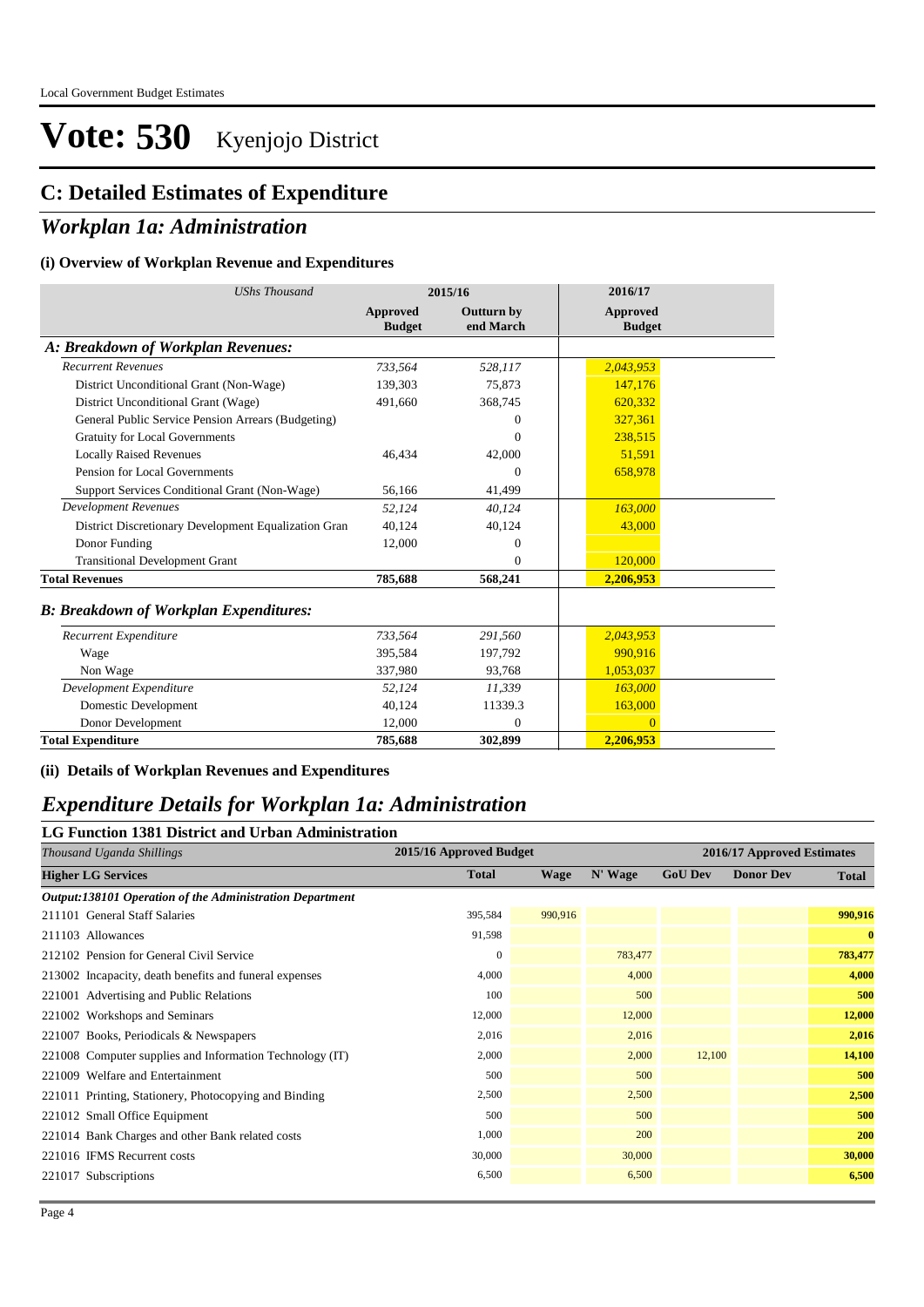### *Workplan 1a: Administration*

| 2015/16 Approved Budget<br>Thousand Uganda Shillings             |                  |             |         |                | 2016/17 Approved Estimates |              |
|------------------------------------------------------------------|------------------|-------------|---------|----------------|----------------------------|--------------|
| <b>Higher LG Services</b>                                        | <b>Total</b>     | <b>Wage</b> | N' Wage | <b>GoU Dev</b> | <b>Donor Dev</b>           | <b>Total</b> |
| 222001 Telecommunications                                        | 3,600            |             | 3,600   |                |                            | 3,600        |
| 227001 Travel inland                                             | 47,896           |             | 60,874  |                |                            | 60,874       |
| 228001 Maintenance - Civil                                       | $\boldsymbol{0}$ |             |         | 97,100         |                            | 97,100       |
| 228003 Maintenance - Machinery, Equipment & Furniture            | $\boldsymbol{0}$ |             |         | 10,800         |                            | 10,800       |
| 273102 Incapacity, death benefits and funeral expenses           | 4,000            |             |         |                |                            | $\bf{0}$     |
| 282102 Fines and Penalties/ Court wards                          | 30,000           |             | 30,000  |                |                            | 30,000       |
| Total Cost of Output 138101:                                     | 633,794          | 990,916     | 938,667 | 120,000        |                            | 2,049,583    |
| Output:138102 Human Resource Management Services                 |                  |             |         |                |                            |              |
| 211103 Allowances                                                | 9,600            |             | 9,600   |                |                            | 9,600        |
| 212106 Validation of old Pensioners                              | $\overline{0}$   |             | 2,400   |                |                            | 2,400        |
| 213003 Retrenchment costs                                        | 2,400            |             |         |                |                            | $\bf{0}$     |
| 221001 Advertising and Public Relations                          | 250              |             | 250     |                |                            | 250          |
| 221002 Workshops and Seminars                                    | $\boldsymbol{0}$ |             |         | 8,000          |                            | 8,000        |
| 221004 Recruitment Expenses                                      | 2,400            |             | 2,400   |                |                            | 2,400        |
| 221007 Books, Periodicals & Newspapers                           | 500              |             | 500     |                |                            | 500          |
| 221008 Computer supplies and Information Technology (IT)         | 3,480            |             | 3,480   |                |                            | 3,480        |
| 221009 Welfare and Entertainment                                 | 15,000           |             | 15,000  |                |                            | 15,000       |
| 221011 Printing, Stationery, Photocopying and Binding            | 6,500            |             | 6,500   |                |                            | 6,500        |
| 221014 Bank Charges and other Bank related costs                 | 200              |             | 200     |                |                            | 200          |
| 222001 Telecommunications                                        | 500              |             | 500     |                |                            | 500          |
| 227001 Travel inland                                             | 9,040            |             | 9,040   |                |                            | 9,040        |
| Total Cost of Output 138102:                                     | 49,870           |             | 49,870  | 8,000          |                            | 57,870       |
| Output:138103 Capacity Building for HLG                          |                  |             |         |                |                            |              |
| 221002 Workshops and Seminars                                    | 30,124           |             |         | 28,900         |                            | 28,900       |
| 221003 Staff Training                                            | 10,000           |             |         | 6,100          |                            | 6,100        |
| Total Cost of Output 138103:                                     | 40,124           |             |         | 35,000         |                            | 35,000       |
| Output:138104 Supervision of Sub County programme implementation |                  |             |         |                |                            |              |
| 227001 Travel inland                                             | 10,000           |             | 10,000  |                |                            | 10,000       |
| Total Cost of Output 138104:                                     | 10,000           |             | 10,000  |                |                            | 10,000       |
| Output:138105 Public Information Dissemination                   |                  |             |         |                |                            |              |
| 221001 Advertising and Public Relations                          | 4,000            |             | 4,000   |                |                            | 4,000        |
| 221007 Books, Periodicals & Newspapers                           | 1,500            |             | 1,500   |                |                            | 1,500        |
| 221008 Computer supplies and Information Technology (IT)         | 5,000            |             | 5,000   |                |                            | 5,000        |
| 227001 Travel inland                                             | 2,000            |             | 2,000   |                |                            | 2,000        |
| Total Cost of Output 138105:                                     | 12,500           |             | 12,500  |                |                            | 12,500       |
| Output:138106 Office Support services                            |                  |             |         |                |                            |              |
| 221009 Welfare and Entertainment                                 | 8,000            |             | 8,000   |                |                            | 8,000        |
| 221011 Printing, Stationery, Photocopying and Binding            | 6,000            |             | 6,000   |                |                            | 6,000        |
| 224004 Cleaning and Sanitation                                   | 2,000            |             | 2,000   |                |                            | 2,000        |
| 227001 Travel inland                                             | 10,000           |             |         |                |                            | $\bf{0}$     |
| 227002 Travel abroad                                             | $\boldsymbol{0}$ |             | 10,000  |                |                            | 10,000       |
| 228003 Maintenance - Machinery, Equipment & Furniture            | 7,000            |             | 7,000   |                |                            | 7,000        |
| 228004 Maintenance - Other                                       | 2,000            |             | 2,000   |                |                            | 2,000        |
| Total Cost of Output 138106:                                     | 35,000           |             | 35,000  |                |                            | 35,000       |
| Output:138108 Assets and Facilities Management                   |                  |             |         |                |                            |              |
| 227001 Travel inland                                             | $\boldsymbol{0}$ |             | 5,000   |                |                            | 5,000        |
| Total Cost of Output 138108:                                     | 0                |             | 5,000   |                |                            | 5,000        |
| <b>Output:128109 Local Policing</b>                              |                  |             |         |                |                            |              |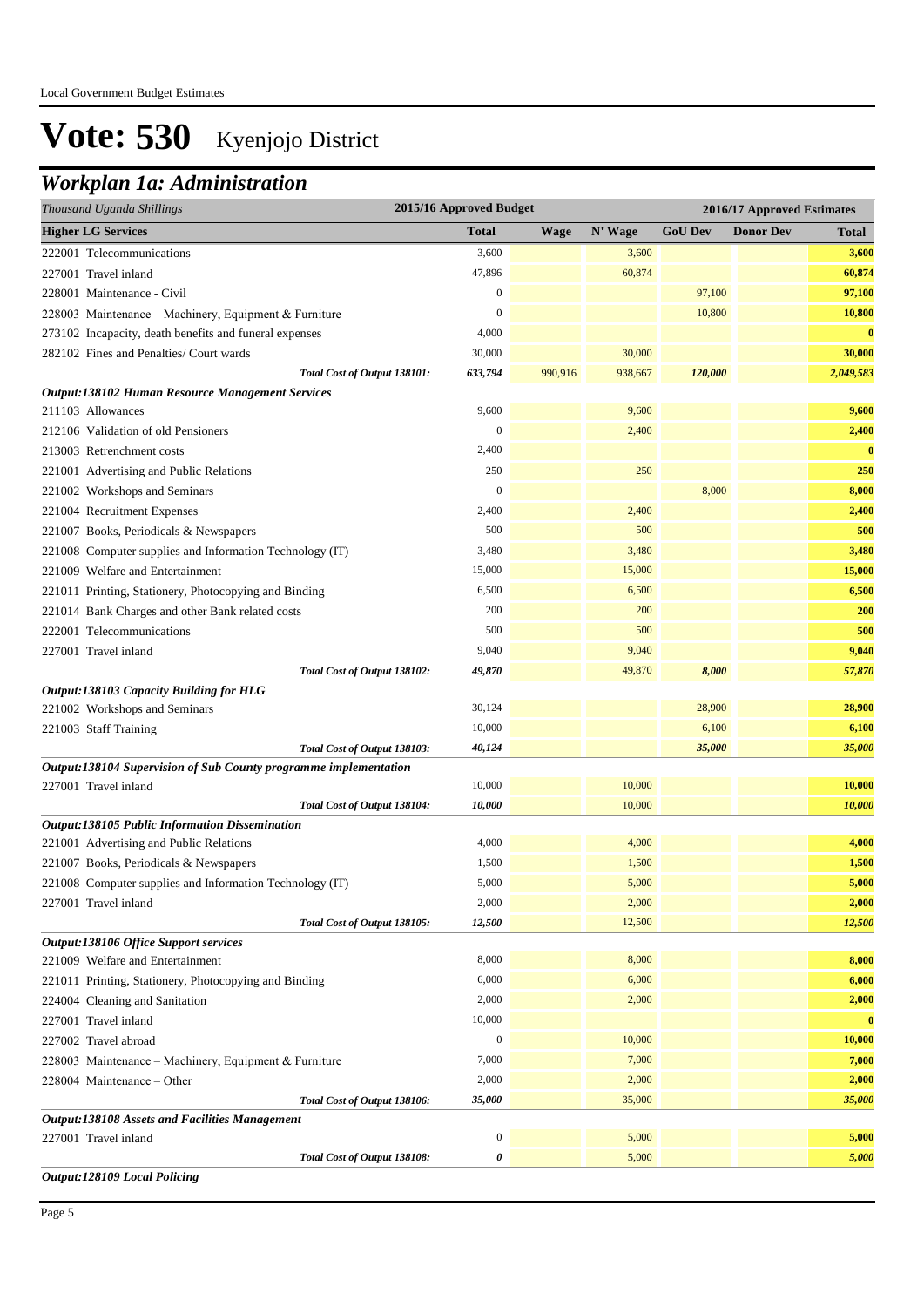## *Workplan 1a: Administration*

| Thousand Uganda Shillings                                       | 2015/16 Approved Budget |         |           |                | 2016/17 Approved Estimates |                       |
|-----------------------------------------------------------------|-------------------------|---------|-----------|----------------|----------------------------|-----------------------|
| <b>Higher LG Services</b>                                       | <b>Total</b>            | Wage    | N' Wage   | <b>GoU Dev</b> | <b>Donor Dev</b>           | <b>Total</b>          |
| 227001 Travel inland                                            | 2,400                   |         |           |                |                            | $\bf{0}$              |
| Total Cost of Output 128109:                                    | 2,400                   |         |           |                |                            | $\boldsymbol{\theta}$ |
| <b>Output:138111 Records Management Services</b>                |                         |         |           |                |                            |                       |
| 211103 Allowances                                               | 2,000                   |         |           |                |                            | $\mathbf{0}$          |
| 227001 Travel inland                                            |                         |         | 2.000     |                |                            | 2.000                 |
| Total Cost of Output 138111:                                    | 2,000                   |         | 2.000     |                |                            | 2,000                 |
| <b>Total Cost of Higher LG Services</b>                         | 785,688                 | 990,916 | 1,053,037 | 163,000        |                            | 2,206,953             |
| <b>Total Cost of function District and Urban Administration</b> | 785,688                 | 990,916 | 1,053,037 | 163,000        |                            | 2,206,953             |
| <b>Total Cost of Administration</b>                             | 785,688                 | 990,916 | 1,053,037 | 163,000        |                            | 2,206,953             |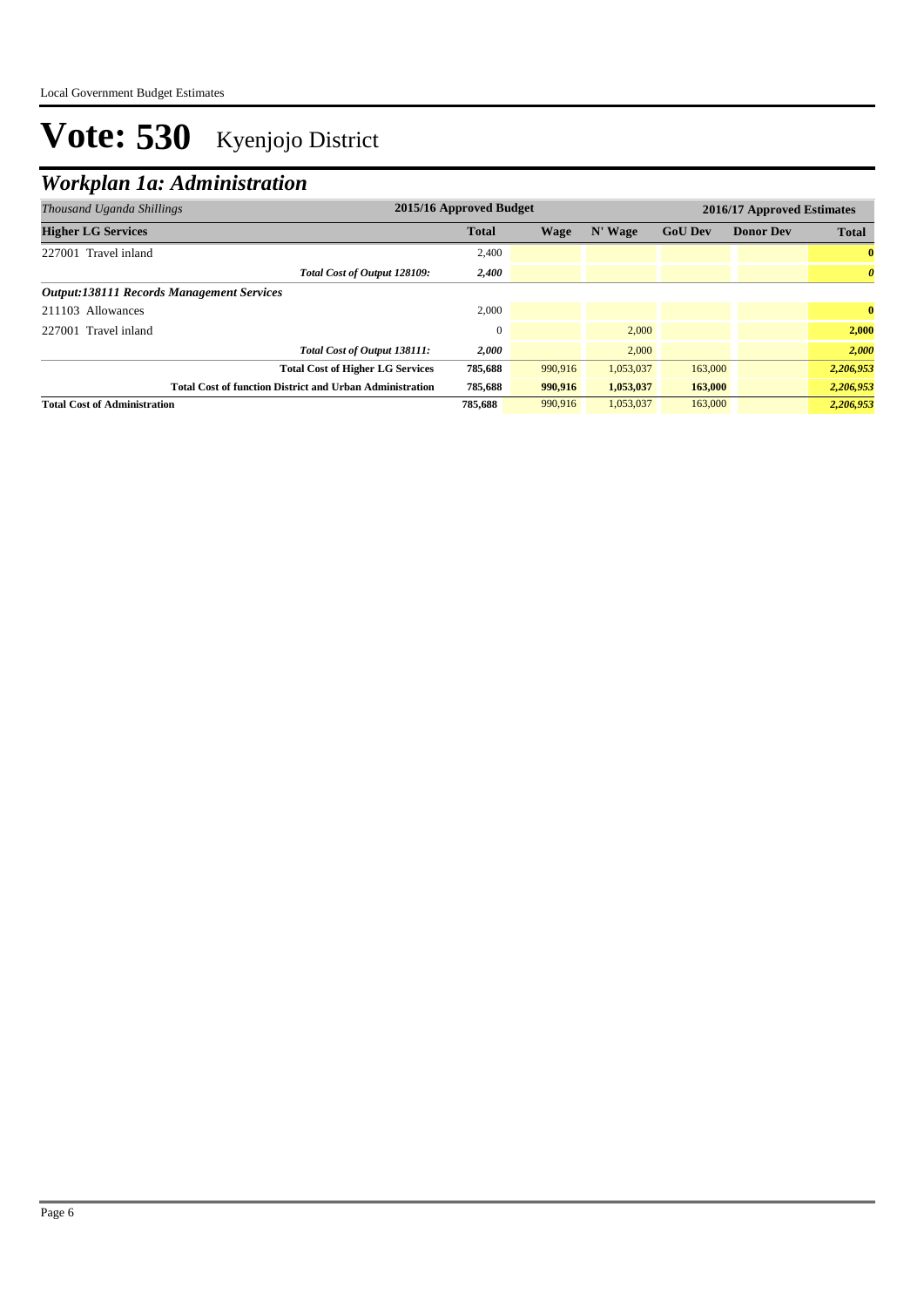## *Workplan 2: Finance*

#### **(i) Overview of Workplan Revenue and Expenditures**

| <b>UShs Thousand</b>                                 |                           | 2015/16                        | 2016/17                   |
|------------------------------------------------------|---------------------------|--------------------------------|---------------------------|
|                                                      | Approved<br><b>Budget</b> | <b>Outturn by</b><br>end March | Approved<br><b>Budget</b> |
| A: Breakdown of Workplan Revenues:                   |                           |                                |                           |
| <b>Recurrent Revenues</b>                            | 220,541                   | 158,230                        | 297,515                   |
| District Unconditional Grant (Non-Wage)              | 57,806                    | 55,215                         | 88,060                    |
| District Unconditional Grant (Wage)                  | 124,015                   | 93,012                         | 184,015                   |
| <b>Locally Raised Revenues</b>                       | 34,719                    | 7,000                          | 25,440                    |
| Support Services Conditional Grant (Non-Wage)        | 4,000                     | 3,004                          |                           |
| <b>Development Revenues</b>                          |                           | 0                              | 10,000                    |
| District Discretionary Development Equalization Gran |                           | $\mathbf{0}$                   | 10,000                    |
| <b>Total Revenues</b>                                | 220,541                   | 158,230                        | 307,515                   |
| <b>B: Breakdown of Workplan Expenditures:</b>        |                           |                                |                           |
| Recurrent Expenditure                                | 220,541                   | 150,461                        | 297,515                   |
| Wage                                                 | 124,015                   | 93,012                         | 184,015                   |
| Non Wage                                             | 96,526                    | 57,450                         | 113,500                   |
| Development Expenditure                              | 0                         | 0                              | 10,000                    |
| Domestic Development                                 |                           | $\Omega$                       | 10,000                    |
| Donor Development                                    |                           | $\Omega$                       | $\mathbf{0}$              |
| <b>Total Expenditure</b>                             | 220,541                   | 150,461                        | 307,515                   |

#### **(ii) Details of Workplan Revenues and Expenditures**

### *Expenditure Details for Workplan 2: Finance*

| LG Function 1481 Financial Management and Accountability(LG) |             |                         |                            |                  |              |  |  |  |  |
|--------------------------------------------------------------|-------------|-------------------------|----------------------------|------------------|--------------|--|--|--|--|
|                                                              |             |                         | 2016/17 Approved Estimates |                  |              |  |  |  |  |
| <b>Total</b>                                                 | <b>Wage</b> | N' Wage                 | <b>GoU Dev</b>             | <b>Donor Dev</b> | <b>Total</b> |  |  |  |  |
|                                                              |             |                         |                            |                  |              |  |  |  |  |
| 124,015                                                      | 184,015     |                         |                            |                  | 184,015      |  |  |  |  |
| 2,874                                                        |             | 1,500                   |                            |                  | 1,500        |  |  |  |  |
| 2,183                                                        |             | 3,623                   |                            |                  | 3,623        |  |  |  |  |
| 1,200                                                        |             | 1,200                   |                            |                  | 1,200        |  |  |  |  |
| 500                                                          |             | 1,488                   |                            |                  | 1,488        |  |  |  |  |
| $\mathbf{0}$                                                 |             | 1,000                   |                            |                  | 1,000        |  |  |  |  |
| 300                                                          |             | 400                     |                            |                  | 400          |  |  |  |  |
| 2,500                                                        |             | 1,500                   |                            |                  | 1,500        |  |  |  |  |
| $\mathbf{0}$                                                 |             | 1,500                   |                            |                  | 1,500        |  |  |  |  |
| 3,000                                                        |             | 2,400                   |                            |                  | 2,400        |  |  |  |  |
| 960                                                          |             | 1,200                   |                            |                  | 1,200        |  |  |  |  |
| 3,500                                                        |             | 3,000                   |                            |                  | 3,000        |  |  |  |  |
| 11,660                                                       |             | 11,689                  |                            |                  | 11,689       |  |  |  |  |
| 1,000                                                        |             |                         |                            |                  | $\bf{0}$     |  |  |  |  |
| 153,692<br>Total Cost of Output 148101:                      | 184,015     | 30,500                  |                            |                  | 214,515      |  |  |  |  |
|                                                              |             |                         |                            |                  |              |  |  |  |  |
| $\boldsymbol{0}$                                             |             |                         |                            |                  | 522          |  |  |  |  |
| $\overline{0}$                                               |             | 2,400                   |                            |                  | 2,400        |  |  |  |  |
| 6,798                                                        |             |                         |                            |                  | $\mathbf{0}$ |  |  |  |  |
| 28,282                                                       |             | 14,600                  |                            |                  | 24,078       |  |  |  |  |
| 0                                                            |             | 8,000                   |                            |                  | 8,000        |  |  |  |  |
|                                                              |             | 2015/16 Approved Budget |                            |                  | 522<br>9,478 |  |  |  |  |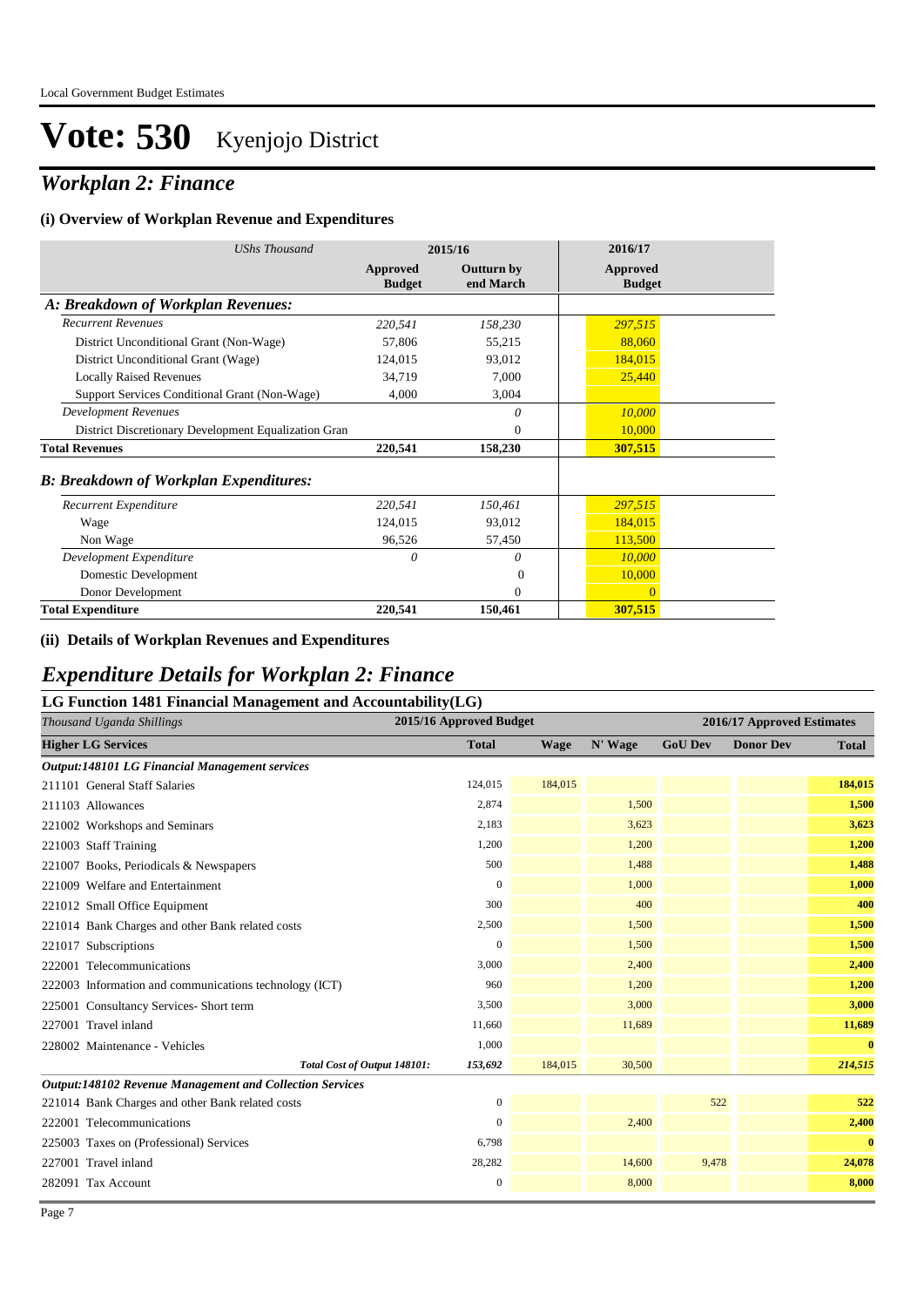## *Workplan 2: Finance*

| Thousand Uganda Shillings                                          | 2015/16 Approved Budget |             |         |                | 2016/17 Approved Estimates |              |  |  |
|--------------------------------------------------------------------|-------------------------|-------------|---------|----------------|----------------------------|--------------|--|--|
| <b>Higher LG Services</b>                                          | <b>Total</b>            | <b>Wage</b> | N' Wage | <b>GoU Dev</b> | <b>Donor Dev</b>           | <b>Total</b> |  |  |
| Total Cost of Output 148102:                                       | 35,080                  |             | 25,000  | 10,000         |                            | 35,000       |  |  |
| <b>Output:148103 Budgeting and Planning Services</b>               |                         |             |         |                |                            |              |  |  |
| 221011 Printing, Stationery, Photocopying and Binding              | $\mathbf{0}$            |             | 800     |                |                            | 800          |  |  |
| 227001 Travel inland                                               | 2,000                   |             | 1,700   |                |                            | 1,700        |  |  |
| Total Cost of Output 148103:                                       | 2,000                   |             | 2,500   |                |                            | 2,500        |  |  |
| Output:148104 LG Expenditure management Services                   |                         |             |         |                |                            |              |  |  |
| 221011 Printing, Stationery, Photocopying and Binding              | 8,000                   |             | 7,000   |                |                            | 7,000        |  |  |
| 227001 Travel inland                                               | 12,982                  |             | 11,000  |                |                            | 11,000       |  |  |
| Total Cost of Output 148104:                                       | 20,982                  |             | 18,000  |                |                            | 18,000       |  |  |
| <b>Output:148105 LG Accounting Services</b>                        |                         |             |         |                |                            |              |  |  |
| 221011 Printing, Stationery, Photocopying and Binding              | $\mathbf{0}$            |             | 1,500   |                |                            | 1,500        |  |  |
| 227001 Travel inland                                               | 8,788                   |             | 6,000   |                |                            | 6,000        |  |  |
| Total Cost of Output 148105:                                       | 8,788                   |             | 7,500   |                |                            | 7,500        |  |  |
| Output:148106 Integrated Financial Management System               |                         |             |         |                |                            |              |  |  |
| 221002 Workshops and Seminars                                      | 0                       |             | 2,000   |                |                            | 2,000        |  |  |
| 221008 Computer supplies and Information Technology (IT)           | 0                       |             | 3,000   |                |                            | 3,000        |  |  |
| 221011 Printing, Stationery, Photocopying and Binding              | 0                       |             | 4,000   |                |                            | 4,000        |  |  |
| 222001 Telecommunications                                          | $\boldsymbol{0}$        |             | 3,000   |                |                            | 3,000        |  |  |
| 223005 Electricity                                                 | $\boldsymbol{0}$        |             | 6,000   |                |                            | 6,000        |  |  |
| 227004 Fuel, Lubricants and Oils                                   | 0                       |             | 9,000   |                |                            | 9,000        |  |  |
| 228003 Maintenance – Machinery, Equipment & Furniture              | 0                       |             | 3,000   |                |                            | 3,000        |  |  |
| Total Cost of Output 148106:                                       | 0                       |             | 30,000  |                |                            | 30,000       |  |  |
| <b>Total Cost of Higher LG Services</b>                            | 220,541                 | 184,015     | 113,500 | 10,000         |                            | 307,515      |  |  |
| Total Cost of function Financial Management and Accountability(LG) | 220,541                 | 184,015     | 113,500 | 10,000         |                            | 307,515      |  |  |
| <b>Total Cost of Finance</b>                                       | 220,541                 | 184,015     | 113,500 | 10,000         |                            | 307,515      |  |  |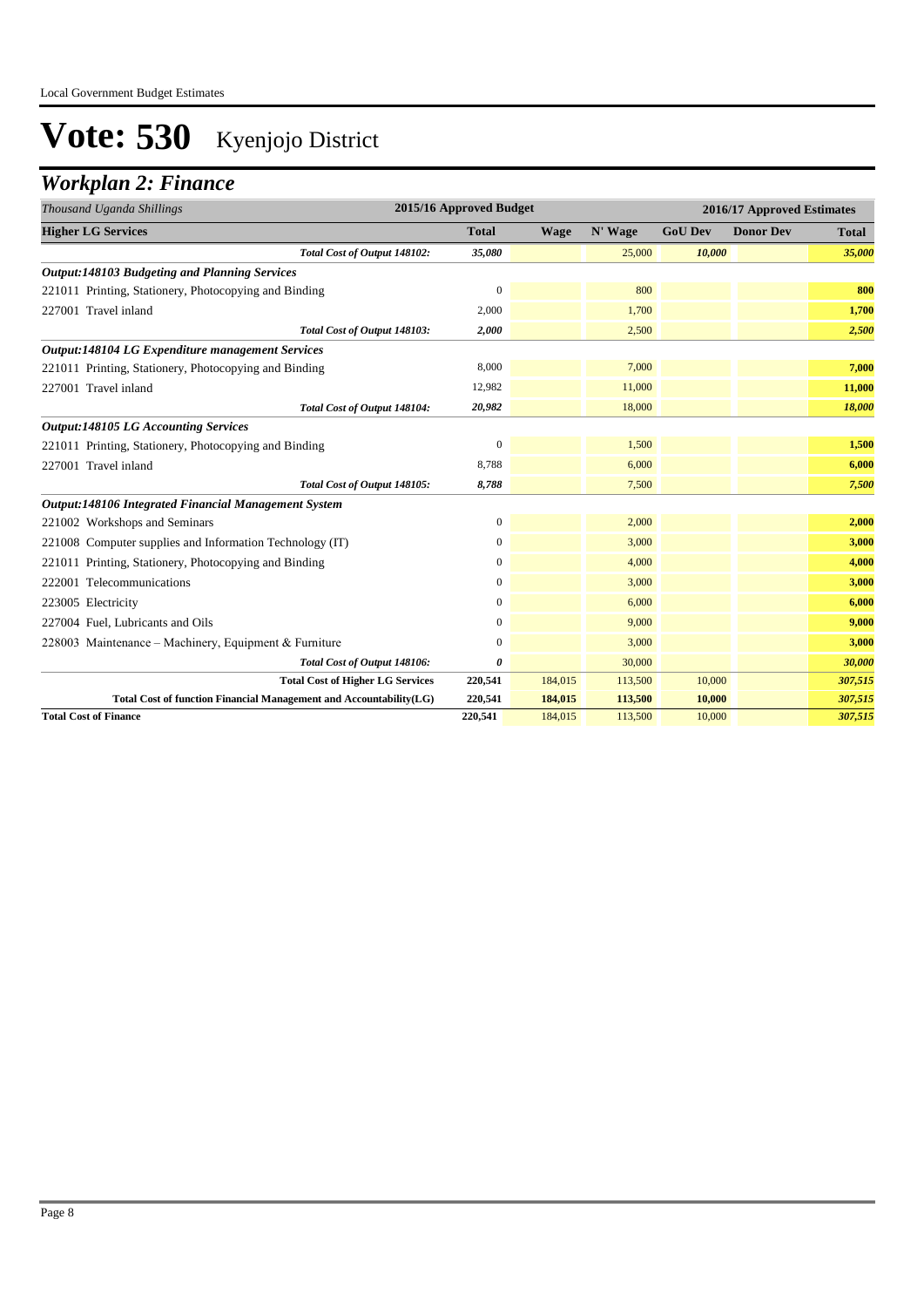## *Workplan 3: Statutory Bodies*

#### **(i) Overview of Workplan Revenue and Expenditures**

| <b>UShs Thousand</b>                           | 2015/16                   |                                | 2016/17                   |
|------------------------------------------------|---------------------------|--------------------------------|---------------------------|
|                                                | Approved<br><b>Budget</b> | <b>Outturn by</b><br>end March | Approved<br><b>Budget</b> |
| A: Breakdown of Workplan Revenues:             |                           |                                |                           |
| <b>Recurrent Revenues</b>                      | 1,835,963                 | 993,196                        | 663,469                   |
| District Unconditional Grant (Non-Wage)        | 115,554                   | 79,794                         | 332,749                   |
| District Unconditional Grant (Wage)            | 238,898                   | 92,780                         | 281,784                   |
| <b>Locally Raised Revenues</b>                 | 38,518                    | $\theta$                       | 48,936                    |
| Support Services Conditional Grant (Non-Wage)  | 1,442,993                 | 820,621                        |                           |
| <b>Total Revenues</b>                          | 1,835,963                 | 993,196                        | 663,469                   |
| <b>B</b> : Breakdown of Workplan Expenditures: |                           |                                |                           |
| Recurrent Expenditure                          | 1,835,963                 | 927,587                        | 663,469                   |
| Wage                                           | 231,784                   | 173,838                        | 281,784                   |
| Non Wage                                       | 1,604,179                 | 753,749                        | 381,685                   |
| Development Expenditure                        | 0                         | $\theta$                       | $\theta$                  |
| Domestic Development                           |                           | $\Omega$                       | $\Omega$                  |
| Donor Development                              |                           | $\Omega$                       | $\theta$                  |
| <b>Total Expenditure</b>                       | 1,835,963                 | 927,587                        | 663,469                   |

#### **(ii) Details of Workplan Revenues and Expenditures**

### *Expenditure Details for Workplan 3: Statutory Bodies*

#### **LG Function 1382 Local Statutory Bodies**

| Thousand Uganda Shillings                                | 2015/16 Approved Budget      |              |         |                | 2016/17 Approved Estimates |                  |                |  |
|----------------------------------------------------------|------------------------------|--------------|---------|----------------|----------------------------|------------------|----------------|--|
| <b>Higher LG Services</b>                                |                              | <b>Total</b> | Wage    | N' Wage        | <b>GoU Dev</b>             | <b>Donor Dev</b> | <b>Total</b>   |  |
| <b>Output:138201 LG Council Adminstration services</b>   |                              |              |         |                |                            |                  |                |  |
| 211101 General Staff Salaries                            |                              | 231,784      | 281,784 |                |                            |                  | 281,784        |  |
| 211103 Allowances                                        |                              | 20,000       |         | 20             |                            |                  | 20             |  |
| 211104 Statutory salaries                                |                              | 156,566      |         | 161            |                            |                  | 161            |  |
| 212103 Pension for Teachers                              |                              | 182,654      |         |                |                            |                  | $\bf{0}$       |  |
| 212105 Pension for Local Governments                     |                              | 1,031,579    |         |                |                            |                  | $\bf{0}$       |  |
| 221001 Advertising and Public Relations                  |                              | $\mathbf{0}$ |         | $\overline{0}$ |                            |                  | $\bf{0}$       |  |
| 221002 Workshops and Seminars                            |                              | 5,720        |         | 6              |                            |                  | 6              |  |
| 221009 Welfare and Entertainment                         |                              | $\mathbf{0}$ |         | $\mathbf{1}$   |                            |                  | $\mathbf{1}$   |  |
| 221011 Printing, Stationery, Photocopying and Binding    |                              | $\Omega$     |         | $\overline{c}$ |                            |                  | $\overline{2}$ |  |
| 221012 Small Office Equipment                            |                              | $\mathbf{0}$ |         | $\mathbf{1}$   |                            |                  | $\mathbf{1}$   |  |
| 222001 Telecommunications                                |                              | $\Omega$     |         | $\mathbf{1}$   |                            |                  | $\mathbf{1}$   |  |
| 227001 Travel inland                                     |                              | 31,203       |         | 223,096        |                            |                  | 223,096        |  |
|                                                          | Total Cost of Output 138201: | 1,659,506    | 281,784 | 223,288        |                            |                  | 505,072        |  |
| Output:138202 LG procurement management services         |                              |              |         |                |                            |                  |                |  |
| 211103 Allowances                                        |                              | 12,150       |         | 14             |                            |                  | 14             |  |
| 221001 Advertising and Public Relations                  |                              | 8,913        |         | 6              |                            |                  | 6              |  |
| 221007 Books, Periodicals & Newspapers                   |                              | 450          |         |                |                            |                  | $\bf{0}$       |  |
| 221008 Computer supplies and Information Technology (IT) |                              | $\mathbf{0}$ |         | 3              |                            |                  | 3              |  |
| 221009 Welfare and Entertainment                         |                              | 800          |         | $\mathbf{1}$   |                            |                  | $\mathbf{1}$   |  |
| 221011 Printing, Stationery, Photocopying and Binding    |                              | 3,000        |         | $\mathbf{1}$   |                            |                  | $\mathbf{1}$   |  |
| 222001 Telecommunications                                |                              | 300          |         | $\mathbf{1}$   |                            |                  | $\mathbf{1}$   |  |
| 227001 Travel inland                                     |                              | 3,499        |         | 30,175         |                            |                  | 30,175         |  |
| 228003 Maintenance - Machinery, Equipment & Furniture    |                              | 300          |         |                |                            |                  | $\bf{0}$       |  |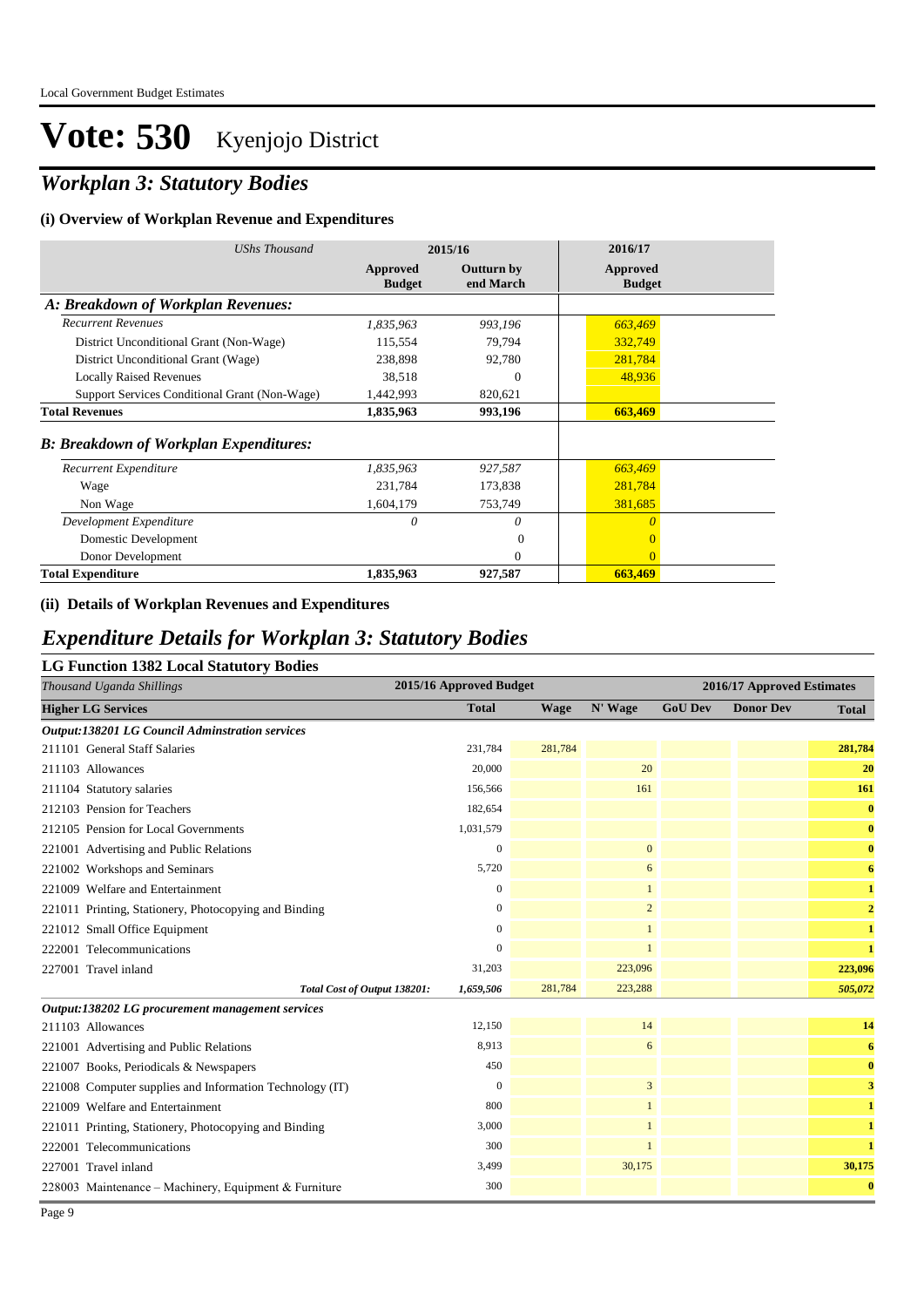### *Workplan 3: Statutory Bodies*

| <b>Higher LG Services</b><br>N' Wage<br><b>GoU Dev</b><br><b>Donor Dev</b><br><b>Total</b><br>Wage<br><b>Total</b><br>800<br>$\bf{0}$<br>282161 Disposal of Assets (Loss/Gain)<br>30,200<br>30,212<br>30,200<br>Total Cost of Output 138202:<br>Output:138203 LG staff recruitment services<br>23,400<br>$\bf{0}$<br>211102 Contract Staff Salaries (Incl. Casuals, Temporary)<br>18<br>10,000<br>18<br>211103 Allowances<br>7,500<br>6<br>6<br>221001 Advertising and Public Relations<br>400<br>$\bf{0}$<br>221002 Workshops and Seminars<br>221007 Books, Periodicals & Newspapers<br>728<br>6<br>6<br>139<br>$\bf{0}$<br>221008 Computer supplies and Information Technology (IT)<br>221009 Welfare and Entertainment<br>900<br>$\mathbf{1}$<br>1<br>1,100<br>$\bf{0}$<br>221011 Printing, Stationery, Photocopying and Binding<br>1,000<br>$\bf{0}$<br>221017 Subscriptions<br>$\boldsymbol{0}$<br>$\bf{0}$<br>222001 Telecommunications<br>290<br>34,818<br>34,818<br>227001 Travel inland<br>4,521<br>49,978<br>34,849<br>34,849<br>Total Cost of Output 138203:<br>Output:138204 LG Land management services<br>5<br>$\boldsymbol{0}$<br>$\sqrt{5}$<br>211102 Contract Staff Salaries (Incl. Casuals, Temporary)<br>5,485<br>211103 Allowances<br>$\bf{0}$<br>$\boldsymbol{0}$<br>$\bf{0}$<br>200<br>221001 Advertising and Public Relations<br>200<br>221009 Welfare and Entertainment<br>$\mathbf{1}$<br>$\mathbf{1}$<br>600<br>$\bf{0}$<br>221011 Printing, Stationery, Photocopying and Binding<br>227001 Travel inland<br>7,897<br>7,897<br>1,417<br>7,902<br>Total Cost of Output 138204:<br>7,902<br>7,902<br>Output:138205 LG Financial Accountability<br>11,800<br>10<br>211103 Allowances<br><b>10</b><br>300<br>$\bf{0}$<br>211104 Statutory salaries<br>$\boldsymbol{0}$<br>$\mathbf{0}$<br>$\bf{0}$<br>221001 Advertising and Public Relations<br>221009 Welfare and Entertainment<br>$\mathbf{0}$<br>$\boldsymbol{0}$<br>$\bf{0}$<br>$\boldsymbol{0}$<br>$\bf{0}$<br>250<br>221011 Printing, Stationery, Photocopying and Binding<br>$\bf{0}$<br>340<br>$\mathbf{0}$<br>222001 Telecommunications<br>14,993<br>227001 Travel inland<br>2,314<br>14,993<br>15,004<br>15,004<br>15,004<br>Total Cost of Output 138205:<br>Output:138206 LG Political and executive oversight<br>14,500<br>46,595<br>46,595<br>211103 Allowances<br>600<br>221007 Books, Periodicals & Newspapers<br>1<br>1<br>1,075<br>$\mathbf{1}$<br>221009 Welfare and Entertainment<br>1<br>$\sqrt{2}$<br>1,918<br>221011 Printing, Stationery, Photocopying and Binding<br>$\overline{2}$<br>192<br>$\bf{0}$<br>221012 Small Office Equipment<br>1,200<br>$\mathbf{1}$<br>222001 Telecommunications<br>1<br>39<br>227001 Travel inland<br>20,156<br>39<br>2,500<br>$\sqrt{3}$<br>3<br>282101 Donations<br>42,141<br>46,642<br>46,642<br>Total Cost of Output 138206:<br><b>Output:138207 Standing Committees Services</b><br>13<br>20,000<br>13<br>211103 Allowances<br>$\bf{0}$<br>510<br>221001 Advertising and Public Relations<br>$\bf{0}$<br>720<br>221007 Books, Periodicals & Newspapers<br>300<br>$\bf{0}$<br>221008 Computer supplies and Information Technology (IT)<br>1,200<br>222001 Telecommunications<br>$\bf{0}$ | Thousand Uganda Shillings | 2015/16 Approved Budget |  |  | 2016/17 Approved Estimates |  |  |
|---------------------------------------------------------------------------------------------------------------------------------------------------------------------------------------------------------------------------------------------------------------------------------------------------------------------------------------------------------------------------------------------------------------------------------------------------------------------------------------------------------------------------------------------------------------------------------------------------------------------------------------------------------------------------------------------------------------------------------------------------------------------------------------------------------------------------------------------------------------------------------------------------------------------------------------------------------------------------------------------------------------------------------------------------------------------------------------------------------------------------------------------------------------------------------------------------------------------------------------------------------------------------------------------------------------------------------------------------------------------------------------------------------------------------------------------------------------------------------------------------------------------------------------------------------------------------------------------------------------------------------------------------------------------------------------------------------------------------------------------------------------------------------------------------------------------------------------------------------------------------------------------------------------------------------------------------------------------------------------------------------------------------------------------------------------------------------------------------------------------------------------------------------------------------------------------------------------------------------------------------------------------------------------------------------------------------------------------------------------------------------------------------------------------------------------------------------------------------------------------------------------------------------------------------------------------------------------------------------------------------------------------------------------------------------------------------------------------------------------------------------------------------------------------------------------------------------------------------------------------------------------------------------------------------------------------------------------------------------------------------------------------------------------------------------------------------------------------------------------------------------------------------------------------------------------------------------------------------|---------------------------|-------------------------|--|--|----------------------------|--|--|
|                                                                                                                                                                                                                                                                                                                                                                                                                                                                                                                                                                                                                                                                                                                                                                                                                                                                                                                                                                                                                                                                                                                                                                                                                                                                                                                                                                                                                                                                                                                                                                                                                                                                                                                                                                                                                                                                                                                                                                                                                                                                                                                                                                                                                                                                                                                                                                                                                                                                                                                                                                                                                                                                                                                                                                                                                                                                                                                                                                                                                                                                                                                                                                                                                           |                           |                         |  |  |                            |  |  |
|                                                                                                                                                                                                                                                                                                                                                                                                                                                                                                                                                                                                                                                                                                                                                                                                                                                                                                                                                                                                                                                                                                                                                                                                                                                                                                                                                                                                                                                                                                                                                                                                                                                                                                                                                                                                                                                                                                                                                                                                                                                                                                                                                                                                                                                                                                                                                                                                                                                                                                                                                                                                                                                                                                                                                                                                                                                                                                                                                                                                                                                                                                                                                                                                                           |                           |                         |  |  |                            |  |  |
|                                                                                                                                                                                                                                                                                                                                                                                                                                                                                                                                                                                                                                                                                                                                                                                                                                                                                                                                                                                                                                                                                                                                                                                                                                                                                                                                                                                                                                                                                                                                                                                                                                                                                                                                                                                                                                                                                                                                                                                                                                                                                                                                                                                                                                                                                                                                                                                                                                                                                                                                                                                                                                                                                                                                                                                                                                                                                                                                                                                                                                                                                                                                                                                                                           |                           |                         |  |  |                            |  |  |
|                                                                                                                                                                                                                                                                                                                                                                                                                                                                                                                                                                                                                                                                                                                                                                                                                                                                                                                                                                                                                                                                                                                                                                                                                                                                                                                                                                                                                                                                                                                                                                                                                                                                                                                                                                                                                                                                                                                                                                                                                                                                                                                                                                                                                                                                                                                                                                                                                                                                                                                                                                                                                                                                                                                                                                                                                                                                                                                                                                                                                                                                                                                                                                                                                           |                           |                         |  |  |                            |  |  |
|                                                                                                                                                                                                                                                                                                                                                                                                                                                                                                                                                                                                                                                                                                                                                                                                                                                                                                                                                                                                                                                                                                                                                                                                                                                                                                                                                                                                                                                                                                                                                                                                                                                                                                                                                                                                                                                                                                                                                                                                                                                                                                                                                                                                                                                                                                                                                                                                                                                                                                                                                                                                                                                                                                                                                                                                                                                                                                                                                                                                                                                                                                                                                                                                                           |                           |                         |  |  |                            |  |  |
|                                                                                                                                                                                                                                                                                                                                                                                                                                                                                                                                                                                                                                                                                                                                                                                                                                                                                                                                                                                                                                                                                                                                                                                                                                                                                                                                                                                                                                                                                                                                                                                                                                                                                                                                                                                                                                                                                                                                                                                                                                                                                                                                                                                                                                                                                                                                                                                                                                                                                                                                                                                                                                                                                                                                                                                                                                                                                                                                                                                                                                                                                                                                                                                                                           |                           |                         |  |  |                            |  |  |
|                                                                                                                                                                                                                                                                                                                                                                                                                                                                                                                                                                                                                                                                                                                                                                                                                                                                                                                                                                                                                                                                                                                                                                                                                                                                                                                                                                                                                                                                                                                                                                                                                                                                                                                                                                                                                                                                                                                                                                                                                                                                                                                                                                                                                                                                                                                                                                                                                                                                                                                                                                                                                                                                                                                                                                                                                                                                                                                                                                                                                                                                                                                                                                                                                           |                           |                         |  |  |                            |  |  |
|                                                                                                                                                                                                                                                                                                                                                                                                                                                                                                                                                                                                                                                                                                                                                                                                                                                                                                                                                                                                                                                                                                                                                                                                                                                                                                                                                                                                                                                                                                                                                                                                                                                                                                                                                                                                                                                                                                                                                                                                                                                                                                                                                                                                                                                                                                                                                                                                                                                                                                                                                                                                                                                                                                                                                                                                                                                                                                                                                                                                                                                                                                                                                                                                                           |                           |                         |  |  |                            |  |  |
|                                                                                                                                                                                                                                                                                                                                                                                                                                                                                                                                                                                                                                                                                                                                                                                                                                                                                                                                                                                                                                                                                                                                                                                                                                                                                                                                                                                                                                                                                                                                                                                                                                                                                                                                                                                                                                                                                                                                                                                                                                                                                                                                                                                                                                                                                                                                                                                                                                                                                                                                                                                                                                                                                                                                                                                                                                                                                                                                                                                                                                                                                                                                                                                                                           |                           |                         |  |  |                            |  |  |
|                                                                                                                                                                                                                                                                                                                                                                                                                                                                                                                                                                                                                                                                                                                                                                                                                                                                                                                                                                                                                                                                                                                                                                                                                                                                                                                                                                                                                                                                                                                                                                                                                                                                                                                                                                                                                                                                                                                                                                                                                                                                                                                                                                                                                                                                                                                                                                                                                                                                                                                                                                                                                                                                                                                                                                                                                                                                                                                                                                                                                                                                                                                                                                                                                           |                           |                         |  |  |                            |  |  |
|                                                                                                                                                                                                                                                                                                                                                                                                                                                                                                                                                                                                                                                                                                                                                                                                                                                                                                                                                                                                                                                                                                                                                                                                                                                                                                                                                                                                                                                                                                                                                                                                                                                                                                                                                                                                                                                                                                                                                                                                                                                                                                                                                                                                                                                                                                                                                                                                                                                                                                                                                                                                                                                                                                                                                                                                                                                                                                                                                                                                                                                                                                                                                                                                                           |                           |                         |  |  |                            |  |  |
|                                                                                                                                                                                                                                                                                                                                                                                                                                                                                                                                                                                                                                                                                                                                                                                                                                                                                                                                                                                                                                                                                                                                                                                                                                                                                                                                                                                                                                                                                                                                                                                                                                                                                                                                                                                                                                                                                                                                                                                                                                                                                                                                                                                                                                                                                                                                                                                                                                                                                                                                                                                                                                                                                                                                                                                                                                                                                                                                                                                                                                                                                                                                                                                                                           |                           |                         |  |  |                            |  |  |
|                                                                                                                                                                                                                                                                                                                                                                                                                                                                                                                                                                                                                                                                                                                                                                                                                                                                                                                                                                                                                                                                                                                                                                                                                                                                                                                                                                                                                                                                                                                                                                                                                                                                                                                                                                                                                                                                                                                                                                                                                                                                                                                                                                                                                                                                                                                                                                                                                                                                                                                                                                                                                                                                                                                                                                                                                                                                                                                                                                                                                                                                                                                                                                                                                           |                           |                         |  |  |                            |  |  |
|                                                                                                                                                                                                                                                                                                                                                                                                                                                                                                                                                                                                                                                                                                                                                                                                                                                                                                                                                                                                                                                                                                                                                                                                                                                                                                                                                                                                                                                                                                                                                                                                                                                                                                                                                                                                                                                                                                                                                                                                                                                                                                                                                                                                                                                                                                                                                                                                                                                                                                                                                                                                                                                                                                                                                                                                                                                                                                                                                                                                                                                                                                                                                                                                                           |                           |                         |  |  |                            |  |  |
|                                                                                                                                                                                                                                                                                                                                                                                                                                                                                                                                                                                                                                                                                                                                                                                                                                                                                                                                                                                                                                                                                                                                                                                                                                                                                                                                                                                                                                                                                                                                                                                                                                                                                                                                                                                                                                                                                                                                                                                                                                                                                                                                                                                                                                                                                                                                                                                                                                                                                                                                                                                                                                                                                                                                                                                                                                                                                                                                                                                                                                                                                                                                                                                                                           |                           |                         |  |  |                            |  |  |
|                                                                                                                                                                                                                                                                                                                                                                                                                                                                                                                                                                                                                                                                                                                                                                                                                                                                                                                                                                                                                                                                                                                                                                                                                                                                                                                                                                                                                                                                                                                                                                                                                                                                                                                                                                                                                                                                                                                                                                                                                                                                                                                                                                                                                                                                                                                                                                                                                                                                                                                                                                                                                                                                                                                                                                                                                                                                                                                                                                                                                                                                                                                                                                                                                           |                           |                         |  |  |                            |  |  |
|                                                                                                                                                                                                                                                                                                                                                                                                                                                                                                                                                                                                                                                                                                                                                                                                                                                                                                                                                                                                                                                                                                                                                                                                                                                                                                                                                                                                                                                                                                                                                                                                                                                                                                                                                                                                                                                                                                                                                                                                                                                                                                                                                                                                                                                                                                                                                                                                                                                                                                                                                                                                                                                                                                                                                                                                                                                                                                                                                                                                                                                                                                                                                                                                                           |                           |                         |  |  |                            |  |  |
|                                                                                                                                                                                                                                                                                                                                                                                                                                                                                                                                                                                                                                                                                                                                                                                                                                                                                                                                                                                                                                                                                                                                                                                                                                                                                                                                                                                                                                                                                                                                                                                                                                                                                                                                                                                                                                                                                                                                                                                                                                                                                                                                                                                                                                                                                                                                                                                                                                                                                                                                                                                                                                                                                                                                                                                                                                                                                                                                                                                                                                                                                                                                                                                                                           |                           |                         |  |  |                            |  |  |
|                                                                                                                                                                                                                                                                                                                                                                                                                                                                                                                                                                                                                                                                                                                                                                                                                                                                                                                                                                                                                                                                                                                                                                                                                                                                                                                                                                                                                                                                                                                                                                                                                                                                                                                                                                                                                                                                                                                                                                                                                                                                                                                                                                                                                                                                                                                                                                                                                                                                                                                                                                                                                                                                                                                                                                                                                                                                                                                                                                                                                                                                                                                                                                                                                           |                           |                         |  |  |                            |  |  |
|                                                                                                                                                                                                                                                                                                                                                                                                                                                                                                                                                                                                                                                                                                                                                                                                                                                                                                                                                                                                                                                                                                                                                                                                                                                                                                                                                                                                                                                                                                                                                                                                                                                                                                                                                                                                                                                                                                                                                                                                                                                                                                                                                                                                                                                                                                                                                                                                                                                                                                                                                                                                                                                                                                                                                                                                                                                                                                                                                                                                                                                                                                                                                                                                                           |                           |                         |  |  |                            |  |  |
|                                                                                                                                                                                                                                                                                                                                                                                                                                                                                                                                                                                                                                                                                                                                                                                                                                                                                                                                                                                                                                                                                                                                                                                                                                                                                                                                                                                                                                                                                                                                                                                                                                                                                                                                                                                                                                                                                                                                                                                                                                                                                                                                                                                                                                                                                                                                                                                                                                                                                                                                                                                                                                                                                                                                                                                                                                                                                                                                                                                                                                                                                                                                                                                                                           |                           |                         |  |  |                            |  |  |
|                                                                                                                                                                                                                                                                                                                                                                                                                                                                                                                                                                                                                                                                                                                                                                                                                                                                                                                                                                                                                                                                                                                                                                                                                                                                                                                                                                                                                                                                                                                                                                                                                                                                                                                                                                                                                                                                                                                                                                                                                                                                                                                                                                                                                                                                                                                                                                                                                                                                                                                                                                                                                                                                                                                                                                                                                                                                                                                                                                                                                                                                                                                                                                                                                           |                           |                         |  |  |                            |  |  |
|                                                                                                                                                                                                                                                                                                                                                                                                                                                                                                                                                                                                                                                                                                                                                                                                                                                                                                                                                                                                                                                                                                                                                                                                                                                                                                                                                                                                                                                                                                                                                                                                                                                                                                                                                                                                                                                                                                                                                                                                                                                                                                                                                                                                                                                                                                                                                                                                                                                                                                                                                                                                                                                                                                                                                                                                                                                                                                                                                                                                                                                                                                                                                                                                                           |                           |                         |  |  |                            |  |  |
|                                                                                                                                                                                                                                                                                                                                                                                                                                                                                                                                                                                                                                                                                                                                                                                                                                                                                                                                                                                                                                                                                                                                                                                                                                                                                                                                                                                                                                                                                                                                                                                                                                                                                                                                                                                                                                                                                                                                                                                                                                                                                                                                                                                                                                                                                                                                                                                                                                                                                                                                                                                                                                                                                                                                                                                                                                                                                                                                                                                                                                                                                                                                                                                                                           |                           |                         |  |  |                            |  |  |
|                                                                                                                                                                                                                                                                                                                                                                                                                                                                                                                                                                                                                                                                                                                                                                                                                                                                                                                                                                                                                                                                                                                                                                                                                                                                                                                                                                                                                                                                                                                                                                                                                                                                                                                                                                                                                                                                                                                                                                                                                                                                                                                                                                                                                                                                                                                                                                                                                                                                                                                                                                                                                                                                                                                                                                                                                                                                                                                                                                                                                                                                                                                                                                                                                           |                           |                         |  |  |                            |  |  |
|                                                                                                                                                                                                                                                                                                                                                                                                                                                                                                                                                                                                                                                                                                                                                                                                                                                                                                                                                                                                                                                                                                                                                                                                                                                                                                                                                                                                                                                                                                                                                                                                                                                                                                                                                                                                                                                                                                                                                                                                                                                                                                                                                                                                                                                                                                                                                                                                                                                                                                                                                                                                                                                                                                                                                                                                                                                                                                                                                                                                                                                                                                                                                                                                                           |                           |                         |  |  |                            |  |  |
|                                                                                                                                                                                                                                                                                                                                                                                                                                                                                                                                                                                                                                                                                                                                                                                                                                                                                                                                                                                                                                                                                                                                                                                                                                                                                                                                                                                                                                                                                                                                                                                                                                                                                                                                                                                                                                                                                                                                                                                                                                                                                                                                                                                                                                                                                                                                                                                                                                                                                                                                                                                                                                                                                                                                                                                                                                                                                                                                                                                                                                                                                                                                                                                                                           |                           |                         |  |  |                            |  |  |
|                                                                                                                                                                                                                                                                                                                                                                                                                                                                                                                                                                                                                                                                                                                                                                                                                                                                                                                                                                                                                                                                                                                                                                                                                                                                                                                                                                                                                                                                                                                                                                                                                                                                                                                                                                                                                                                                                                                                                                                                                                                                                                                                                                                                                                                                                                                                                                                                                                                                                                                                                                                                                                                                                                                                                                                                                                                                                                                                                                                                                                                                                                                                                                                                                           |                           |                         |  |  |                            |  |  |
|                                                                                                                                                                                                                                                                                                                                                                                                                                                                                                                                                                                                                                                                                                                                                                                                                                                                                                                                                                                                                                                                                                                                                                                                                                                                                                                                                                                                                                                                                                                                                                                                                                                                                                                                                                                                                                                                                                                                                                                                                                                                                                                                                                                                                                                                                                                                                                                                                                                                                                                                                                                                                                                                                                                                                                                                                                                                                                                                                                                                                                                                                                                                                                                                                           |                           |                         |  |  |                            |  |  |
|                                                                                                                                                                                                                                                                                                                                                                                                                                                                                                                                                                                                                                                                                                                                                                                                                                                                                                                                                                                                                                                                                                                                                                                                                                                                                                                                                                                                                                                                                                                                                                                                                                                                                                                                                                                                                                                                                                                                                                                                                                                                                                                                                                                                                                                                                                                                                                                                                                                                                                                                                                                                                                                                                                                                                                                                                                                                                                                                                                                                                                                                                                                                                                                                                           |                           |                         |  |  |                            |  |  |
|                                                                                                                                                                                                                                                                                                                                                                                                                                                                                                                                                                                                                                                                                                                                                                                                                                                                                                                                                                                                                                                                                                                                                                                                                                                                                                                                                                                                                                                                                                                                                                                                                                                                                                                                                                                                                                                                                                                                                                                                                                                                                                                                                                                                                                                                                                                                                                                                                                                                                                                                                                                                                                                                                                                                                                                                                                                                                                                                                                                                                                                                                                                                                                                                                           |                           |                         |  |  |                            |  |  |
|                                                                                                                                                                                                                                                                                                                                                                                                                                                                                                                                                                                                                                                                                                                                                                                                                                                                                                                                                                                                                                                                                                                                                                                                                                                                                                                                                                                                                                                                                                                                                                                                                                                                                                                                                                                                                                                                                                                                                                                                                                                                                                                                                                                                                                                                                                                                                                                                                                                                                                                                                                                                                                                                                                                                                                                                                                                                                                                                                                                                                                                                                                                                                                                                                           |                           |                         |  |  |                            |  |  |
|                                                                                                                                                                                                                                                                                                                                                                                                                                                                                                                                                                                                                                                                                                                                                                                                                                                                                                                                                                                                                                                                                                                                                                                                                                                                                                                                                                                                                                                                                                                                                                                                                                                                                                                                                                                                                                                                                                                                                                                                                                                                                                                                                                                                                                                                                                                                                                                                                                                                                                                                                                                                                                                                                                                                                                                                                                                                                                                                                                                                                                                                                                                                                                                                                           |                           |                         |  |  |                            |  |  |
|                                                                                                                                                                                                                                                                                                                                                                                                                                                                                                                                                                                                                                                                                                                                                                                                                                                                                                                                                                                                                                                                                                                                                                                                                                                                                                                                                                                                                                                                                                                                                                                                                                                                                                                                                                                                                                                                                                                                                                                                                                                                                                                                                                                                                                                                                                                                                                                                                                                                                                                                                                                                                                                                                                                                                                                                                                                                                                                                                                                                                                                                                                                                                                                                                           |                           |                         |  |  |                            |  |  |
|                                                                                                                                                                                                                                                                                                                                                                                                                                                                                                                                                                                                                                                                                                                                                                                                                                                                                                                                                                                                                                                                                                                                                                                                                                                                                                                                                                                                                                                                                                                                                                                                                                                                                                                                                                                                                                                                                                                                                                                                                                                                                                                                                                                                                                                                                                                                                                                                                                                                                                                                                                                                                                                                                                                                                                                                                                                                                                                                                                                                                                                                                                                                                                                                                           |                           |                         |  |  |                            |  |  |
|                                                                                                                                                                                                                                                                                                                                                                                                                                                                                                                                                                                                                                                                                                                                                                                                                                                                                                                                                                                                                                                                                                                                                                                                                                                                                                                                                                                                                                                                                                                                                                                                                                                                                                                                                                                                                                                                                                                                                                                                                                                                                                                                                                                                                                                                                                                                                                                                                                                                                                                                                                                                                                                                                                                                                                                                                                                                                                                                                                                                                                                                                                                                                                                                                           |                           |                         |  |  |                            |  |  |
|                                                                                                                                                                                                                                                                                                                                                                                                                                                                                                                                                                                                                                                                                                                                                                                                                                                                                                                                                                                                                                                                                                                                                                                                                                                                                                                                                                                                                                                                                                                                                                                                                                                                                                                                                                                                                                                                                                                                                                                                                                                                                                                                                                                                                                                                                                                                                                                                                                                                                                                                                                                                                                                                                                                                                                                                                                                                                                                                                                                                                                                                                                                                                                                                                           |                           |                         |  |  |                            |  |  |
|                                                                                                                                                                                                                                                                                                                                                                                                                                                                                                                                                                                                                                                                                                                                                                                                                                                                                                                                                                                                                                                                                                                                                                                                                                                                                                                                                                                                                                                                                                                                                                                                                                                                                                                                                                                                                                                                                                                                                                                                                                                                                                                                                                                                                                                                                                                                                                                                                                                                                                                                                                                                                                                                                                                                                                                                                                                                                                                                                                                                                                                                                                                                                                                                                           |                           |                         |  |  |                            |  |  |
|                                                                                                                                                                                                                                                                                                                                                                                                                                                                                                                                                                                                                                                                                                                                                                                                                                                                                                                                                                                                                                                                                                                                                                                                                                                                                                                                                                                                                                                                                                                                                                                                                                                                                                                                                                                                                                                                                                                                                                                                                                                                                                                                                                                                                                                                                                                                                                                                                                                                                                                                                                                                                                                                                                                                                                                                                                                                                                                                                                                                                                                                                                                                                                                                                           |                           |                         |  |  |                            |  |  |
|                                                                                                                                                                                                                                                                                                                                                                                                                                                                                                                                                                                                                                                                                                                                                                                                                                                                                                                                                                                                                                                                                                                                                                                                                                                                                                                                                                                                                                                                                                                                                                                                                                                                                                                                                                                                                                                                                                                                                                                                                                                                                                                                                                                                                                                                                                                                                                                                                                                                                                                                                                                                                                                                                                                                                                                                                                                                                                                                                                                                                                                                                                                                                                                                                           |                           |                         |  |  |                            |  |  |
|                                                                                                                                                                                                                                                                                                                                                                                                                                                                                                                                                                                                                                                                                                                                                                                                                                                                                                                                                                                                                                                                                                                                                                                                                                                                                                                                                                                                                                                                                                                                                                                                                                                                                                                                                                                                                                                                                                                                                                                                                                                                                                                                                                                                                                                                                                                                                                                                                                                                                                                                                                                                                                                                                                                                                                                                                                                                                                                                                                                                                                                                                                                                                                                                                           |                           |                         |  |  |                            |  |  |
|                                                                                                                                                                                                                                                                                                                                                                                                                                                                                                                                                                                                                                                                                                                                                                                                                                                                                                                                                                                                                                                                                                                                                                                                                                                                                                                                                                                                                                                                                                                                                                                                                                                                                                                                                                                                                                                                                                                                                                                                                                                                                                                                                                                                                                                                                                                                                                                                                                                                                                                                                                                                                                                                                                                                                                                                                                                                                                                                                                                                                                                                                                                                                                                                                           |                           |                         |  |  |                            |  |  |
|                                                                                                                                                                                                                                                                                                                                                                                                                                                                                                                                                                                                                                                                                                                                                                                                                                                                                                                                                                                                                                                                                                                                                                                                                                                                                                                                                                                                                                                                                                                                                                                                                                                                                                                                                                                                                                                                                                                                                                                                                                                                                                                                                                                                                                                                                                                                                                                                                                                                                                                                                                                                                                                                                                                                                                                                                                                                                                                                                                                                                                                                                                                                                                                                                           |                           |                         |  |  |                            |  |  |
|                                                                                                                                                                                                                                                                                                                                                                                                                                                                                                                                                                                                                                                                                                                                                                                                                                                                                                                                                                                                                                                                                                                                                                                                                                                                                                                                                                                                                                                                                                                                                                                                                                                                                                                                                                                                                                                                                                                                                                                                                                                                                                                                                                                                                                                                                                                                                                                                                                                                                                                                                                                                                                                                                                                                                                                                                                                                                                                                                                                                                                                                                                                                                                                                                           |                           |                         |  |  |                            |  |  |
|                                                                                                                                                                                                                                                                                                                                                                                                                                                                                                                                                                                                                                                                                                                                                                                                                                                                                                                                                                                                                                                                                                                                                                                                                                                                                                                                                                                                                                                                                                                                                                                                                                                                                                                                                                                                                                                                                                                                                                                                                                                                                                                                                                                                                                                                                                                                                                                                                                                                                                                                                                                                                                                                                                                                                                                                                                                                                                                                                                                                                                                                                                                                                                                                                           |                           |                         |  |  |                            |  |  |
|                                                                                                                                                                                                                                                                                                                                                                                                                                                                                                                                                                                                                                                                                                                                                                                                                                                                                                                                                                                                                                                                                                                                                                                                                                                                                                                                                                                                                                                                                                                                                                                                                                                                                                                                                                                                                                                                                                                                                                                                                                                                                                                                                                                                                                                                                                                                                                                                                                                                                                                                                                                                                                                                                                                                                                                                                                                                                                                                                                                                                                                                                                                                                                                                                           |                           |                         |  |  |                            |  |  |
|                                                                                                                                                                                                                                                                                                                                                                                                                                                                                                                                                                                                                                                                                                                                                                                                                                                                                                                                                                                                                                                                                                                                                                                                                                                                                                                                                                                                                                                                                                                                                                                                                                                                                                                                                                                                                                                                                                                                                                                                                                                                                                                                                                                                                                                                                                                                                                                                                                                                                                                                                                                                                                                                                                                                                                                                                                                                                                                                                                                                                                                                                                                                                                                                                           |                           |                         |  |  |                            |  |  |
|                                                                                                                                                                                                                                                                                                                                                                                                                                                                                                                                                                                                                                                                                                                                                                                                                                                                                                                                                                                                                                                                                                                                                                                                                                                                                                                                                                                                                                                                                                                                                                                                                                                                                                                                                                                                                                                                                                                                                                                                                                                                                                                                                                                                                                                                                                                                                                                                                                                                                                                                                                                                                                                                                                                                                                                                                                                                                                                                                                                                                                                                                                                                                                                                                           |                           |                         |  |  |                            |  |  |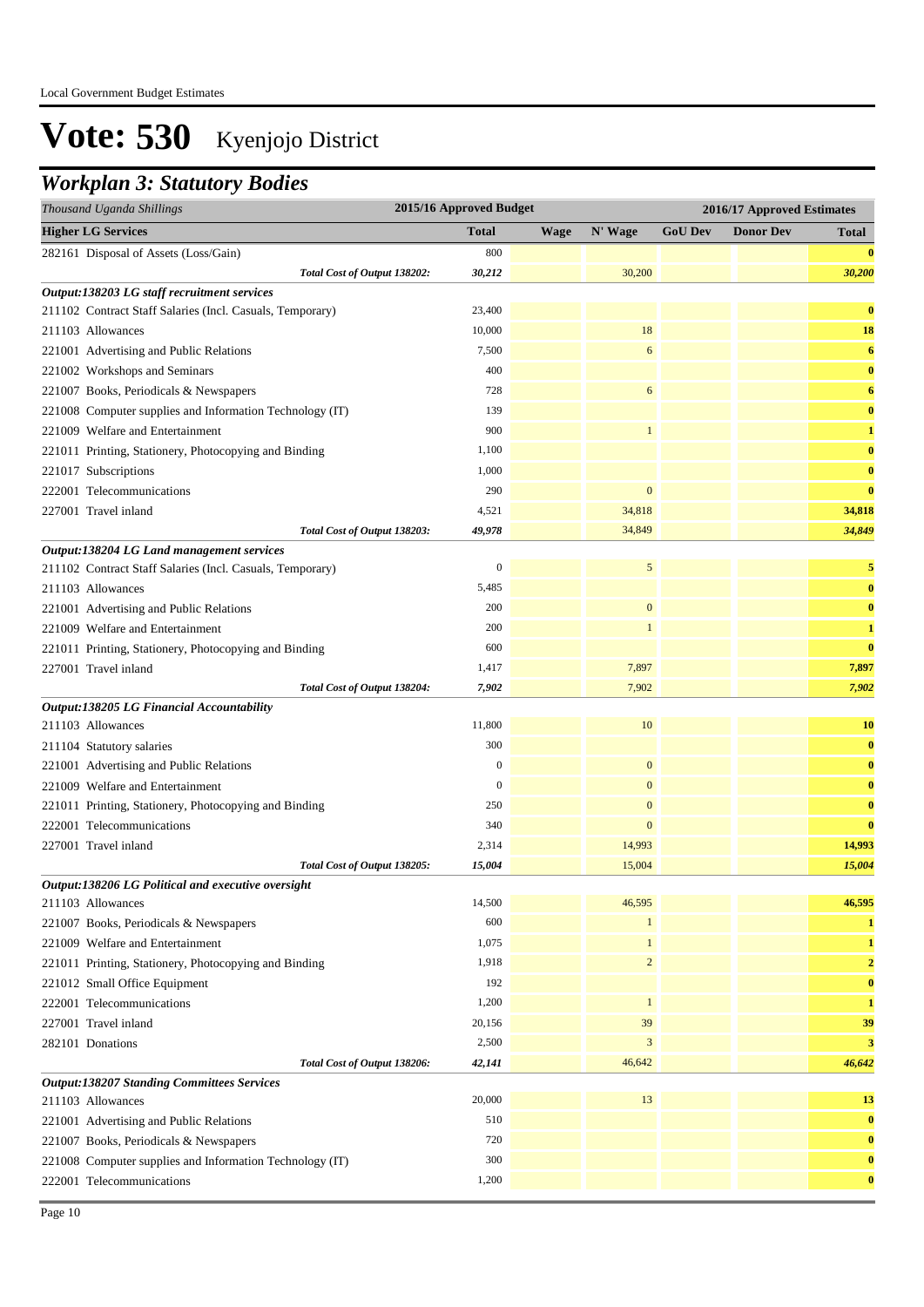## *Workplan 3: Statutory Bodies*

| Thousand Uganda Shillings             | 2015/16 Approved Budget                              | 2016/17 Approved Estimates |         |         |                |                  |              |
|---------------------------------------|------------------------------------------------------|----------------------------|---------|---------|----------------|------------------|--------------|
| <b>Higher LG Services</b>             |                                                      | <b>Total</b>               | Wage    | N' Wage | <b>GoU Dev</b> | <b>Donor Dev</b> | <b>Total</b> |
| 227001 Travel inland                  |                                                      | 8,490                      |         | 23,787  |                |                  | 23,787       |
|                                       | Total Cost of Output 138207:                         | 31.220                     |         | 23,800  |                |                  | 23,800       |
|                                       | <b>Total Cost of Higher LG Services</b>              | 1,835,963                  | 281,784 | 381,685 |                |                  | 663,469      |
|                                       | <b>Total Cost of function Local Statutory Bodies</b> | 1,835,963                  | 281,784 | 381,685 |                |                  | 663,469      |
| <b>Total Cost of Statutory Bodies</b> |                                                      | 1,835,963                  | 281,784 | 381,685 |                |                  | 663,469      |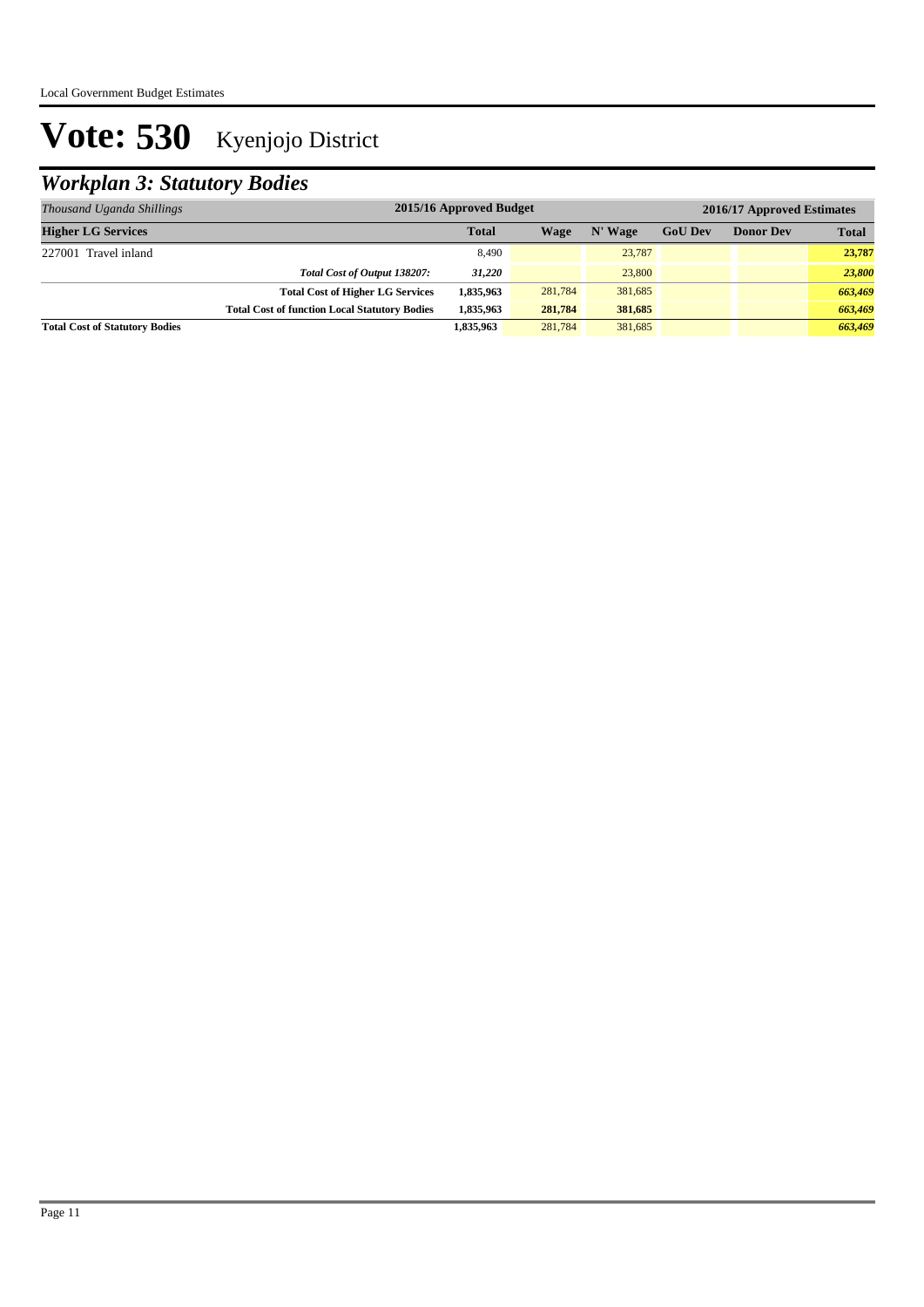### *Workplan 4: Production and Marketing*

#### **(i) Overview of Workplan Revenue and Expenditures**

| <b>UShs Thousand</b>                                 |                           | 2015/16                        | 2016/17                   |
|------------------------------------------------------|---------------------------|--------------------------------|---------------------------|
|                                                      | Approved<br><b>Budget</b> | <b>Outturn by</b><br>end March | Approved<br><b>Budget</b> |
| A: Breakdown of Workplan Revenues:                   |                           |                                |                           |
| <b>Recurrent Revenues</b>                            | 413,112                   | 309,126                        | 774,981                   |
| District Unconditional Grant (Non-Wage)              | 6,375                     | 5,230                          | 7,892                     |
| District Unconditional Grant (Wage)                  | 133,728                   | 100,296                        | 133,728                   |
| <b>Locally Raised Revenues</b>                       | 2,210                     | 500                            | 3,714                     |
| Sector Conditional Grant (Non-Wage)                  | 93,277                    | 69,958                         | 63,416                    |
| Sector Conditional Grant (Wage)                      | 177,522                   | 133,142                        | 566,232                   |
| <b>Development Revenues</b>                          | 186.102                   | 205,501                        | 92,681                    |
| Development Grant                                    | $\mathbf{0}$              | $\mathbf{0}$                   | 50,758                    |
| District Discretionary Development Equalization Gran | 170,179                   | 162,427                        | 26,000                    |
| Donor Funding                                        | 15.923                    | 43,074                         | 15,923                    |
| <b>Total Revenues</b>                                | 599,214                   | 514,627                        | 867,662                   |
| <b>B: Breakdown of Workplan Expenditures:</b>        |                           |                                |                           |
| Recurrent Expenditure                                | 413,112                   | 249,773                        | 774,981                   |
| Wage                                                 | 311,250                   | 202,683                        | 699,960                   |
| Non Wage                                             | 101,862                   | 47,089                         | 75,022                    |
| Development Expenditure                              | 186,102                   | 94,876                         | 92,681                    |
| Domestic Development                                 | 170,179                   | 76664.2                        | 76,758                    |
| Donor Development                                    | 15,923                    | 18,212                         | 15,923                    |
| <b>Total Expenditure</b>                             | 599,214                   | 344,649                        | 867,662                   |

**(ii) Details of Workplan Revenues and Expenditures**

### *Expenditure Details for Workplan 4: Production and Marketing*

| LG Function 0181 Agricultural Extension Services |                                 |  |  |                |                            |              |
|--------------------------------------------------|---------------------------------|--|--|----------------|----------------------------|--------------|
| Thousand Uganda Shillings                        | 2015/16 Approved Budget         |  |  |                | 2016/17 Approved Estimates |              |
| <b>Lower Local Services</b>                      | <b>Total</b><br>N' Wage<br>Wage |  |  | <b>GoU Dev</b> | <b>Donor Dev</b>           | <b>Total</b> |

*Output:018151 LLG Extension Services (LLS)*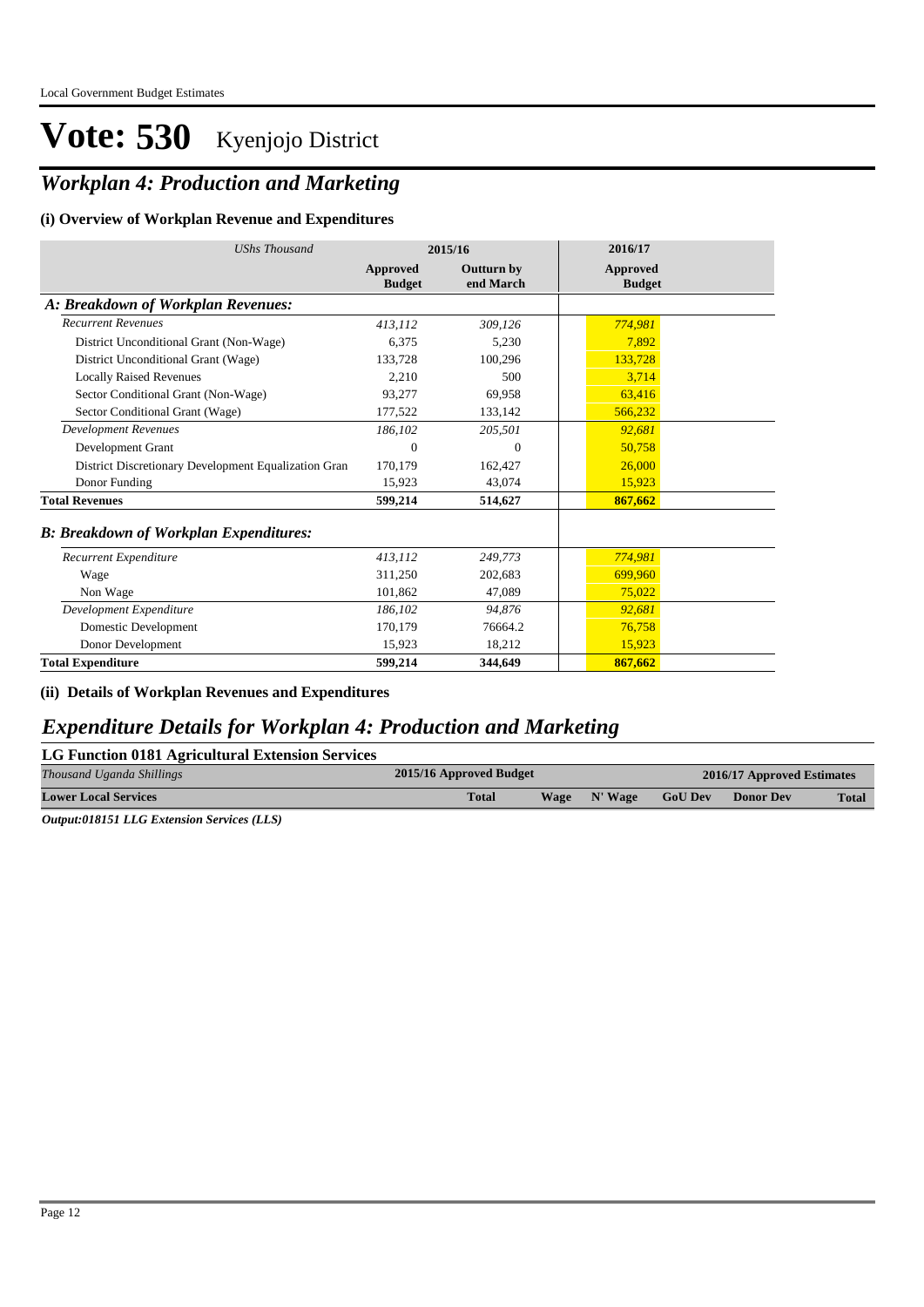### *Workplan 4: Production and Marketing*

| 2015/16 Approved Budget<br>Thousand Uganda Shillings |                                                               |                  |              |         | 2016/17 Approved Estimates |                                           |              |
|------------------------------------------------------|---------------------------------------------------------------|------------------|--------------|---------|----------------------------|-------------------------------------------|--------------|
| <b>Lower Local Services</b>                          |                                                               | <b>Total</b>     | <b>Wage</b>  | N' Wage | <b>GoU Dev</b>             | <b>Donor Dev</b>                          | <b>Total</b> |
| 263367 Sector Conditional Grant (Non-Wage)           |                                                               | $\boldsymbol{0}$ | $\mathbf{0}$ | 16,340  |                            | $\mathbf{0}$<br>$\overline{0}$            | 16,340       |
| <b>Total LCIII: Bufunjo sub county</b>               |                                                               |                  | LCIV: Mwenge |         |                            |                                           | 860          |
| LCI: Not Specified<br>LCII: Nyamanga                 | <b>Not Specified</b>                                          |                  |              |         |                            | Source: Conditional Grant to Agric. Ext S | 860          |
| <b>Total LCIII: Bugaaki sub county</b>               |                                                               |                  | LCIV: Mwenge |         |                            |                                           | 860          |
| LCII: Mitoma<br>LCI: Not Specified                   | <b>Not Specified</b>                                          |                  |              |         |                            | Source: Conditional Grant to Agric. Ext S | 860          |
| <b>Total LCIII: Butiiti sub county</b>               |                                                               |                  | LCIV: Mwenge |         |                            |                                           | 860          |
| LCII: Butiiti<br>LCI: Not Specified                  | <b>Not Specified</b>                                          |                  |              |         |                            | Source: Conditional Grant to Agric. Ext S | 860          |
| <b>Total LCIII: Butunduzi Sub county</b>             |                                                               |                  | LCIV: Mwenge |         |                            |                                           | 860          |
| LCI: Not Specified<br>LCII: Rugorra                  | <b>Not Specified</b>                                          |                  |              |         |                            | Source: Conditional Grant to Agric. Ext S | 860          |
| <b>Total LCIII: Butunduzi Town council</b>           |                                                               |                  | LCIV: Mwenge |         |                            |                                           | 860          |
| LCII: Butunduzi ward<br>LCI: Not Specified           | <b>Not Specified</b>                                          |                  |              |         |                            | Source: Conditional Grant to Agric. Ext S | 860          |
| <b>Total LCIII: Kanyegaramire sub county</b>         |                                                               |                  | LCIV: Mwenge |         |                            |                                           | 860          |
| LCII: Kanyegaramire<br>LCI: Not Specified            | <b>Not Specified</b>                                          |                  |              |         |                            | Source: Conditional Grant to Agric. Ext S | 860          |
| <b>Total LCIII: Katooke sub county</b>               |                                                               |                  | LCIV: Mwenge |         |                            |                                           | 860          |
| LCII: Rwamukoora<br>LCI: Not Specified               | <b>Not Specified</b>                                          |                  |              |         |                            | Source: Conditional Grant to Agric. Ext S | 860          |
| <b>Total LCIII: Katooke Town council</b>             |                                                               |                  | LCIV: Mwenge |         |                            |                                           | 860          |
| LCII: Katooke ward<br>LCI: Not Specified             | <b>Not Specified</b>                                          |                  |              |         |                            | Source: Conditional Grant to Agric. Ext S | 860          |
| <b>Total LCIII: Kigaraale sub county</b>             |                                                               |                  | LCIV: Mwenge |         |                            |                                           | 860          |
| LCII: Kigaraale<br>LCI: Not Specified                | <b>Not Specified</b>                                          |                  |              |         |                            | Source: Conditional Grant to Agric. Ext S | 860          |
| <b>Total LCIII: Kihuura sub county</b>               |                                                               |                  | LCIV: Mwenge |         |                            |                                           | 860          |
| LCII: Kihuura<br>LCI: Not Specified                  | <b>Not Specified</b>                                          |                  |              |         |                            | Source: Conditional Grant to Agric. Ext S | 860          |
| Total LCIII: Kisojo sub county                       |                                                               |                  | LCIV: Mwenge |         |                            |                                           | 860          |
| LCII: Kisojo<br>LCI: Not Specified                   | <b>Not Specified</b>                                          |                  |              |         |                            | Source: Conditional Grant to Agric. Ext S | 860          |
| Total LCIII: Kyarusozi sub county                    |                                                               | LCIV: Mwenge     |              |         |                            |                                           | 860          |
| LCII: Barahiija<br>LCI: Not Specified                | <b>Not Specified</b>                                          |                  |              |         |                            | Source: Conditional Grant to Agric. Ext S | 860          |
| <b>Total LCIII: Kyarusozi Town council</b>           |                                                               |                  | LCIV: Mwenge |         |                            |                                           | 860          |
| LCII: Kyarusozi ward<br>LCI: Not Specified           | <b>Not Specified</b>                                          |                  |              |         |                            | Source: Conditional Grant to Agric. Ext S | 860          |
| <b>Total LCIII: Kyembogo Sub county</b>              |                                                               |                  | LCIV: Mwenge |         |                            |                                           | 860          |
| LCII: Mirambi<br>LCI: Not Specified                  | <b>Not Specified</b>                                          |                  |              |         |                            | Source: Conditional Grant to Agric. Ext S | 860          |
| Total LCIII: Kyenjojo Town council                   |                                                               |                  | LCIV: Mwenge |         |                            |                                           | 860          |
| LCII: Kijuma<br>LCI: Not Specified                   | <b>Not Specified</b>                                          |                  |              |         |                            | Source: Conditional Grant to Agric. Ext S | 860          |
| <b>Total LCIII: Nyabirongo sub county</b>            |                                                               |                  | LCIV: Mwenge |         |                            |                                           | 860          |
| LCI: Not Specified<br>LCII: Nyabirongo               | <b>Not Specified</b>                                          |                  |              |         |                            | Source: Conditional Grant to Agric. Ext S | 860          |
| <b>Total LCIII: Nyabuharwa sub county</b>            |                                                               |                  | LCIV: Mwenge |         |                            |                                           | 860          |
| LCII: Nyabuharwa<br>LCI: Not Specified               | <b>Not Specified</b>                                          |                  |              |         |                            | Source: Conditional Grant to Agric. Ext S | 860          |
| Total LCIII: Nyankwanzi sub county                   |                                                               |                  | LCIV: Mwenge |         |                            |                                           | 860          |
| LCI: Not Specified<br>LCII: Haikoona                 | <b>Not Specified</b>                                          |                  |              |         |                            | Source: Conditional Grant to Agric. Ext S | 860          |
| <b>Total LCIII: Nyantungo sub county</b>             |                                                               |                  | LCIV: Mwenge |         |                            |                                           | 860          |
| LCII: Burarro<br>LCI: Not Specified                  | <b>Not Specified</b>                                          |                  |              |         |                            | Source: Conditional Grant to Agric. Ext S | 860          |
|                                                      | Total Cost of Output 018151:                                  | 0                | $\bf{0}$     | 16,340  |                            | $\boldsymbol{\theta}$<br>0                | 16,340       |
|                                                      | <b>Total Cost of Lower Local Services</b>                     | $\bf{0}$         | $\mathbf{0}$ | 16,340  |                            | $\mathbf{0}$<br>$\bf{0}$                  | 16,340       |
|                                                      | <b>Total Cost of function Agricultural Extension Services</b> | $\bf{0}$         | $\bf{0}$     | 16,340  |                            | $\bf{0}$<br>$\bf{0}$                      | 16,340       |

#### **LG Function 0182 District Production Services**

| Thousand Uganda Shillings                                    | 2015/16 Approved Budget | 2016/17 Approved Estimates |         |                |                  |              |
|--------------------------------------------------------------|-------------------------|----------------------------|---------|----------------|------------------|--------------|
| <b>Higher LG Services</b>                                    | <b>Total</b>            | Wage                       | N' Wage | <b>GoU Dev</b> | <b>Donor Dev</b> | <b>Total</b> |
| <b>Output:018201 District Production Management Services</b> |                         |                            |         |                |                  |              |
| 211101 General Staff Salaries                                | 311.250                 | 699,960                    |         |                |                  | 699,960      |
| 221007 Books, Periodicals & Newspapers                       | $\Omega$                |                            | 750     |                |                  | 750          |
| 221008 Computer supplies and Information Technology (IT)     | $\Omega$                |                            |         | 758            |                  | 758          |
| 221011 Printing, Stationery, Photocopying and Binding        | 800                     |                            | 500     |                |                  | 500          |
| 221014 Bank Charges and other Bank related costs             | 530                     |                            | 831     |                |                  | 831          |
| 222001 Telecommunications                                    | 300                     |                            |         |                |                  | $\mathbf{0}$ |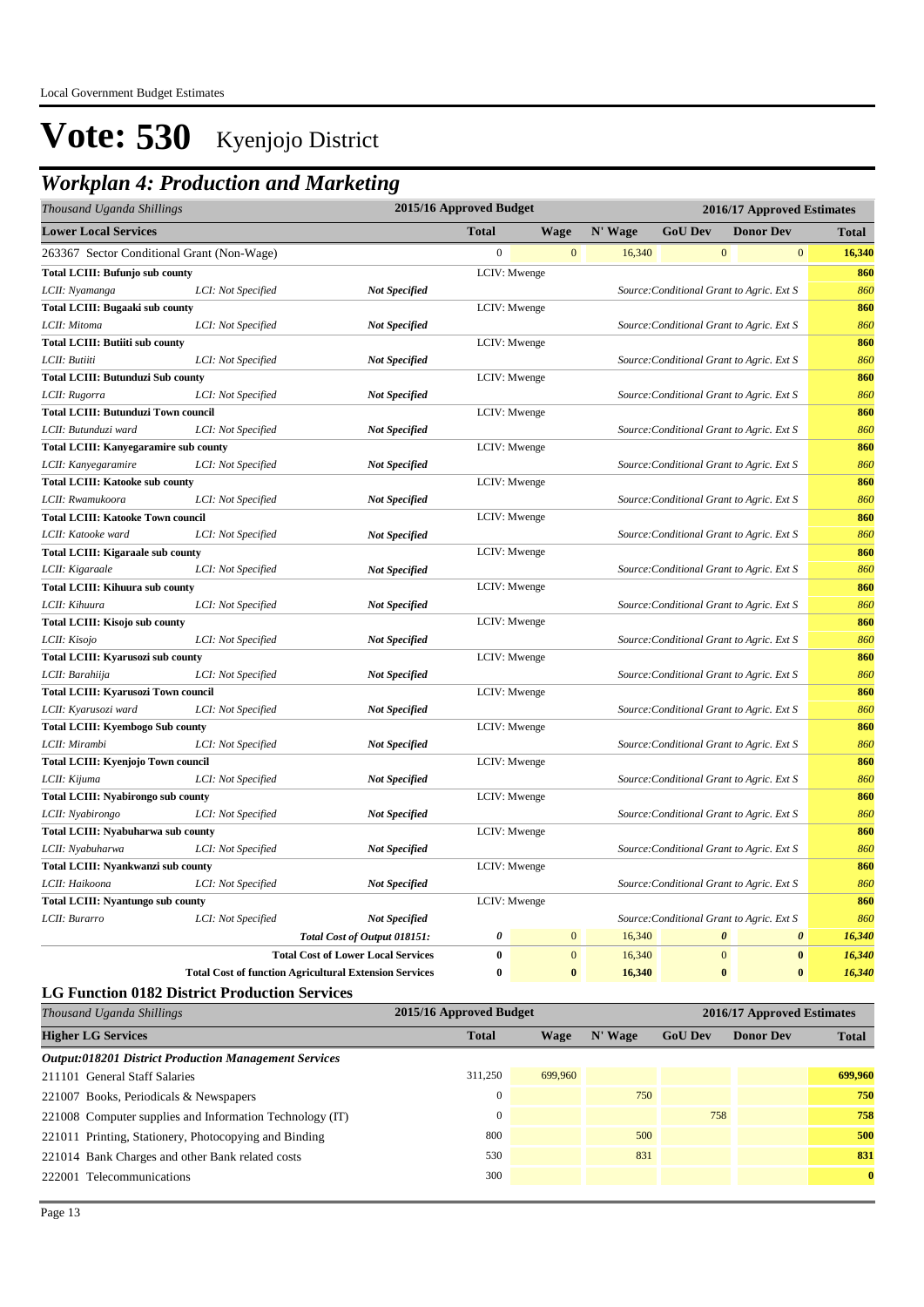## *Workplan 4: Production and Marketing*

| Thousand Uganda Shillings                                                 | 2015/16 Approved Budget |             |              |                |                                                |              |
|---------------------------------------------------------------------------|-------------------------|-------------|--------------|----------------|------------------------------------------------|--------------|
| <b>Higher LG Services</b>                                                 | <b>Total</b>            | <b>Wage</b> | N' Wage      | <b>GoU Dev</b> | 2016/17 Approved Estimates<br><b>Donor Dev</b> | <b>Total</b> |
| 222003 Information and communications technology (ICT)                    | $\boldsymbol{0}$        |             | 3,000        |                |                                                | 3,000        |
| 227001 Travel inland                                                      | 18,000                  |             | 9,250        | 2,000          |                                                | 11,250       |
| 228002 Maintenance - Vehicles                                             | 3,670                   |             | 2,327        |                |                                                | 2,327        |
| Total Cost of Output 018201:                                              | 334,550                 | 699,960     | 16,658       | 2,758          |                                                | 719,375      |
| Output:018202 Crop disease control and marketing                          |                         |             |              |                |                                                |              |
| 221002 Workshops and Seminars                                             | 18,304                  |             |              |                |                                                | $\bf{0}$     |
| 224006 Agricultural Supplies                                              | 148,974                 |             | $\mathbf{0}$ | 33,000         |                                                | 33,000       |
| 227001 Travel inland                                                      | 25,000                  |             | 5,000        |                |                                                | 5,000        |
| Total Cost of Output 018202:                                              | 192,279                 |             | 5,000        | 33,000         |                                                | 38,000       |
| Output:018204 Livestock Health and Marketing                              |                         |             |              |                |                                                |              |
| 221003 Staff Training                                                     | $\mathbf{0}$            |             |              | 2,000          |                                                | 2,000        |
| 222003 Information and communications technology (ICT)                    | $\mathbf{0}$            |             | 600          |                |                                                | 600          |
| 224001 Medical and Agricultural supplies                                  | 8,937                   |             |              |                |                                                | $\bf{0}$     |
| 224006 Agricultural Supplies                                              | $\boldsymbol{0}$        |             |              | 11,000         |                                                | 11,000       |
| 227001 Travel inland                                                      | 13,557                  |             | 4,400        |                |                                                | 4,400        |
| Total Cost of Output 018204:                                              | 22,494                  |             | 5,000        | 13,000         |                                                | 18,000       |
| Output:018205 Fisheries regulation                                        |                         |             |              |                |                                                |              |
| 224001 Medical and Agricultural supplies                                  | 7,500                   |             |              |                |                                                | $\bf{0}$     |
| 224006 Agricultural Supplies                                              | $\mathbf{0}$            |             |              | 18,000         |                                                | 18,000       |
| 227001 Travel inland                                                      | 8,000                   |             | 5,000        |                |                                                | 5,000        |
| 228002 Maintenance - Vehicles                                             | 500                     |             |              |                |                                                | $\bf{0}$     |
| Total Cost of Output 018205:                                              | 16,000                  |             | 5,000        | 18,000         |                                                | 23,000       |
| Output:018206 Vermin control services                                     |                         |             |              |                |                                                |              |
| 227001 Travel inland                                                      | $\boldsymbol{0}$        |             | 4,000        |                |                                                | 4,000        |
| Total Cost of Output 018206:                                              | 0                       |             | 4,000        |                |                                                | 4,000        |
| Output:018207 Tsetse vector control and commercial insects farm promotion |                         |             |              |                |                                                |              |
| 221003 Staff Training                                                     | $\boldsymbol{0}$        |             |              | 2,500          |                                                | 2,500        |
| 224001 Medical and Agricultural supplies                                  | 7,000                   |             |              |                |                                                | $\bf{0}$     |
| 224006 Agricultural Supplies                                              | $\boldsymbol{0}$        |             |              | 7,500          |                                                | 7,500        |
| 227001 Travel inland                                                      | 8,000                   |             | 4,000        |                |                                                | 4,000        |
| Total Cost of Output 018207:                                              | 15,000                  |             | 4,000        | 10,000         |                                                | 14,000       |
| <b>Total Cost of Higher LG Services</b>                                   | 580,323                 | 699,960     | 39,658       | 76,758         |                                                | 816,375      |
| <b>Total Cost of function District Production Services</b>                | 580,323                 | 699,960     | 39,658       | 76,758         |                                                | 816,375      |
| <b>LG Function 0183 District Commercial Services</b>                      | 2015/16 Approved Budget |             |              |                |                                                |              |
| Thousand Uganda Shillings                                                 |                         |             |              |                | 2016/17 Approved Estimates                     |              |
| <b>Higher LG Services</b>                                                 | <b>Total</b>            | <b>Wage</b> | N' Wage      | <b>GoU Dev</b> | <b>Donor Dev</b>                               | <b>Total</b> |

| <b>Higher LG Services</b>                                     | Total | Wage | N' Wage | <b>GoU</b> Dev | <b>Donor Dev</b> | <b>Total</b> |
|---------------------------------------------------------------|-------|------|---------|----------------|------------------|--------------|
| <b>Output:018301 Trade Development and Promotion Services</b> |       |      |         |                |                  |              |
| 221001 Advertising and Public Relations                       | 1,200 |      |         |                |                  | $\bf{0}$     |
| 227001 Travel inland                                          | 1,800 |      | 2,500   |                |                  | 2,500        |
| Total Cost of Output 018301:                                  | 3,000 |      | 2,500   |                |                  | 2,500        |
| <b>Output:018302 Enterprise Development Services</b>          |       |      |         |                |                  |              |
| 221001 Advertising and Public Relations                       | 1,000 |      |         |                |                  | $\bf{0}$     |
| 227001 Travel inland                                          | 2,000 |      |         |                | 15,923           | 15,923       |
| Total Cost of Output 018302:                                  | 3,000 |      |         |                | 15,923           | 15,923       |
| Output:018303 Market Linkage Services                         |       |      |         |                |                  |              |
| 221001 Advertising and Public Relations                       | 1,000 |      |         |                |                  | $\bf{0}$     |
| 227001 Travel inland                                          | 2,000 |      | 1.500   |                |                  | 1,500        |
| Total Cost of Output 018303:                                  | 3,000 |      | 1,500   |                |                  | 1,500        |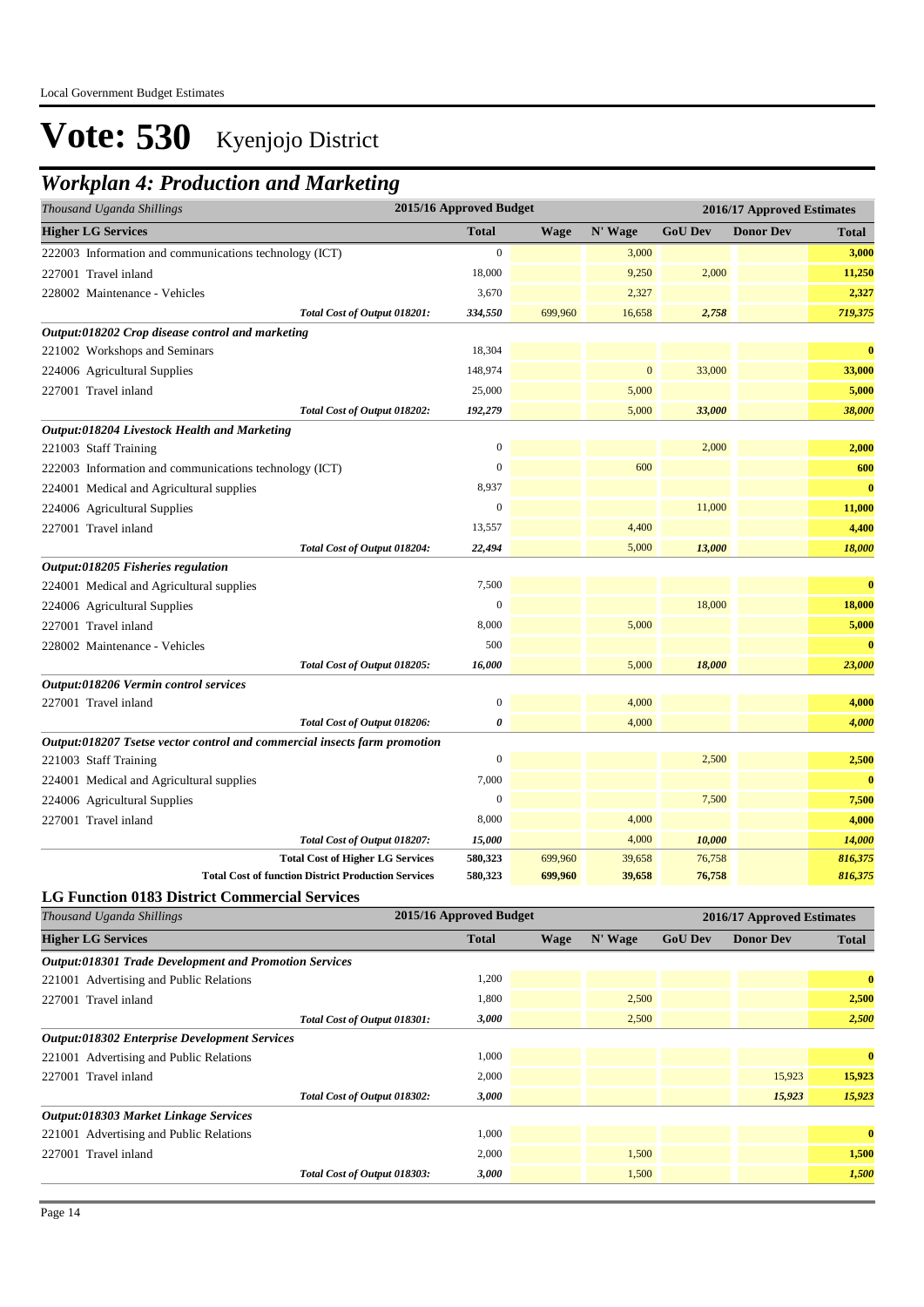### *Workplan 4: Production and Marketing*

| Thousand Uganda Shillings                                     | 2015/16 Approved Budget |             |         |                | 2016/17 Approved Estimates |                       |
|---------------------------------------------------------------|-------------------------|-------------|---------|----------------|----------------------------|-----------------------|
| <b>Higher LG Services</b>                                     | <b>Total</b>            | <b>Wage</b> | N' Wage | <b>GoU Dev</b> | <b>Donor Dev</b>           | <b>Total</b>          |
| Output:018304 Cooperatives Mobilisation and Outreach Services |                         |             |         |                |                            |                       |
| 221001 Advertising and Public Relations                       | 1,000                   |             |         |                |                            | $\bf{0}$              |
| 221002 Workshops and Seminars                                 | 2,000                   |             |         |                |                            | $\bf{0}$              |
| 227001 Travel inland                                          | 4,968                   |             | 3,000   |                |                            | 3,000                 |
| Total Cost of Output 018304:                                  | 7,968                   |             | 3,000   |                |                            | 3,000                 |
| <b>Output:018305 Tourism Promotional Services</b>             |                         |             |         |                |                            |                       |
| 221001 Advertising and Public Relations                       | 400                     |             |         |                |                            | $\bf{0}$              |
| 227001 Travel inland                                          | 600                     |             |         |                |                            | $\bf{0}$              |
| Total Cost of Output 018305:                                  | 1,000                   |             |         |                |                            | $\boldsymbol{\theta}$ |
| <b>Output:018306 Industrial Development Services</b>          |                         |             |         |                |                            |                       |
| 227001 Travel inland                                          | $\boldsymbol{0}$        |             | 3,000   |                |                            | 3,000                 |
| Total Cost of Output 018306:                                  | 0                       |             | 3,000   |                |                            | 3,000                 |
| Output:018307 Tourism Development                             |                         |             |         |                |                            |                       |
| 227001 Travel inland                                          | $\boldsymbol{0}$        |             | 1,000   |                |                            | 1,000                 |
| Total Cost of Output 018307:                                  | 0                       |             | 1,000   |                |                            | 1,000                 |
| Output:018309 Sector Management and Monitoring                |                         |             |         |                |                            |                       |
| 221008 Computer supplies and Information Technology (IT)      | $\boldsymbol{0}$        |             | 1,000   |                |                            | 1,000                 |
| 221011 Printing, Stationery, Photocopying and Binding         | $\Omega$                |             | 784     |                |                            | 784                   |
| 222003 Information and communications technology (ICT)        | $\boldsymbol{0}$        |             | 1,240   |                |                            | 1,240                 |
| 228002 Maintenance - Vehicles                                 | $\Omega$                |             | 5,000   |                |                            | 5,000                 |
| Total Cost of Output 018309:                                  | 0                       |             | 8,024   |                |                            | 8,024                 |
| <b>Total Cost of Higher LG Services</b>                       | 17,968                  |             | 19,024  |                | 15,923                     | 34,947                |
| <b>Capital Purchases</b>                                      | <b>Total</b>            | <b>Wage</b> | N' Wage | <b>GoU Dev</b> | <b>Donor Dev</b>           | <b>Total</b>          |
| Output:018376 Office and IT Equipment (including Software)    |                         |             |         |                |                            |                       |
| 314201 Materials and supplies                                 | 923                     |             |         |                |                            | $\bf{0}$              |
| Total Cost of Output 018376:                                  | 923                     |             |         |                |                            | $\boldsymbol{\theta}$ |
| <b>Total Cost of Capital Purchases</b>                        | 923                     |             |         |                |                            | $\boldsymbol{\theta}$ |
| <b>Total Cost of function District Commercial Services</b>    | 18,891                  |             | 19,024  |                | 15,923                     | 34,947                |
| <b>Total Cost of Production and Marketing</b>                 | 599,214                 | 699,960     | 75,022  | 76,758         | 15,923                     | 867,662               |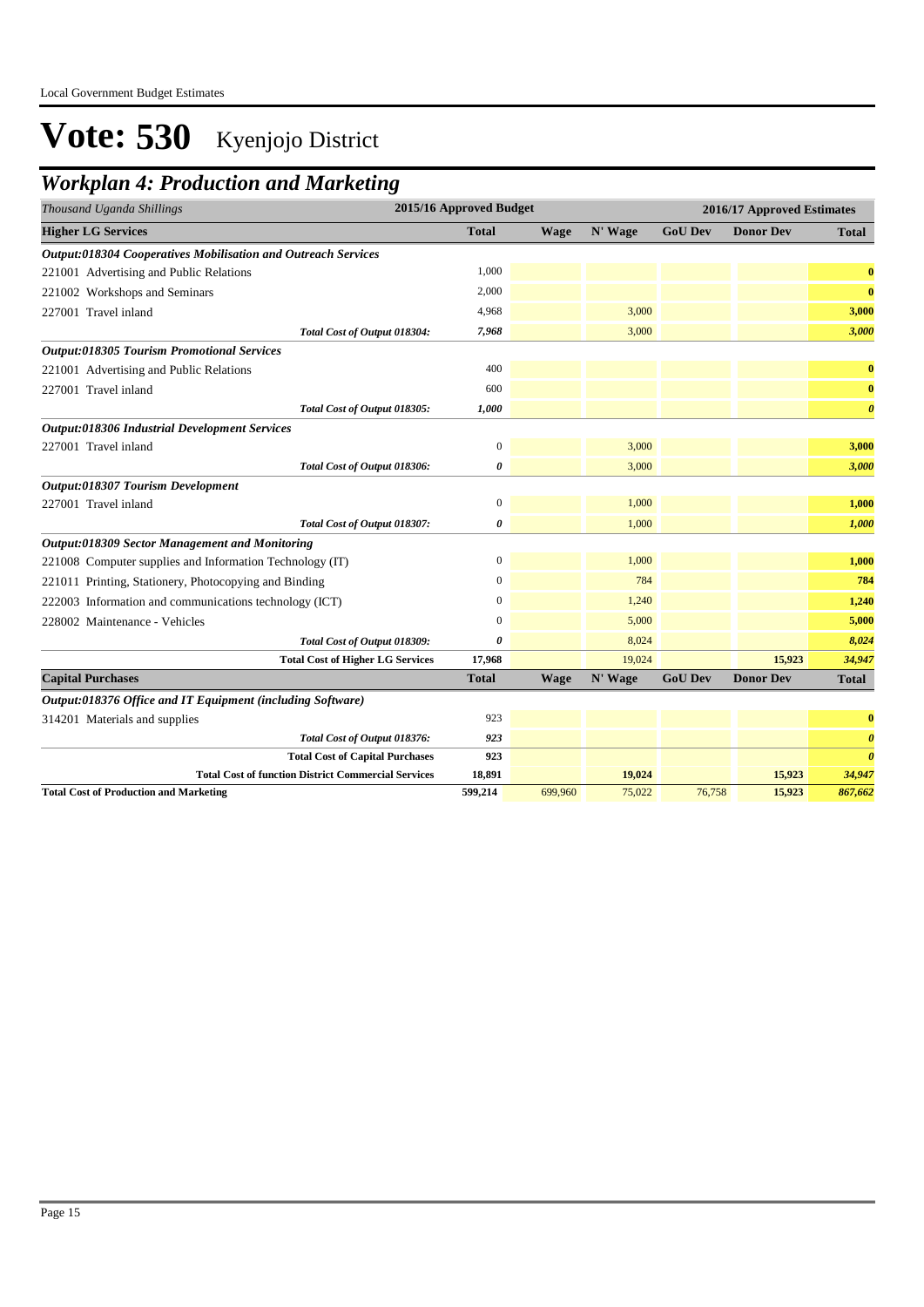### *Workplan 5: Health*

#### **(i) Overview of Workplan Revenue and Expenditures**

| <b>UShs Thousand</b>                                 |                           | 2015/16                        | 2016/17                   |
|------------------------------------------------------|---------------------------|--------------------------------|---------------------------|
|                                                      | Approved<br><b>Budget</b> | <b>Outturn by</b><br>end March | Approved<br><b>Budget</b> |
| A: Breakdown of Workplan Revenues:                   |                           |                                |                           |
| <b>Recurrent Revenues</b>                            | 2,825,613                 | 2,117,722                      | 3,674,664                 |
| District Unconditional Grant (Non-Wage)              | 139,250                   | 105.012                        | 8,840                     |
| <b>Locally Raised Revenues</b>                       | 4.750                     | 1,500                          | 4,160                     |
| Sector Conditional Grant (Non-Wage)                  | 433.602                   | 325,202                        | 433,602                   |
| Sector Conditional Grant (Wage)                      | 2,248,010                 | 1,686,008                      | 3,228,061                 |
| <b>Development Revenues</b>                          | 508,280                   | 319,585                        | 458,323                   |
| Development Grant                                    | 32,289                    | 32,289                         | $\overline{0}$            |
| District Discretionary Development Equalization Gran |                           | $\mathbf{0}$                   | 46,150                    |
| Donor Funding                                        | 475,991                   | 287,296                        | 412,173                   |
| <b>Total Revenues</b>                                | 3,333,893                 | 2,437,307                      | 4,132,986                 |
| <b>B: Breakdown of Workplan Expenditures:</b>        |                           |                                |                           |
| Recurrent Expenditure                                | 2,825,613                 | 2,054,515                      | 3,674,664                 |
| Wage                                                 | 2.079.229                 | 1,686,008                      | 3,228,061                 |
| Non Wage                                             | 746,384                   | 368,507                        | 446.602                   |
| Development Expenditure                              | 508,280                   | 252,513                        | 458,323                   |
| Domestic Development                                 | 32,289                    | 12834.513                      | 46,150                    |
| Donor Development                                    | 475,991                   | 239,678                        | 412,173                   |
| <b>Total Expenditure</b>                             | 3,333,893                 | 2,307,028                      | 4,132,986                 |

#### **(ii) Details of Workplan Revenues and Expenditures**

### *Expenditure Details for Workplan 5: Health*

#### **LG Function 0881 Primary Healthcare**

|                                            | Thousand Uganda Shillings                         |                                 |              | 2015/16 Approved Budget |         | 2016/17 Approved Estimates |                                       |              |  |
|--------------------------------------------|---------------------------------------------------|---------------------------------|--------------|-------------------------|---------|----------------------------|---------------------------------------|--------------|--|
| <b>Lower Local Services</b>                |                                                   |                                 | <b>Total</b> | <b>Wage</b>             | N' Wage | <b>GoU Dev</b>             | <b>Donor Dev</b>                      | <b>Total</b> |  |
|                                            | Output:088153 NGO Basic Healthcare Services (LLS) |                                 |              |                         |         |                            |                                       |              |  |
| 263101 LG Conditional grants (Current)     |                                                   |                                 | $\Omega$     | $\overline{0}$          | 80,907  |                            | $\overline{0}$<br>$\overline{0}$      | 80,907       |  |
| <b>Total LCIII: Bugaaki sub county</b>     |                                                   |                                 |              | LCIV: Mwenge            |         |                            |                                       | 26,969       |  |
| LCII: Hiima                                | LCI: Not Specified                                | Kyakatara HCIII                 |              |                         |         |                            | Source: Conditional Grant to PHC- Non | 11,568       |  |
| LCII: Hiima                                | LCI: Not Specified                                | Kagorogoro SDA HCII             |              |                         |         |                            | Source: Conditional Grant to PHC- Non | 7,701        |  |
| LCII: Kyabaranga                           | LCI: Not Specified                                | <b>Mabale Clinic HCII</b>       |              |                         |         |                            | Source: Conditional Grant to PHC- Non | 7,701        |  |
| <b>Total LCIII: Butiiti sub county</b>     |                                                   |                                 |              | LCIV: Mwenge            |         |                            |                                       | 15,401       |  |
| LCII: Butiiti                              | LCI: Not Specified                                | <b>St. Adolf HCII</b>           |              |                         |         |                            | Source: Conditional Grant to PHC- Non | 7.701        |  |
| LCII: Kaihura                              | LCI: Not Specified                                | Kaihura Villa Maria HCII        |              |                         |         |                            | Source: Conditional Grant to PHC- Non | 7,701        |  |
| <b>Total LCIII: Butunduzi Town council</b> |                                                   |                                 | LCIV: Mwenge |                         |         |                            |                                       | 7,701        |  |
| LCII: Rwibale ward                         | LCI: Not Specified                                | Rwibaale Avemaria HCII          |              |                         |         |                            | Source: Conditional Grant to PHC- Non | 7,701        |  |
| <b>Total LCIII: Kyarusozi Town council</b> |                                                   |                                 |              | LCIV: Mwenge            |         |                            |                                       | 11,567       |  |
| LCII: Kyarusozi ward                       | LCI: Not Specified                                | Mwenge Clinic HCIII             |              |                         |         |                            | Source: Conditional Grant to PHC- Non | 11,567       |  |
| <b>Total LCIII: Kyembogo Sub county</b>    |                                                   |                                 |              | LCIV: Mwenge            |         |                            |                                       | 11,567       |  |
| LCII: Kasaba                               | LCI: Not Specified                                | Kyembogo Holycross HCIII        |              |                         |         |                            | Source: Conditional Grant to PHC- Non | 11,567       |  |
| Total LCIII: Nyankwanzi sub county         |                                                   |                                 |              | LCIV: Mwenge            |         |                            |                                       | 7,701        |  |
| LCII: Haikoona                             | LCI: Not Specified                                | <b>St. Martins Mabiira HCII</b> |              |                         |         |                            | Source: Conditional Grant to PHC- Non | 7,701        |  |
|                                            |                                                   | Total Cost of Output 088153:    | 0            | $\mathbf{0}$            | 80,907  |                            | $\theta$<br>0                         | 80,907       |  |

*Output:088154 Basic Healthcare Services (HCIV-HCII-LLS)*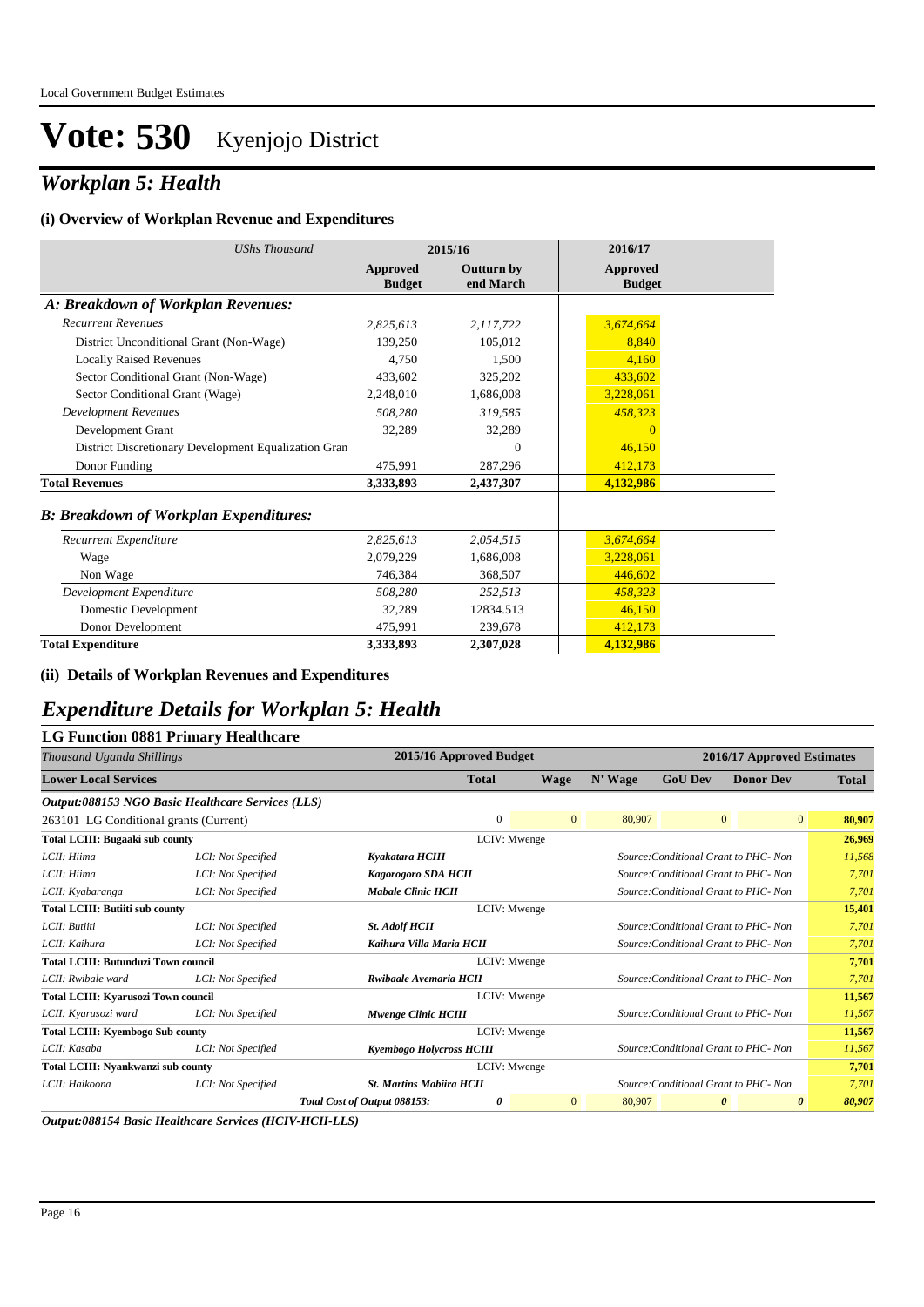## *Workplan 5: Health*

| Thousand Uganda Shillings                                        |                    |                                                  | 2015/16 Approved Budget |              |                  |                                          | 2016/17 Approved Estimates |                       |
|------------------------------------------------------------------|--------------------|--------------------------------------------------|-------------------------|--------------|------------------|------------------------------------------|----------------------------|-----------------------|
| <b>Lower Local Services</b>                                      |                    |                                                  | <b>Total</b>            | <b>Wage</b>  | N' Wage          | <b>GoU Dev</b>                           | <b>Donor Dev</b>           | Total                 |
| 263367 Sector Conditional Grant (Non-Wage)                       |                    |                                                  | $\boldsymbol{0}$        | $\mathbf{0}$ | 194,707          | $\mathbf{0}$                             | $\mathbf{0}$               | 194,707               |
| <b>Total LCIII: Bufunjo sub county</b>                           |                    |                                                  |                         | LCIV: Mwenge |                  |                                          |                            | 14,981                |
| LCII: Nyamanga                                                   | LCI: Not Specified | <b>Bufunjo HCIII</b>                             |                         |              |                  | Source: Conditional Grant to PHC- Non    |                            | 14,981                |
| <b>Total LCIII: Bugaaki sub county</b>                           |                    |                                                  |                         | LCIV: Mwenge |                  |                                          |                            | 14,981                |
| LCII: Nyamabuga                                                  | LCI: Not Specified | Nyamabuga HCIII                                  |                         |              |                  | Source: Conditional Grant to PHC- Non    |                            | 14,981                |
| <b>Total LCIII: Butiiti sub county</b>                           |                    |                                                  |                         | LCIV: Mwenge |                  |                                          |                            | 14,981                |
| LCII: Mukunyu                                                    | LCI: Not Specified | <b>Butiiti HCIII</b>                             |                         |              |                  | Source: Conditional Grant to PHC- Non    |                            | 14,981                |
| <b>Total LCIII: Butunduzi Town council</b>                       |                    |                                                  |                         | LCIV: Mwenge |                  |                                          |                            | 14,981                |
| LCII: Butunduzi ward                                             | LCI: Not Specified | Butunduzi HCIII                                  |                         |              |                  | Source: Conditional Grant to PHC- Non    |                            | 14,981                |
| <b>Total LCIII: Katooke sub county</b>                           |                    |                                                  |                         | LCIV: Mwenge |                  |                                          |                            | 7,491                 |
| LCII: Myeri                                                      | LCI: Not Specified | Myeri HCII                                       |                         |              |                  | Source: Conditional Grant to PHC- Non    |                            | 7,491                 |
| <b>Total LCIII: Katooke Town council</b>                         |                    |                                                  |                         | LCIV: Mwenge |                  |                                          |                            | 14,981                |
| LCII: Katooke ward                                               | LCI: Not Specified | <b>Katooke HCIII</b>                             |                         |              |                  | Source: Conditional Grant to PHC- Non    |                            | 14,981                |
| <b>Total LCIII: Kigaraale sub county</b>                         |                    |                                                  |                         | LCIV: Mwenge |                  |                                          |                            | 14,981                |
| LCII: Kigaraale                                                  | LCI: Not Specified | <b>Kigarale HCIII</b>                            |                         |              |                  | Source: Conditional Grant to PHC- Non    |                            | 14,981                |
| <b>Total LCIII: Kihuura sub county</b>                           |                    |                                                  |                         | LCIV: Mwenge |                  |                                          |                            | 7,491                 |
| LCII: Kyankaramata                                               | LCI: Not Specified | Kyankaramata HCII                                |                         |              |                  | Source: Conditional Grant to PHC- Non    |                            | 7,491                 |
| Total LCIII: Kisojo sub county                                   |                    |                                                  |                         | LCIV: Mwenge |                  |                                          |                            | 22,472                |
| LCII: Kisojo                                                     | LCI: Not Specified | Kisojo HCIII                                     |                         |              |                  | Source: Conditional Grant to PHC- Non    |                            | 14,981                |
| LCII: Rwaitengya                                                 | LCI: Not Specified | Rwaitengya HCII                                  |                         |              |                  | Source: Conditional Grant to PHC- Non    |                            | 7,491                 |
| Total LCIII: Kyarusozi Town council                              |                    |                                                  |                         | LCIV: Mwenge |                  |                                          |                            | 29,913                |
| LCII: Kyamugenyi                                                 | LCI: Not Specified | Kvarusozi HCIV                                   |                         |              |                  | Source: Conditional Grant to PHC- Non    |                            | 29,913                |
| <b>Total LCIII: Kyembogo Sub county</b>                          |                    |                                                  |                         | LCIV: Mwenge |                  |                                          |                            | 7,491                 |
| LCII: Kigoyera                                                   | LCI: Not Specified | Kigoyera HCII                                    |                         |              |                  | Source: Conditional Grant to PHC- Non    |                            | 7,491                 |
| <b>Total LCIII: Nyabuharwa sub county</b>                        |                    |                                                  |                         | LCIV: Mwenge |                  |                                          |                            | 14,981                |
| LCII: Mbaale                                                     | LCI: Not Specified | <b>Mbaale HCII</b>                               |                         |              |                  | Source: Conditional Grant to PHC- Non    |                            | 7,491                 |
| LCII: Nyakarongo                                                 | LCI: Not Specified | Nyakarongo HCII                                  |                         |              |                  | Source: Conditional Grant to PHC- Non    |                            | 7,491                 |
| Total LCIII: Nyankwanzi sub county                               |                    |                                                  |                         | LCIV: Mwenge |                  |                                          |                            | 14,981                |
| LCII: Kitaihuka                                                  | LCI: Not Specified | Nyankwanzi HCIII                                 |                         |              |                  | Source: Conditional Grant to PHC- Non    |                            | 14,981                |
|                                                                  |                    | Total Cost of Output 088154:                     | 0                       | $\mathbf{0}$ | 194,707          | $\pmb{\theta}$                           | $\boldsymbol{\theta}$      | 194,707               |
|                                                                  |                    | <b>Total Cost of Lower Local Services</b>        | $\bf{0}$                | $\mathbf{0}$ | 275,614          | $\overline{0}$                           | $\mathbf{0}$               | 275,614               |
| <b>Higher LG Services</b>                                        |                    |                                                  | <b>Total</b>            | <b>Wage</b>  | N' Wage          | <b>GoU Dev</b>                           | <b>Donor Dev</b>           | <b>Total</b>          |
| <b>Output:088101 Public Health Promotion</b>                     |                    |                                                  |                         |              |                  |                                          |                            |                       |
| 211101 General Staff Salaries                                    |                    |                                                  | 2,079,229               |              |                  |                                          |                            | $\bf{0}$              |
| 211103 Allowances                                                |                    |                                                  | 187,430                 |              |                  |                                          |                            | $\bf{0}$              |
| 213001 Medical expenses (To employees)                           |                    |                                                  | 129,750                 |              |                  |                                          |                            | $\bf{0}$              |
| 221002 Workshops and Seminars                                    |                    |                                                  | 40,000                  |              |                  |                                          |                            | $\bf{0}$              |
| 221008 Computer supplies and Information Technology (IT)         |                    |                                                  | 2,500                   |              |                  |                                          |                            | $\bf{0}$              |
| 221011 Printing, Stationery, Photocopying and Binding            |                    |                                                  | 12,500                  |              |                  |                                          |                            | $\bf{0}$              |
| 227001 Travel inland                                             |                    |                                                  | 211,455                 |              |                  |                                          |                            | $\bf{0}$              |
| 227004 Fuel, Lubricants and Oils                                 |                    |                                                  | 97,064                  |              |                  |                                          |                            | $\bf{0}$              |
|                                                                  |                    | Total Cost of Output 088101:                     | 2,759,927               |              |                  |                                          |                            | $\boldsymbol{\theta}$ |
|                                                                  |                    | <b>Total Cost of Higher LG Services</b>          | 2,759,927               |              |                  |                                          |                            | $\boldsymbol{\theta}$ |
| <b>Capital Purchases</b>                                         |                    |                                                  | <b>Total</b>            | <b>Wage</b>  | N' Wage          | <b>GoU Dev</b>                           | <b>Donor Dev</b>           | <b>Total</b>          |
| Output:088183 OPD and other ward construction and rehabilitation |                    |                                                  |                         |              |                  |                                          |                            |                       |
| 281503 Engineering and Design Studies & Plans for capital works  |                    |                                                  | 32,289                  |              |                  |                                          |                            | $\bf{0}$              |
| 312101 Non-Residential Buildings                                 |                    |                                                  | $\boldsymbol{0}$        | $\mathbf{0}$ | $\boldsymbol{0}$ | 46,150                                   | $\bf{0}$                   | 46,150                |
| Total LCIII: Kyenjojo Town council                               |                    |                                                  |                         | LCIV: Mwenge |                  |                                          |                            | 46,150                |
| LCII: Kasiina ward                                               | LCI: Not Specified | <b>District Medical and Drugs Stores</b>         |                         |              |                  | Source: District Discretionary Developme |                            | 46,150                |
|                                                                  |                    | Total Cost of Output 088183:                     | 32,289                  | $\mathbf{0}$ | $\boldsymbol{0}$ | 46,150                                   | $\boldsymbol{\theta}$      | 46,150                |
|                                                                  |                    | <b>Total Cost of Capital Purchases</b>           | 32,289                  | $\mathbf{0}$ | $\mathbf{0}$     | 46,150                                   | $\bf{0}$                   | 46,150                |
|                                                                  |                    | <b>Total Cost of function Primary Healthcare</b> | 2,792,216               | $\bf{0}$     | 275,614          | 46,150                                   | $\bf{0}$                   | 321,764               |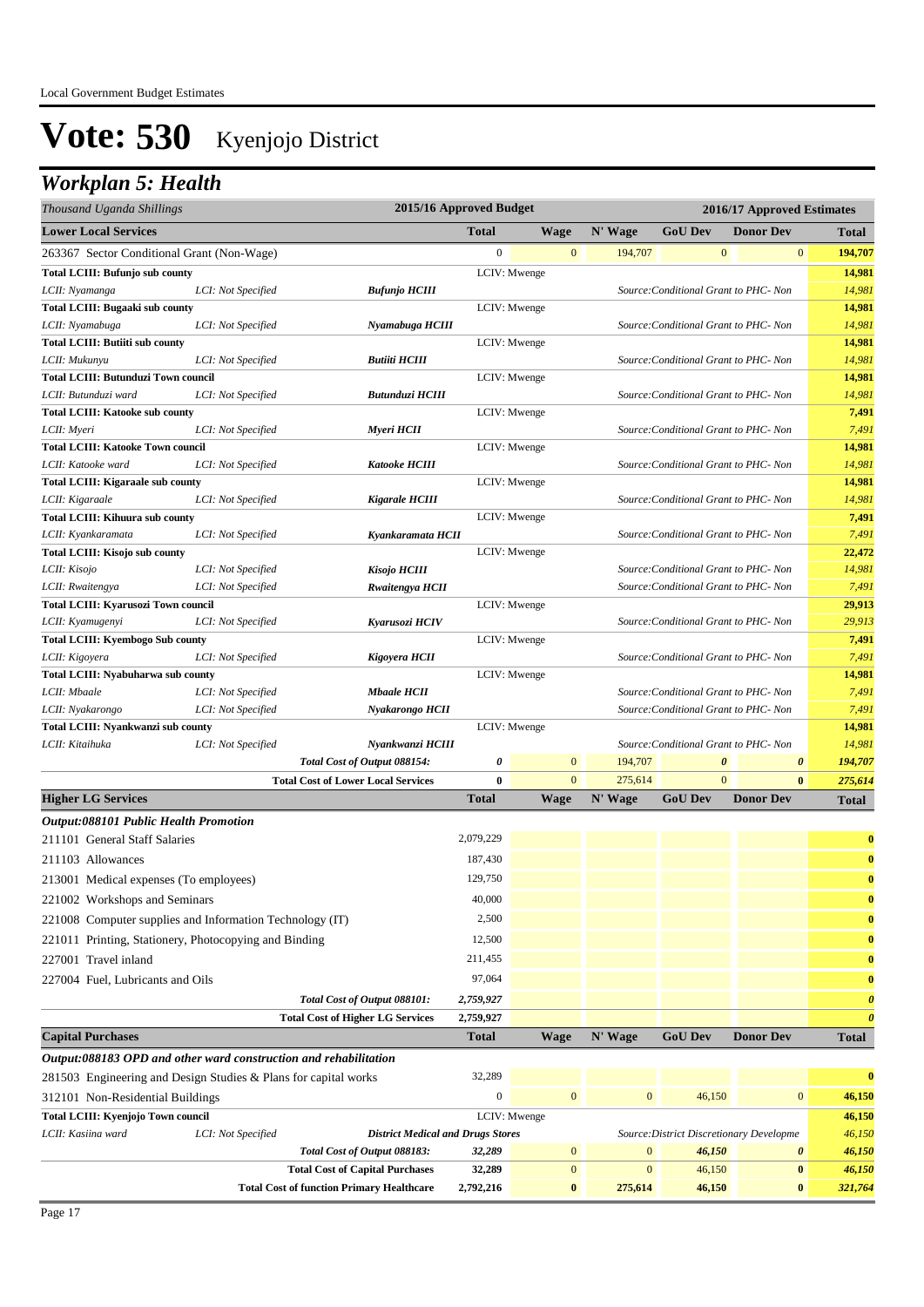## *Workplan 5: Health*

#### **LG Function 0882 District Hospital Services**

| Thousand Uganda Shillings                  | 2015/16 Approved Budget<br>2016/17 Approved Estimates  |                                                          |              |                |         |                                         |                       |              |
|--------------------------------------------|--------------------------------------------------------|----------------------------------------------------------|--------------|----------------|---------|-----------------------------------------|-----------------------|--------------|
| <b>Lower Local Services</b>                |                                                        |                                                          | <b>Total</b> | Wage           | N' Wage | <b>GoU Dev</b>                          | <b>Donor Dev</b>      | <b>Total</b> |
|                                            | <i>Output:088251 District Hospital Services (LLS.)</i> |                                                          |              |                |         |                                         |                       |              |
| 263367 Sector Conditional Grant (Non-Wage) |                                                        |                                                          | $\Omega$     | $\overline{0}$ | 110,250 | $\Omega$                                | $\overline{0}$        | 110,250      |
| <b>Total LCIII: Kyenjojo Town council</b>  |                                                        |                                                          | LCIV: Mwenge |                |         |                                         |                       | 110,250      |
| LCII: Kasiina ward                         | LCI: Not Specified                                     | <b>Transfer to Kyenjojo District Hospital</b>            |              |                |         | Source: Sector Conditional Grant (Non-W |                       | 110,250      |
|                                            |                                                        | Total Cost of Output 088251:                             | 0            | $\overline{0}$ | 110,250 | $\theta$                                | $\boldsymbol{\theta}$ | 110,250      |
|                                            |                                                        | <b>Total Cost of Lower Local Services</b>                | 0            | $\overline{0}$ | 110,250 | $\Omega$                                | $\bf{0}$              | 110,250      |
|                                            |                                                        | <b>Total Cost of function District Hospital Services</b> | $\bf{0}$     | $\mathbf{0}$   | 110.250 | $\bf{0}$                                | $\bf{0}$              | 110,250      |

#### **LG Function 0883 Health Management and Supervision**

| Thousand Uganda Shillings                                       | 2015/16 Approved Budget |             |         |                | 2016/17 Approved Estimates |              |
|-----------------------------------------------------------------|-------------------------|-------------|---------|----------------|----------------------------|--------------|
| <b>Higher LG Services</b>                                       | <b>Total</b>            | <b>Wage</b> | N' Wage | <b>GoU Dev</b> | <b>Donor Dev</b>           | <b>Total</b> |
| Output:088301 Healthcare Management Services                    |                         |             |         |                |                            |              |
| 211101 General Staff Salaries                                   | 0                       | 3,228,061   |         |                |                            | 3,228,061    |
| 221008 Computer supplies and Information Technology (IT)        | 0                       |             | 3,000   |                |                            | 3,000        |
| 221011 Printing, Stationery, Photocopying and Binding           | $\mathbf{0}$            |             | 2,000   |                | 8,000                      | 10,000       |
| 227001 Travel inland                                            | $\mathbf{0}$            |             | 18,000  |                | 386,173                    | 404,173      |
| 227004 Fuel, Lubricants and Oils                                | $\mathbf{0}$            |             | 7,738   |                | 18,000                     | 25,738       |
| Total Cost of Output 088301:                                    | 0                       | 3,228,061   | 30,738  |                | 412,173                    | 3,670,973    |
| Output:088302 Healthcare Services Monitoring and Inspection     |                         |             |         |                |                            |              |
| 227001 Travel inland                                            | $\mathbf{0}$            |             | 30,000  |                |                            | 30,000       |
| Total Cost of Output 088302:                                    | 0                       |             | 30,000  |                |                            | 30,000       |
| <b>Total Cost of Higher LG Services</b>                         | $\bf{0}$                | 3,228,061   | 60,738  |                | 412,173                    | 3,700,973    |
| <b>Total Cost of function Health Management and Supervision</b> | $\bf{0}$                | 3,228,061   | 60,738  |                | 412,173                    | 3,700,973    |
| <b>Total Cost of Health</b>                                     | 2,792,216               | 3,228,061   | 446,602 | 46,150         | 412,173                    | 4,132,986    |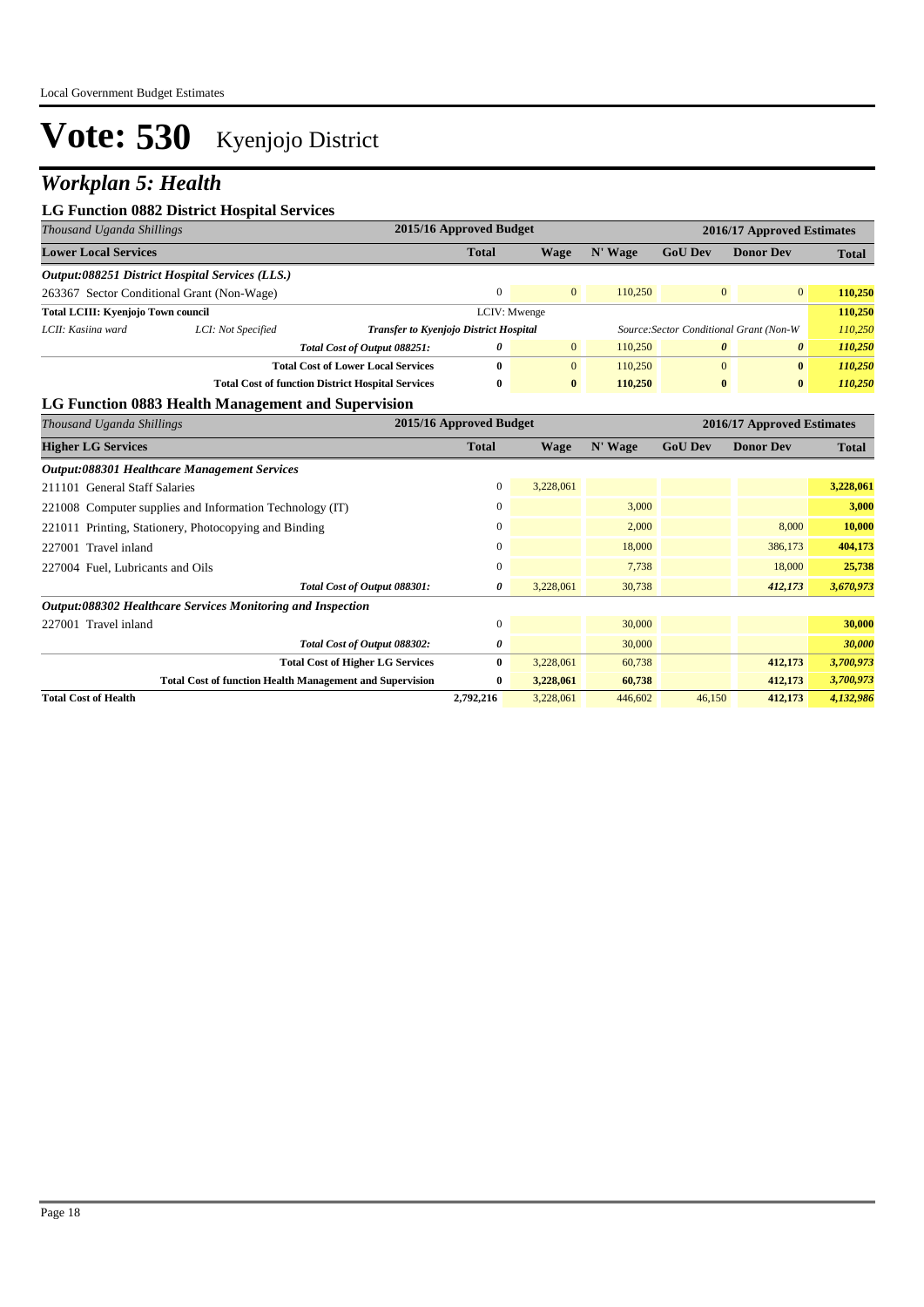### *Workplan 6: Education*

#### **(i) Overview of Workplan Revenue and Expenditures**

| <b>UShs Thousand</b>                                 |                           | 2015/16                        | 2016/17                   |
|------------------------------------------------------|---------------------------|--------------------------------|---------------------------|
|                                                      | Approved<br><b>Budget</b> | <b>Outturn by</b><br>end March | Approved<br><b>Budget</b> |
| A: Breakdown of Workplan Revenues:                   |                           |                                |                           |
| <b>Recurrent Revenues</b>                            | 9.863.822                 | 7.193.850                      | 10,614,380                |
| District Unconditional Grant (Non-Wage)              | 17,471                    | 9.710                          | 11,941                    |
| District Unconditional Grant (Wage)                  | 80,334                    | 60,250                         | 100,350                   |
| <b>Locally Raised Revenues</b>                       | 3,714                     | 5,000                          | 5,619                     |
| Sector Conditional Grant (Non-Wage)                  | 2,111,347                 | 1,380,672                      | 2,111,347                 |
| Sector Conditional Grant (Wage)                      | 7,650,956                 | 5,738,217                      | 8,385,122                 |
| <b>Development Revenues</b>                          | 725,561                   | 744,261                        | 616,050                   |
| Development Grant                                    | 539.639                   | 539.639                        | 360.392                   |
| District Discretionary Development Equalization Gran | 63,253                    | 84,162                         | 22,306                    |
| Donor Funding                                        | 122,668                   | 120,460                        | 118,601                   |
| <b>Transitional Development Grant</b>                |                           | $\Omega$                       | 114,751                   |
| <b>Total Revenues</b>                                | 10,589,383                | 7,938,111                      | 11,230,430                |
| <b>B: Breakdown of Workplan Expenditures:</b>        |                           |                                |                           |
| Recurrent Expenditure                                | 9,863,822                 | 7,124,880                      | 10,614,380                |
| Wage                                                 | 7,731,290                 | 5,797,091                      | 8,485,472                 |
| Non Wage                                             | 2,132,532                 | 1,327,790                      | 2,128,908                 |
| Development Expenditure                              | 725,561                   | 178.862                        | 616,050                   |
| Domestic Development                                 | 602,893                   | 129179.122                     | 497,449                   |
| Donor Development                                    | 122,668                   | 49,683                         | 118,601                   |
| <b>Total Expenditure</b>                             | 10,589,383                | 7,303,743                      | 11,230,430                |

#### **(ii) Details of Workplan Revenues and Expenditures**

### *Expenditure Details for Workplan 6: Education*

#### **LG Function 0781 Pre-Primary and Primary Education**

| Thousand Uganda Shillings   | 2015/16 Approved Budget     | 2016/17 Approved Estimates |                |                  |              |
|-----------------------------|-----------------------------|----------------------------|----------------|------------------|--------------|
| <b>Lower Local Services</b> | <b>Total</b><br><b>Wage</b> | N' Wage                    | <b>GoU Dev</b> | <b>Donor Dev</b> | <b>Total</b> |

*Output:078151 Primary Schools Services UPE (LLS)*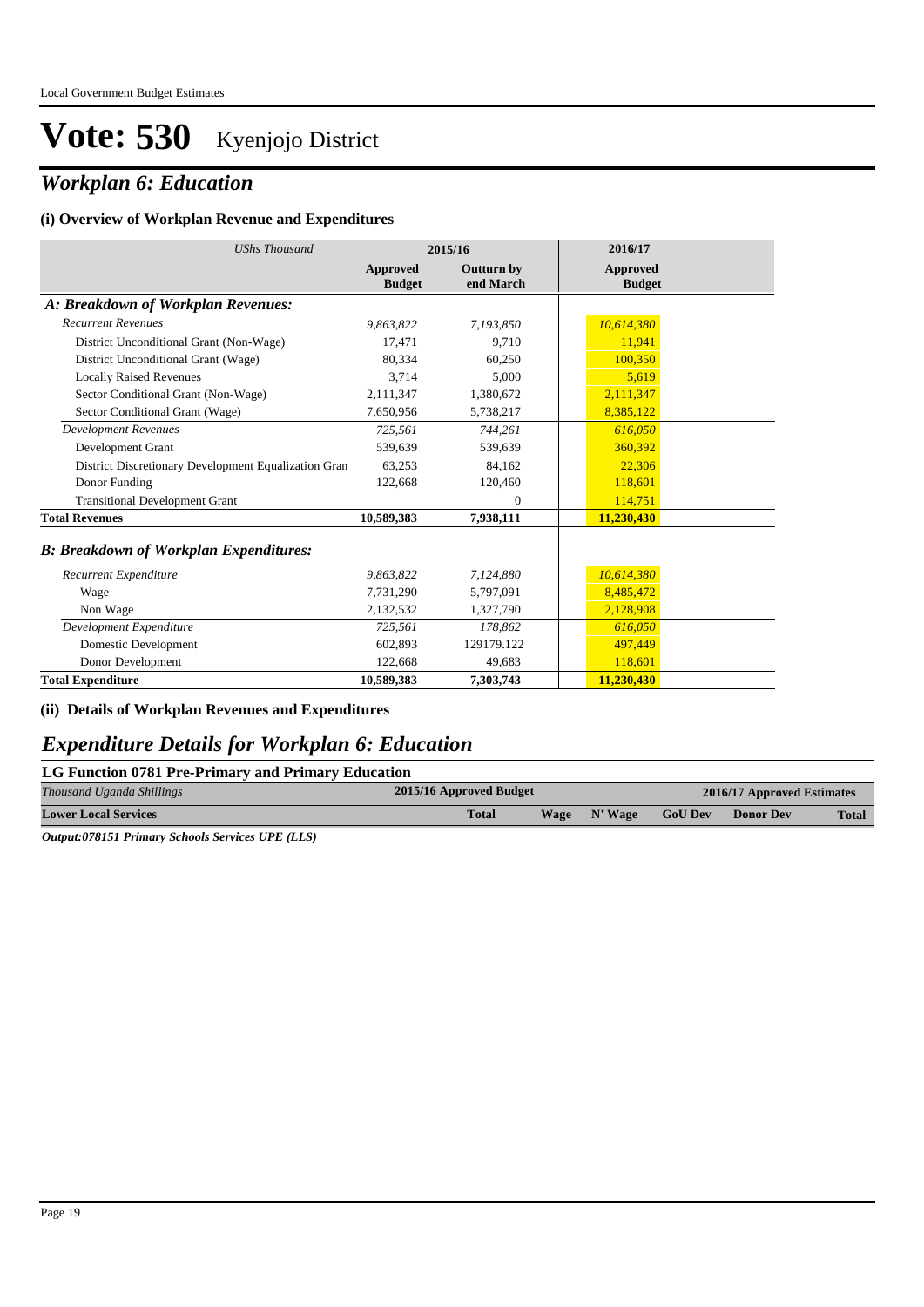## *Workplan 6: Education*

| Thousand Uganda Shillings                    |                                                        | 2015/16 Approved Budget     |                  |              | 2016/17 Approved Estimates |                                         |              |                  |         |
|----------------------------------------------|--------------------------------------------------------|-----------------------------|------------------|--------------|----------------------------|-----------------------------------------|--------------|------------------|---------|
| <b>Lower Local Services</b>                  |                                                        |                             | <b>Total</b>     | <b>Wage</b>  | N' Wage                    | <b>GoU Dev</b>                          |              | <b>Donor Dev</b> | Total   |
| 263367 Sector Conditional Grant (Non-Wage)   |                                                        |                             | $\boldsymbol{0}$ | $\mathbf{0}$ | 757,660                    |                                         | $\mathbf{0}$ | $\mathbf{0}$     | 757,660 |
| <b>Total LCIII: Bufunjo sub county</b>       |                                                        |                             | LCIV: Mwenge     |              |                            |                                         |              |                  | 23,786  |
| LCII: Mbale                                  | LCI: Transfer of UPE funds to Mbal                     | <b>Mbale PS</b>             |                  |              |                            | Source: Sector Conditional Grant (Non-W |              |                  | 5,660   |
| LCII: Mbale                                  | LCI: Transfer of UPE funds to Kitab                    | Kitabona P/S                |                  |              |                            | Source: Sector Conditional Grant (Non-W |              |                  | 4,828   |
| LCII: Mbale                                  | LCI: Transfer of UPE funds to Rwenj                    | Rwenjaza PS                 |                  |              |                            | Source: Sector Conditional Grant (Non-W |              |                  | 6,345   |
| LCII: Nyamanga                               | LCI: Transfer of UPE funds to Kago                     | <b>Kagoma PS</b>            |                  |              |                            | Source: Sector Conditional Grant (Non-W |              |                  | 6,953   |
| Total LCIII: Bugaaki sub county              |                                                        |                             | LCIV: Mwenge     |              |                            |                                         |              |                  | 46,783  |
| LCII: Hiima                                  | LCI: Transfer of UPE funds to Kago                     | <b>Kagorogoro PS</b>        |                  |              |                            | Source: Sector Conditional Grant (Non-W |              |                  | 4,654   |
| LCII: Hiima                                  | LCI: Transfer of UPE funds to Kyak                     | Kyakatara PS                |                  |              |                            | Source: Sector Conditional Grant (Non-W |              |                  | 5,600   |
| LCII: Kyabaranga                             | LCI: Transfer of UPE funds to Kyab                     | Kyabaranga PS               |                  |              |                            | Source: Sector Conditional Grant (Non-W |              |                  | 7,776   |
| LCII: Mitoma                                 | LCI: Transfer of UPE funds to Kasa                     | Kasamba PS                  |                  |              |                            | Source: Sector Conditional Grant (Non-W |              |                  | 4,793   |
| LCII: Nyamabuga                              | LCI: Transfer of UPE funds to Kicuu                    | Kicuucu PS                  |                  |              |                            | Source: Sector Conditional Grant (Non-W |              |                  | 5,782   |
| LCII: Nyamabuga                              | LCI: Transfer of UPE funds to Kisan                    | Kisangi PS                  |                  |              |                            | Source: Sector Conditional Grant (Non-W |              |                  | 4,620   |
| LCII: Nyamabuga                              | LCI: Transfer of UPE funds to Buhe                     | <b>Buhemba PS</b>           |                  |              |                            | Source: Sector Conditional Grant (Non-W |              |                  | 4,594   |
| LCII: Rugombe Town Board                     | LCI: Transfer of UPE funds to Rwent Rwentuuha PS       |                             |                  |              |                            | Source: Sector Conditional Grant (Non-W |              |                  | 8,965   |
| <b>Total LCIII: Butiiti sub county</b>       |                                                        |                             | LCIV: Mwenge     |              |                            |                                         |              |                  | 50,113  |
| LCII: Busanza                                | LCI: Transfer of UPE funds to Busa                     | <b>Busanza PS</b>           |                  |              |                            | Source: Sector Conditional Grant (Non-W |              |                  | 5,678   |
| LCII: Butiiti                                | LCI: Transfer of UPE funds to Butiit Butiiti Boys PS   |                             |                  |              |                            | Source: Sector Conditional Grant (Non-W |              |                  | 7,620   |
| LCII: Butiiti                                | LCI: Transfer of UPE funds to Butiit Butiiti Girl's PS |                             |                  |              |                            | Source: Sector Conditional Grant (Non-W |              |                  | 4,542   |
| LCII: Butiiti                                | LCI: Transfer of UPE funds to Galih                    | <b>Galihuuma PS</b>         |                  |              |                            | Source: Sector Conditional Grant (Non-W |              |                  | 4,784   |
| LCII: Butiiti                                | LCI: Transfer of UPE funds to St. Au                   | <b>St. Augstines Dem PS</b> |                  |              |                            | Source: Sector Conditional Grant (Non-W |              |                  | 6,892   |
| LCII: Bwenzi                                 | LCI: Transfer of UPE funds to Bwen Bwenzi P/S          |                             |                  |              |                            | Source: Sector Conditional Grant (Non-W |              |                  | 4,039   |
| LCII: Kaihura                                | LCI: Transfer of UPE funds to St.Ma                    | <b>St. Marys Kaihura PS</b> |                  |              |                            | Source: Sector Conditional Grant (Non-W |              |                  | 8,427   |
| LCII: Kaihura                                | LCI: Transfer of UPE funds to Kaihu                    | Kaihura PS                  |                  |              |                            | Source: Sector Conditional Grant (Non-W |              |                  | 8,132   |
| <b>Total LCIII: Butunduzi Sub county</b>     |                                                        |                             | LCIV: Mwenge     |              |                            |                                         |              |                  | 29,753  |
| LCII: Nyakatoma                              | LCI: Transfer of UPE funds to Nyak                     | <b>Nyakatoma Parents PS</b> |                  |              |                            | Source: Sector Conditional Grant (Non-W |              |                  | 7,915   |
| LCII: Rugorra                                | LCI: Transfer of UPE funds to Rugor                    | Rugorra PS                  |                  |              |                            | Source: Sector Conditional Grant (Non-W |              |                  | 9,346   |
| LCII: Rugorra                                | LCI: Transfer of UPE funds to Nyab                     | Nyabubaale PS               |                  |              |                            | Source: Sector Conditional Grant (Non-W |              |                  | 6,770   |
| LCII: Rugorra                                | LCI: Transfer of UPE funds to Nyam                     | Nyamabaale PS               |                  |              |                            | Source: Sector Conditional Grant (Non-W |              |                  | 5,721   |
| <b>Total LCIII: Butunduzi Town council</b>   |                                                        |                             | LCIV: Mwenge     |              |                            |                                         |              |                  | 16,741  |
| LCII: Butunduzi ward                         | LCI: Transfer of UPE funds to Butu                     | Butunduuzi PS               |                  |              |                            | Source: Sector Conditional Grant (Non-W |              |                  | 11,246  |
| LCII: Rwibale ward                           | LCI: Transfer of UPE funds to Rwib                     | <b>Rwibaale PS</b>          |                  |              |                            | Source: Sector Conditional Grant (Non-W |              |                  | 5,496   |
| <b>Total LCIII: Kanyegaramire sub county</b> |                                                        |                             | LCIV: Mwenge     |              |                            |                                         |              |                  | 18,039  |
| LCII: Kitega                                 | LCI: Transfer of UPE funds to Kiteg                    | Kitega PS                   |                  |              |                            | Source: Sector Conditional Grant (Non-W |              |                  | 3,987   |
| LCII: Kitega                                 | LCI: Transfer of UPE funds to Kyak                     | Kyakahirwa PS               |                  |              |                            | Source: Sector Conditional Grant (Non-W |              |                  | 6,545   |
| LCII: Kitega                                 | LCI: Transfer of UPE funds to Igong                    | <b>Igongwe PS</b>           |                  |              |                            | Source: Sector Conditional Grant (Non-W |              |                  | 7,508   |
| <b>Total LCIII: Katooke sub county</b>       |                                                        |                             | LCIV: Mwenge     |              |                            |                                         |              |                  | 57,835  |
| LCII: Kafunda                                | LCI: Transfer of UPE funds to Kafun Kafunda PS         |                             |                  |              |                            | Source:Sector Conditional Grant (Non-W  |              |                  | 6,606   |
| LCII: Kinogero                               | LCI: Transfer of UPE funds to Rukizi Rukiizi PS        |                             |                  |              |                            | Source: Sector Conditional Grant (Non-W |              |                  | 3,787   |
| LCII: Kinogero                               | LCI: Transfer of UPE funds to Iraar                    | <b>Iraara PS</b>            |                  |              |                            | Source: Sector Conditional Grant (Non-W |              |                  | 6,051   |
| LCII: Myeri                                  | LCI: Transfer of UPE funds to Kijug                    | Kijugo PS                   |                  |              |                            | Source: Sector Conditional Grant (Non-W |              |                  | 6,068   |
| LCII: Myeri                                  | LCI: Transfer of UPE funds to Kijwi                    | Kijwiga PS                  |                  |              |                            | Source: Sector Conditional Grant (Non-W |              |                  | 5,391   |
| LCII: Nyakisi                                | LCI: Transfer of UPE funds to Nyaki                    | Nyakisi PS                  |                  |              |                            | Source: Sector Conditional Grant (Non-W |              |                  | 4,836   |
| LCII: Nyakisi                                | LCI: Transfer of UPE funds to Buhu                     | <b>Buhuura PS</b>           |                  |              |                            | Source: Sector Conditional Grant (Non-W |              |                  | 6,753   |
| LCII: Rubango                                | LCI: Transfer of UPE funds to Ruba                     | Rubango PS                  |                  |              |                            | Source: Sector Conditional Grant (Non-W |              |                  | 4,516   |
| LCII: Rwamukoora                             | LCI: Transfer of UPE funds to Bwah Bwahurro PS         |                             |                  |              |                            | Source: Sector Conditional Grant (Non-W |              |                  | 7,334   |
| LCII: Rwamukoora                             | LCI: Transfer of UPE funds to Rwal                     | Rwamukoora PS               |                  |              |                            | Source: Sector Conditional Grant (Non-W |              |                  | 6,493   |
| <b>Total LCIII: Katooke Town council</b>     |                                                        |                             | LCIV: Mwenge     |              |                            |                                         |              |                  | 25,391  |
| LCII: Katooke ward                           | LCI: Transfer of UPE funds to Iboro                    | <b>Iborooga</b> PS          |                  |              |                            | Source: Sector Conditional Grant (Non-W |              |                  | 6,727   |
| LCII: Kyanyabongo ward                       | LCI: Transfer of UPE funds to Kate                     | <b>Katembe PS</b>           |                  |              |                            | Source: Sector Conditional Grant (Non-W |              |                  | 6,822   |
| LCII: Mwaro ward                             | LCI: Transfer of UPE funds to Muko                     | <b>Mukole PS</b>            |                  |              |                            | Source: Sector Conditional Grant (Non-W |              |                  | 6,918   |
| LCII: Mwaro ward                             | LCI: Transfer of UPE funds to Kaha                     | Kahanda PS                  |                  |              |                            | Source: Sector Conditional Grant (Non-W |              |                  | 4,923   |
| <b>Total LCIII: Kigaraale sub county</b>     |                                                        |                             | LCIV: Mwenge     |              |                            |                                         |              |                  | 42,808  |
| LCII: Kabale                                 | LCI: Transfer of UPE funds to Kabal Kabale "A" PS      |                             |                  |              |                            | Source: Sector Conditional Grant (Non-W |              |                  | 3,067   |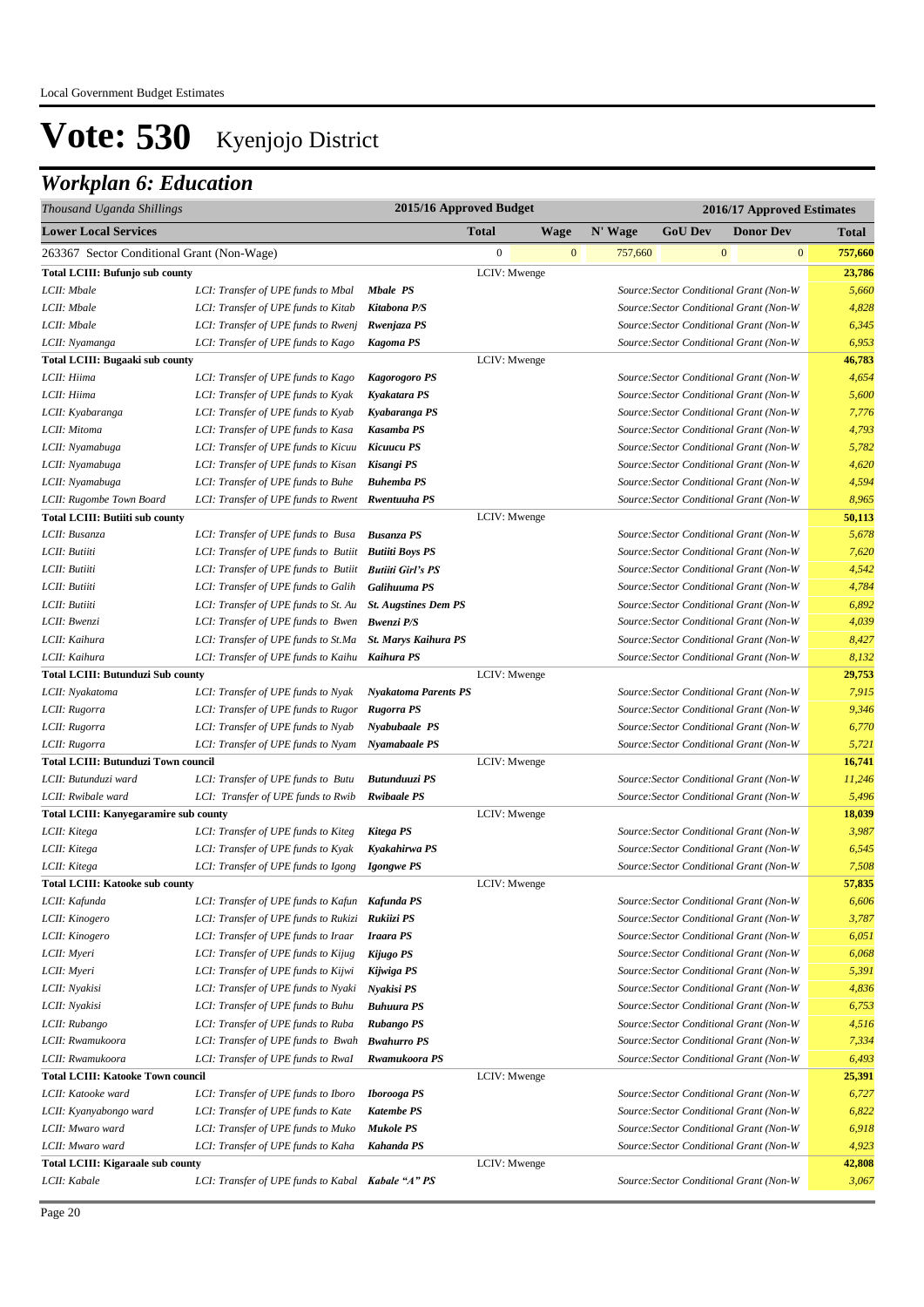## *Workplan 6: Education*

| Thousand Uganda Shillings               |                                                    |                      | 2015/16 Approved Budget | 2016/17 Approved Estimates |         |                |                                         |              |  |  |
|-----------------------------------------|----------------------------------------------------|----------------------|-------------------------|----------------------------|---------|----------------|-----------------------------------------|--------------|--|--|
| <b>Lower Local Services</b>             |                                                    |                      | <b>Total</b>            | <b>Wage</b>                | N' Wage | <b>GoU</b> Dev | <b>Donor Dev</b>                        | <b>Total</b> |  |  |
| LCII: Kigaraale                         | LCI: Transfer of UPE funds to Kigar                | Kigaraale P/s        |                         |                            |         |                | Source: Sector Conditional Grant (Non-W | 5,522        |  |  |
| LCII: Kigaraale                         | LCI: Transfer of UPE funds to Rwem                 | <b>Rwempike PS</b>   |                         |                            |         |                | Source: Sector Conditional Grant (Non-W | 3,102        |  |  |
| LCII: Kigaraale                         | LCI: Transfer of UPE funds to Kahy                 | <b>Kahyoro PS</b>    |                         |                            |         |                | Source: Sector Conditional Grant (Non-W | 2,746        |  |  |
| LCII: Kyakatwire                        | LCI: Transfer of UPE funds to Kyak                 | <b>Kyakatwire PS</b> |                         |                            |         |                | Source: Sector Conditional Grant (Non-W | 6,710        |  |  |
| LCII: Nyaibanda                         | LCI: Transfer of UPE funds to Mwar                 | <b>Mwaro PS</b>      |                         |                            |         |                | Source: Sector Conditional Grant (Non-W | 4,776        |  |  |
| LCII: Nyaibanda                         | LCI: Transfer of UPE funds to Keng                 | Kengabi PS           |                         |                            |         |                | Source: Sector Conditional Grant (Non-W | 4,802        |  |  |
| LCII: Nyaibanda                         | LCI: Transfer of UPE funds to Bwer                 | <b>Bwera PS</b>      |                         |                            |         |                | Source: Sector Conditional Grant (Non-W | 5,426        |  |  |
| LCII: Nyaibanda                         | LCI: Transfer of UPE funds to Kabu                 | Kaburanda PS         |                         |                            |         |                | Source: Sector Conditional Grant (Non-W | 6,658        |  |  |
| <b>Total LCIII: Kihuura sub county</b>  |                                                    |                      | LCIV: Mwenge            |                            |         |                |                                         | 45,673       |  |  |
| LCII: Kawarruju                         | LCI: Transfer of UPE funds to Kawa                 | Kawaruju PS          |                         |                            |         |                | Source: Sector Conditional Grant (Non-W | 7,707        |  |  |
| LCII: Kihuura                           | LCI: Transfer of UPE funds to Kihuu                | Kiregesa PS          |                         |                            |         |                | Source: Sector Conditional Grant (Non-W | 6,831        |  |  |
| LCII: Kihuura                           | LCI: Transfer of UPE funds to Bura                 | <b>Buramba PS</b>    |                         |                            |         |                | Source: Sector Conditional Grant (Non-W | 4,455        |  |  |
| LCII: Kihuura                           | LCI: Transfer of UPE funds to Bukor                | Bukora PS            |                         |                            |         |                | Source: Sector Conditional Grant (Non-W | 5,235        |  |  |
| LCII: Kijweeka                          | LCI: Transfer of UPE funds to Gayo                 | <b>Gayobyo PS</b>    |                         |                            |         |                | Source: Sector Conditional Grant (Non-W | 5,114        |  |  |
| LCII: Kyankaramata                      | LCI: Transfer of UPE funds to Kyan                 | Kyankaramata PS      |                         |                            |         |                | Source: Sector Conditional Grant (Non-W | 3,215        |  |  |
| LCII: Kyankaramata                      | LCI: Transfer of UPE funds to Busa                 | <b>Busaiga PS</b>    |                         |                            |         |                | Source: Sector Conditional Grant (Non-W | 5,010        |  |  |
| LCII: Matiri                            | LCI: Transfer of UPE funds to Maru                 | Marumbu PS           |                         |                            |         |                | Source: Sector Conditional Grant (Non-W | 8,106        |  |  |
| <b>Total LCIII: Kisojo sub county</b>   |                                                    |                      | LCIV: Mwenge            |                            |         |                |                                         | 47,529       |  |  |
| LCII: Kigunda                           | LCI: Transfer of UPE funds to Kigun Kigunda PS     |                      |                         |                            |         |                | Source: Sector Conditional Grant (Non-W | 7,227        |  |  |
| LCII: Kikoda                            | LCI: Transfer of UPE funds to Kikod Kikoda PS      |                      |                         |                            |         |                | Source: Sector Conditional Grant (Non-W | 7,039        |  |  |
| LCII: Kisojo                            | LCI: Transfer of UPE funds to Kisoj                | Kisojo PS            |                         |                            |         |                | Source: Sector Conditional Grant (Non-W | 8,505        |  |  |
| LCII: Kisojo                            | LCI: Transfer of UPE funds to Kitag                | Kitagweta PS         |                         |                            |         |                | Source: Sector Conditional Grant (Non-W | 6,736        |  |  |
| LCII: Kisojo                            | LCI: Transfer of UPE funds to Kiron                | <b>Kirongo PS</b>    |                         |                            |         |                | Source: Sector Conditional Grant (Non-W | 5,097        |  |  |
| LCII: Kitongole                         | LCI: Transfer of UPE funds to Kiswa                | Kiswarra PS          |                         |                            |         |                | Source: Sector Conditional Grant (Non-W | 4,091        |  |  |
| LCII: Rwaitengya                        | LCI: Transfer of UPE funds to RwaIt                | Rwaitengya PS        |                         |                            |         |                | Source: Sector Conditional Grant (Non-W | 8,835        |  |  |
| Total LCIII: Kyarusozi sub county       |                                                    |                      | LCIV: Mwenge            |                            |         |                |                                         | 27,469       |  |  |
| LCII: Barahiija                         | LCI: Transfer of UPE funds to Kany                 | Kanyabacope PS       |                         |                            |         |                | Source: Sector Conditional Grant (Non-W | 4,871        |  |  |
| LCII: Barahiija                         | LCI: Transfer of UPE funds to Barah Barahiija P/S  |                      |                         |                            |         |                | Source: Sector Conditional Grant (Non-W | 6,753        |  |  |
| LCII: Kyongera                          | LCI: Transfer of UPE funds to Kaisa                | Kaisamba PS          |                         |                            |         |                | Source: Sector Conditional Grant (Non-W | 4,932        |  |  |
| LCII: Kyongera                          | LCI: Transfer of UPE funds to Kyon                 | Kyongera P/S         |                         |                            |         |                | Source: Sector Conditional Grant (Non-W | 4,325        |  |  |
| LCII: Not Specified                     | LCI: Transfer of UPE funds to Nsind                | <b>Nsinde PS</b>     |                         |                            |         |                | Source: Sector Conditional Grant (Non-W | 6,588        |  |  |
| Total LCIII: Kyarusozi Town council     |                                                    |                      | LCIV: Mwenge            |                            |         |                |                                         | 24,497       |  |  |
| LCII: Binunda                           | LCI: Transfer of UPE funds to Webik Webikere PS    |                      |                         |                            |         |                | Source: Sector Conditional Grant (Non-W | 4,333        |  |  |
| LCII: Kyarusozi ward                    | LCI: Transfer of UPE funds to Kyaru Kyarusozi PS   |                      |                         |                            |         |                | Source: Sector Conditional Grant (Non-W | 9,008        |  |  |
| LCII: Nyakitojo                         | LCI: Transfer of UPE funds to Hamu Hamukuku PS     |                      |                         |                            |         |                | Source: Sector Conditional Grant (Non-W | 6,120        |  |  |
| LCII: Nyakitojo                         | LCI: Transfer of UPE funds to Kihu                 | <b>Kihumuro PS</b>   |                         |                            |         |                | Source: Sector Conditional Grant (Non-W | 5,036        |  |  |
| <b>Total LCIII: Kyembogo Sub county</b> |                                                    |                      | LCIV: Mwenge            |                            |         |                |                                         | 62,036       |  |  |
| LCII: Kasaba                            | LCI: Transfer of UPE funds to Nyaru Nyaruzigati PS |                      |                         |                            |         |                | Source: Sector Conditional Grant (Non-W | 7,256        |  |  |
| LCII: Katambale                         | LCI: Transfer of UPE funds to Kata                 | <b>Katambale PS</b>  |                         |                            |         |                | Source: Sector Conditional Grant (Non-W | 8,332        |  |  |
| LCII: Kigoyera                          | LCI: Transfer of UPE funds to Igom                 | Igoma PS             |                         |                            |         |                | Source: Sector Conditional Grant (Non-W | 8,323        |  |  |
| LCII: Kigoyera                          | LCI: Transfer of UPE funds to Kaju                 | Kajuma P/S           |                         |                            |         |                | Source: Sector Conditional Grant (Non-W | 5,990        |  |  |
| LCII: Kigoyera                          | LCI: Transfer of UPE funds to Byey                 | <b>Byeya PS</b>      |                         |                            |         |                | Source: Sector Conditional Grant (Non-W | 7,022        |  |  |
| LCII: Kigoyera                          | LCI: Transfer of UPE funds to Nyab                 | Nyabusozi PS         |                         |                            |         |                | Source: Sector Conditional Grant (Non-W | 4,819        |  |  |
| LCII: Kyamugenyi                        | LCI: Transfer of UPE funds to Ncum                 | Ncumbi PS            |                         |                            |         |                | Source: Sector Conditional Grant (Non-W | 5,617        |  |  |
| LCII: Mirambi                           | LCI: Transfer of UPE funds to Nyab                 | Nyaburara PS         |                         |                            |         |                | Source: Sector Conditional Grant (Non-W | 6,354        |  |  |
| LCII: Mirambi                           | LCI: Transfer of UPE funds to Mpar                 | <b>Mparo PS</b>      |                         |                            |         |                | Source: Sector Conditional Grant (Non-W | 8,323        |  |  |
| Total LCIII: Kyenjojo Town council      |                                                    |                      | LCIV: Mwenge            |                            |         |                |                                         | 47,069       |  |  |
| LCII: Bucuni ward                       | LCI: Transfer of UPE funds to Bucu                 | <b>Bucuni</b> P/S    |                         |                            |         |                | Source: Sector Conditional Grant (Non-W | 7,941        |  |  |
| LCII: Hakatoma ward                     | LCI: Transfer of UPE funds to Hakat                | <b>Hakatoma PS</b>   |                         |                            |         |                | Source: Sector Conditional Grant (Non-W | 3,648        |  |  |
| LCII: Kasiina ward                      | LCI: Transfer of UPE funds to Katoo                | <b>Katoosa PS</b>    |                         |                            |         |                | Source: Sector Conditional Grant (Non-W | 6,597        |  |  |
| LCII: Kasiina ward                      | LCI: Transfer of UPE funds to Kyenj                | Kyenjojo PS          |                         |                            |         |                | Source: Sector Conditional Grant (Non-W | 9,381        |  |  |
| LCII: Kirongo ward                      | LCI: Transfer of UPE funds to Kyan                 | Kyankuuta PS         |                         |                            |         |                | Source: Sector Conditional Grant (Non-W | 5,652        |  |  |
| LCII: Misandika ward                    | LCI: Transfer of UPE funds to Nyam                 | Nyamango PS          |                         |                            |         |                | Source: Sector Conditional Grant (Non-W | 4,941        |  |  |
| LCII: Ntooma ward                       | LCI: Transfer of UPE funds to Nyant                | Nyantungo PS         |                         |                            |         |                | Source: Sector Conditional Grant (Non-W | 4,923        |  |  |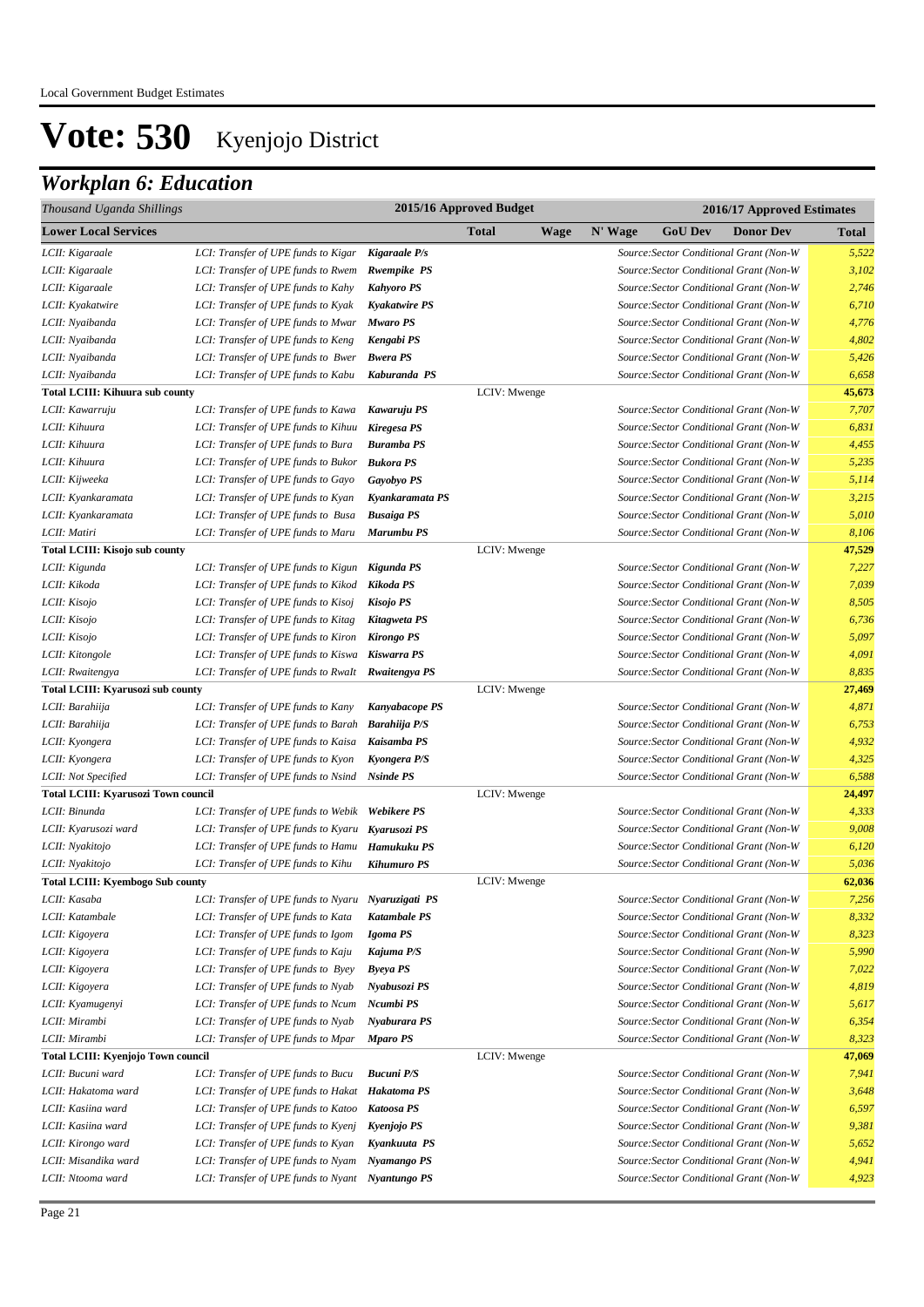## *Workplan 6: Education*

| Thousand Uganda Shillings                      |                                                             | 2015/16 Approved Budget      |                  |              |         | 2016/17 Approved Estimates |                                                |                       |
|------------------------------------------------|-------------------------------------------------------------|------------------------------|------------------|--------------|---------|----------------------------|------------------------------------------------|-----------------------|
| <b>Lower Local Services</b>                    |                                                             |                              | <b>Total</b>     | Wage         | N' Wage | <b>GoU Dev</b>             | <b>Donor Dev</b>                               | <b>Total</b>          |
| LCII: Ntooma ward                              | LCI: Transfer of UPE funds to Rwent Rwentaiki PS            |                              |                  |              |         |                            | Source: Sector Conditional Grant (Non-W        | 3,987                 |
| <b>Total LCIII: Not Specified</b>              |                                                             |                              |                  | LCIV: Mwenge |         |                            |                                                | 16,559                |
| LCII: Not Specified                            | LCI: Transfer of UPE funds to Kyem                          | Kyembogo PS                  |                  |              |         |                            | Source: Sector Conditional Grant (Non-W        | 9,823                 |
| LCII: Not Specified                            | LCI: Tansfer of UPE funds to Nyaka                          | Nyakasenyi PS                |                  |              |         |                            | Source: Sector Conditional Grant (Non-W        | 6,736                 |
| <b>Total LCIII: Nyabirongo sub county</b>      |                                                             |                              |                  | LCIV: Mwenge |         |                            |                                                | 25,735                |
| LCII: Bigando                                  | LCI: Transfer of UPE funds to Bigan Bigando P/S             |                              |                  |              |         |                            | Source: Sector Conditional Grant (Non-W        | 5,721                 |
| LCII: Kisangi                                  | LCI: Transfer of UPE funds to Buko                          | <b>Bukongwa PS</b>           |                  |              |         |                            | Source: Sector Conditional Grant (Non-W        | 4,446                 |
| LCII: Kisangi                                  | LCI: Transfer of UPE funds to Kyent                         | Kyentaama PS                 |                  |              |         |                            | Source: Sector Conditional Grant (Non-W        | 4,767                 |
| LCII: Nyabirongo                               | LCI: Transfer of UPE funds to Nsanj                         | Nsanja PS                    |                  |              |         |                            | Source: Sector Conditional Grant (Non-W        | 3,839                 |
| LCII: Nyabirongo                               | LCI: Transfer of UPE funds to Nyabi                         | Nyabirongo PS                |                  |              |         |                            | Source: Sector Conditional Grant (Non-W        | 6,961                 |
| Total LCIII: Nyabuharwa sub county             |                                                             |                              |                  | LCIV: Mwenge |         |                            |                                                | 50,353                |
| LCII: Kabirizi                                 | LCI: Transfer of UPE funds to Rwebi Rwebijuza PS            |                              |                  |              |         |                            | Source: Sector Conditional Grant (Non-W        | 4,862                 |
| LCII: Kabirizi                                 | LCI: Transfer of UPE funds to Kyak                          | <b>Kyakahyoro PS</b>         |                  |              |         |                            | Source: Sector Conditional Grant (Non-W        | 7,256                 |
| LCII: Kinyantale                               | LCI: Transfer of UPE funds to Rwab                          | Rwabaganda PS                |                  |              |         |                            | Source: Sector Conditional Grant (Non-W        | 4,143                 |
| LCII: Mbaale                                   | LCI: Transfer of UPE funds to Bihee                         | <b>Biheehe P/S</b>           |                  |              |         |                            | Source: Sector Conditional Grant (Non-W        | 4,472                 |
| LCII: Mbaale                                   | LCI: Transfer of UPE funds to Make                          | <b>Makerere PS</b>           |                  |              |         |                            | Source: Sector Conditional Grant (Non-W        | 6,770                 |
| LCII: Mugoma                                   | LCI: Transfer of UPE funds to Mugo                          | Mugoma PS                    |                  |              |         |                            | Source: Sector Conditional Grant (Non-W        | 4,151                 |
| LCII: Nyabuharwa                               | LCI: Transfer of UPE funds to Miron                         | Mirongo PS                   |                  |              |         |                            | Source: Sector Conditional Grant (Non-W        | 5,565                 |
| LCII: Nyakarongo                               | LCI: Transfer of UPE funds to Kyak                          | Kyakayombya PS               |                  |              |         |                            | Source: Sector Conditional Grant (Non-W        | 5,903                 |
| LCII: Nyakarongo                               | LCI: Transfer of UPE funds to Badii                         | <b>Badiida P/S</b>           |                  |              |         |                            | Source: Sector Conditional Grant (Non-W        | 7,230                 |
| Total LCIII: Nyankwanzi sub county             |                                                             |                              |                  | LCIV: Mwenge |         |                            |                                                | 52,449                |
| LCII: Kisansa                                  | LCI: Transfer of UPE funds to Kisan Kisansa PS              |                              |                  |              |         |                            | Source: Sector Conditional Grant (Non-W        | 5,686                 |
| LCII: Kitaihuka                                | LCI: Transfer of UPE funds to Mabir Mabira PS               |                              |                  |              |         |                            | Source: Sector Conditional Grant (Non-W        | 8,991                 |
| LCII: Kitaihuka                                | LCI: Transfer of UPE funds to Kitaih Kitaihuka PS           |                              |                  |              |         |                            | Source: Sector Conditional Grant (Non-W        | 5,721                 |
| LCII: Kitaihuka                                | LCI: Transfer of UPE funds to Rubo                          | Rubona ps                    |                  |              |         |                            | Source: Sector Conditional Grant (Non-W        | 3,249                 |
| LCII: Kitaihuka                                | LCI: Transfer of UPE funds to Nyan                          | Nyankwanzi PS                |                  |              |         |                            | Source: Sector Conditional Grant (Non-W        | 5,183                 |
| LCII: Kyamutunzi                               | LCI: Transfer of UPE funds to Kyam                          | Kyamutunzi PS                |                  |              |         |                            | Source: Sector Conditional Grant (Non-W        | 5,192                 |
| LCII: Kyamutunzi                               | LCI: Transfer of UPE funds to Kyaru                         | Kyarugangama PS              |                  |              |         |                            | Source: Sector Conditional Grant (Non-W        | 4,741                 |
| LCII: Not Specified                            | LCI: Transfer of UPE funds to Rukuk Rukukuuru PS            |                              |                  |              |         |                            | Source: Sector Conditional Grant (Non-W        | 4,082                 |
| LCII: Nyamyeezi                                | LCI: Transfer of UPE funds to Rwen                          | Rwensambya PS                |                  |              |         |                            | Source: Sector Conditional Grant (Non-W        | 5,608                 |
| LCII: Nyamyeezi                                | LCI: Transfer of UPE funds to Nyam                          | Nyamyezi PS                  |                  |              |         |                            | Source: Sector Conditional Grant (Non-W        | 3,995                 |
| <b>Total LCIII: Nyantungo sub county</b>       |                                                             |                              |                  | LCIV: Mwenge |         |                            |                                                | 47,040                |
| LCII: Burarro                                  | LCI: Transfer of UPE funds to Kaiha Kaihamba PS             |                              |                  |              |         |                            | Source: Sector Conditional Grant (Non-W        | 4,195                 |
| LCII: Burarro                                  | LCI: Transfer of UPE funds to Nyaru Nyarukoma PS            |                              |                  |              |         |                            | Source: Sector Conditional Grant (Non-W        | 9,563                 |
| LCII: Kibira                                   | LCI: Transfer of UPE funds to Kiton                         | <b>Kitonkya PS</b>           |                  |              |         |                            | Source: Sector Conditional Grant (Non-W        | 4,212                 |
| LCII: Kibira                                   | LCI: Transfer of UPE funds to Katun Katunguru PS            |                              |                  |              |         |                            | Source: Sector Conditional Grant (Non-W        | 4,741                 |
| LCII: Kyamutaasa                               | LCI: Transfer of UPE funds to Kidud Kidudu PS               |                              |                  |              |         |                            | Source: Sector Conditional Grant (Non-W        | 7,005                 |
| LCII: Mabaale                                  | LCI: Transfer of UPE funds to Maba                          | <b>Mabaale P/S</b>           |                  |              |         |                            | Source: Sector Conditional Grant (Non-W        | 3,154                 |
| LCII: Ruhoko                                   | LCI: Transfer of UPE funds to Kyan                          | Kyanyama PS                  |                  |              |         |                            | Source: Sector Conditional Grant (Non-W        | 6,181                 |
| LCII: Ruhoko                                   | LCI: Transfer of UPE funds to Ruho                          | <b>Ruhoko PS</b>             |                  |              |         |                            | Source: Sector Conditional Grant (Non-W        | 4,871                 |
| LCII: Ruhoko                                   | LCI: Transfer of UPE funds to Nyak                          | Nyakahaama PS                |                  |              |         |                            | Source: Sector Conditional Grant (Non-W        | 3,119                 |
|                                                |                                                             | Total Cost of Output 078151: | 0                | $\mathbf{0}$ | 757,660 |                            | $\boldsymbol{\theta}$<br>$\boldsymbol{\theta}$ | 757,660               |
|                                                | <b>Total Cost of Lower Local Services</b>                   |                              | $\bf{0}$         | $\mathbf{0}$ | 757,660 |                            | $\overline{0}$<br>$\bf{0}$                     | 757,660               |
| <b>Higher LG Services</b>                      |                                                             |                              | Total            | <b>Wage</b>  | N' Wage | <b>GoU Dev</b>             | <b>Donor Dev</b>                               | <b>Total</b>          |
| <b>Output:078101 Primary Teaching Services</b> |                                                             |                              |                  |              |         |                            |                                                |                       |
| 211101 General Staff Salaries                  |                                                             |                              | 6,611,948        |              |         |                            |                                                | $\bf{0}$              |
| 221002 Workshops and Seminars                  |                                                             |                              | 73,868           |              |         |                            |                                                | $\bf{0}$              |
| 227001 Travel inland                           |                                                             |                              | 48,800           |              |         |                            |                                                | $\bf{0}$              |
|                                                |                                                             | Total Cost of Output 078101: | 6,734,616        |              |         |                            |                                                | $\boldsymbol{\theta}$ |
|                                                | Output:078102 Distribution of Primary Instruction Materials |                              |                  |              |         |                            |                                                |                       |
| 211101 General Staff Salaries                  |                                                             |                              | $\boldsymbol{0}$ | 7,071,794    |         |                            |                                                | 7,071,794             |
|                                                |                                                             | Total Cost of Output 078102: | 0                | 7,071,794    |         |                            |                                                | 7,071,794             |
|                                                | <b>Total Cost of Higher LG Services</b>                     |                              | 6,734,616        | 7,071,794    |         |                            |                                                | 7,071,794             |
|                                                |                                                             |                              |                  |              |         |                            |                                                |                       |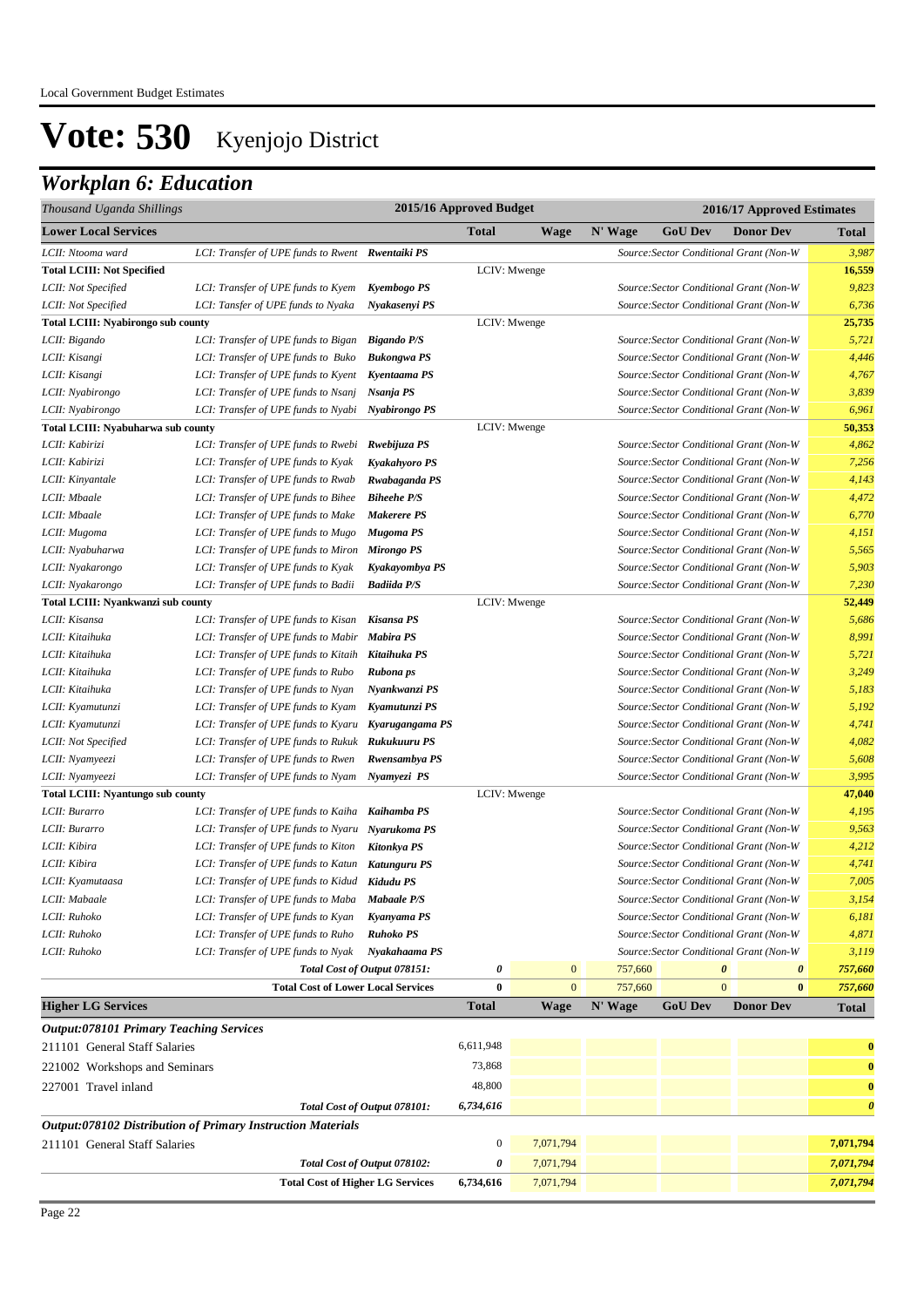## *Workplan 6: Education*

| Thousand Uganda Shillings                                  |                                                                                                                              | 2015/16 Approved Budget                                                               |                |              |                                  | 2016/17 Approved Estimates               |              |
|------------------------------------------------------------|------------------------------------------------------------------------------------------------------------------------------|---------------------------------------------------------------------------------------|----------------|--------------|----------------------------------|------------------------------------------|--------------|
| <b>Capital Purchases</b>                                   |                                                                                                                              | <b>Total</b>                                                                          | <b>Wage</b>    | N' Wage      | <b>GoU Dev</b>                   | <b>Donor Dev</b>                         | <b>Total</b> |
| <b>Output:078175 Non Standard Service Delivery Capital</b> |                                                                                                                              |                                                                                       |                |              |                                  |                                          |              |
| 312201 Transport Equipment                                 |                                                                                                                              | $\Omega$                                                                              | $\Omega$       | $\mathbf{0}$ | 180,725                          | $\overline{0}$                           | 180,725      |
| Total LCIII: Kyenjojo Town council                         |                                                                                                                              |                                                                                       | LCIV: Mwenge   |              |                                  |                                          | 180,725      |
| LCII: Kasiina ward                                         | LCI: Purchase a Toyota Hilux Doubl Purchase a Toyota Hilux Double cabin Pickup                                               |                                                                                       |                |              | Source: Conditional Grant to SFG |                                          | 180,725      |
|                                                            |                                                                                                                              | Total Cost of Output 078175:<br>0                                                     | $\mathbf{0}$   | $\mathbf{0}$ | 180,725                          | $\boldsymbol{\theta}$                    | 180,725      |
|                                                            | Output:078180 Classroom construction and rehabilitation                                                                      |                                                                                       |                |              |                                  |                                          |              |
| 312101 Non-Residential Buildings                           |                                                                                                                              | $\overline{0}$                                                                        | $\mathbf{0}$   | $\mathbf{0}$ | 160,632                          | $\overline{0}$                           | 160,632      |
| <b>Total LCIII: Butiiti sub county</b>                     |                                                                                                                              |                                                                                       | LCIV: Mwenge   |              |                                  |                                          | 70,000       |
| LCII: Butiiti                                              | LCI: Classroom construction to Butii 2 classroom blocks will be constructed at Butiiti Boys Source: Conditional Grant to SFG |                                                                                       |                |              |                                  |                                          | 70,000       |
| <b>Total LCIII: Kanyegaramire sub county</b>               |                                                                                                                              |                                                                                       | LCIV: Mwenge   |              |                                  |                                          | 70,000       |
| LCII: Kanyegaramire                                        | LCI: Classroom construction to Kya                                                                                           | 2 classroom blocks will be constructed at Kyakahirwa Source: Conditional Grant to SFG |                |              |                                  |                                          | 70,000       |
| <b>Total LCIII: Not Specified</b>                          |                                                                                                                              |                                                                                       | LCIV: Mwenge   |              |                                  |                                          | 12,326       |
| LCII: Not Specified                                        | LCI: Not Specified                                                                                                           | Payment of Retention 2015/2016(Iborooga, Katembe, K Source: Conditional Grant to SFG  |                |              |                                  |                                          | 12,326       |
| <b>Total LCIII: Nyabuharwa sub county</b>                  |                                                                                                                              |                                                                                       | LCIV: Mwenge   |              |                                  |                                          | 8,306        |
| LCII: Mbaale                                               | LCI: Kyakayombya Ps                                                                                                          | ayment of Retention 2015/2016(Kyakayombya)                                            |                |              |                                  | Source: District Discretionary Developme | 8,306        |
|                                                            |                                                                                                                              | 0<br>Total Cost of Output 078180:                                                     | $\Omega$       | $\Omega$     | 160,632                          | $\boldsymbol{\theta}$                    | 160,632      |
| Output:078181 Latrine construction and rehabilitation      |                                                                                                                              |                                                                                       |                |              |                                  |                                          |              |
| 312101 Non-Residential Buildings                           |                                                                                                                              | $\overline{0}$                                                                        | $\mathbf{0}$   | $\mathbf{0}$ | 41,342                           | $\overline{0}$                           | 41,342       |
| <b>Total LCIII: Butiiti sub county</b>                     |                                                                                                                              |                                                                                       | LCIV: Mwenge   |              |                                  |                                          | 13,671       |
| LCII: Kaihura                                              | LCI: Not Specified                                                                                                           | Latrine construction of five stance latrine at Kaihura                                |                |              | Source: Conditional Grant to SFG |                                          | 13,671       |
| <b>Total LCIII: Butunduzi Town council</b>                 |                                                                                                                              |                                                                                       | LCIV: Mwenge   |              |                                  |                                          | 13,671       |
| LCII: Rwibale ward                                         | LCI: Not Specified                                                                                                           | Latrine construction of five stance latrine at Rwibale                                |                |              | Source: Conditional Grant to SFG |                                          | 13,671       |
| <b>Total LCIII: Kyembogo Sub county</b>                    |                                                                                                                              |                                                                                       | LCIV: Mwenge   |              |                                  |                                          | 14,000       |
| LCII: Mirambi                                              | LCI: Kyembogo Ps                                                                                                             | Latrine construction of five stance latrine at PS                                     |                |              |                                  | Source: District Discretionary Developme | 14,000       |
|                                                            |                                                                                                                              | Total Cost of Output 078181:<br>0                                                     | $\overline{0}$ | $\mathbf{0}$ | 41,342                           | $\boldsymbol{\theta}$                    | 41,342       |
|                                                            | <b>Total Cost of Capital Purchases</b>                                                                                       | $\bf{0}$                                                                              | $\mathbf{0}$   | $\Omega$     | 382,699                          | $\bf{0}$                                 | 382,699      |
|                                                            | <b>Total Cost of function Pre-Primary and Primary Education</b>                                                              | 6,734,616                                                                             | 7,071,794      | 757,660      | 382,699                          | $\bf{0}$                                 | 8,212,153    |
| <b>LG Function 0782 Secondary Education</b>                |                                                                                                                              |                                                                                       |                |              |                                  |                                          |              |
| Thousand Uganda Shillings                                  |                                                                                                                              | 2015/16 Approved Budget                                                               |                |              |                                  | 2016/17 Approved Estimates               |              |
| <b>Lower Local Services</b>                                |                                                                                                                              | <b>Total</b>                                                                          | <b>Wage</b>    | N' Wage      | <b>GoU Dev</b>                   | <b>Donor Dev</b>                         | Total        |

*Output:078251 Secondary Capitation(USE)(LLS)*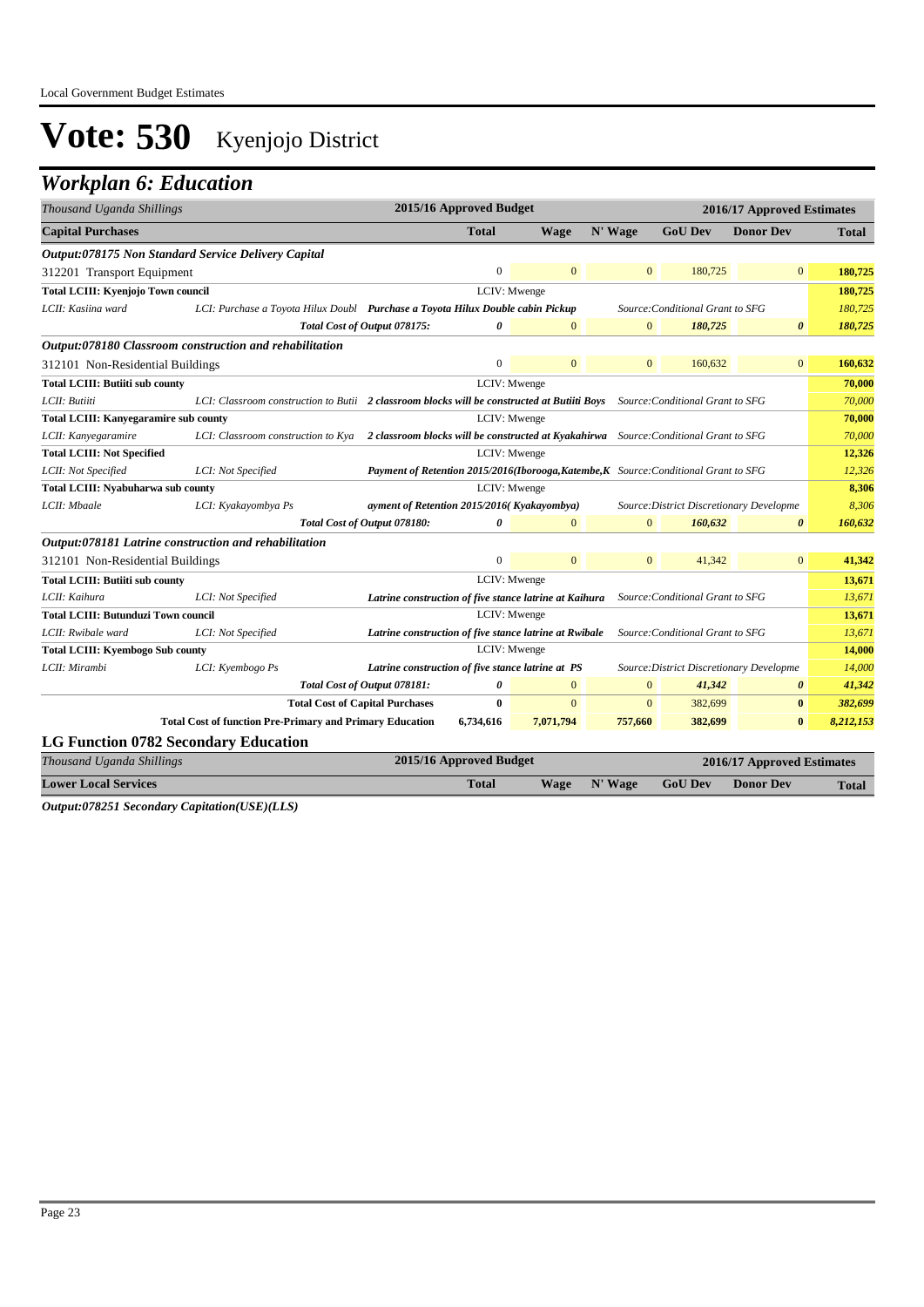## *Workplan 6: Education*

| Thousand Uganda Shillings                          |                                                     | 2015/16 Approved Budget        |                  |                |           |                | 2016/17 Approved Estimates              |                       |
|----------------------------------------------------|-----------------------------------------------------|--------------------------------|------------------|----------------|-----------|----------------|-----------------------------------------|-----------------------|
| <b>Lower Local Services</b>                        |                                                     |                                | <b>Total</b>     | <b>Wage</b>    | N' Wage   | <b>GoU Dev</b> | <b>Donor Dev</b>                        | <b>Total</b>          |
| 263367 Sector Conditional Grant (Non-Wage)         |                                                     |                                | $\boldsymbol{0}$ | $\mathbf{0}$   | 1,040,112 |                | $\mathbf{0}$<br>$\boldsymbol{0}$        | 1,040,112             |
| Total LCIII: Bufunjo sub county                    |                                                     |                                |                  | LCIV: Mwenge   |           |                |                                         | 33,877                |
| LCII: Nyamanga                                     | LCI: Transfer of USE funds to Bufun Bufunjo Seed    |                                |                  |                |           |                | Source: Sector Conditional Grant (Non-W | 33,877                |
| <b>Total LCIII: Bugaaki sub county</b>             |                                                     |                                |                  | LCIV: Mwenge   |           |                |                                         | 167,974               |
| LCII: Hiima                                        | LCI: Transfer of USE funds to Drea                  | <b>Dreamland</b>               |                  |                |           |                | Source: Sector Conditional Grant (Non-W | 74,579                |
| LCII: Hiima                                        | LCI: Transfer of USE funds to Came                  | <b>Camel High</b>              |                  |                |           |                | Source: Sector Conditional Grant (Non-W | 64,035                |
| LCII: Nyamabuga                                    | LCI: Transfer of USE funds to Buhe                  | <b>Buhemba SSS</b>             |                  |                |           |                | Source: Sector Conditional Grant (Non-W | 29,360                |
| <b>Total LCIII: Butiiti sub county</b>             |                                                     |                                |                  | LCIV: Mwenge   |           |                |                                         | 95,261                |
| LCII: Butiiti                                      | LCI: Transfer of USE funds to Madd Maddox SSS       |                                |                  |                |           |                | Source: Sector Conditional Grant (Non-W | 95,261                |
| <b>Total LCIII: Butunduzi Town council</b>         |                                                     |                                |                  | LCIV: Mwenge   |           |                |                                         | 42,778                |
| LCII: Butunduzi ward                               | LCI: Transfer of USE funds to Butun Butunduzi SS    |                                |                  |                |           |                | Source: Sector Conditional Grant (Non-W | 42,778                |
| <b>Total LCIII: Katooke Town council</b>           |                                                     |                                |                  | LCIV: Mwenge   |           |                |                                         | 157,149               |
| LCII: Katooke ward                                 | LCI: Transfer of USE funds to Katoo                 | <b>Katooke Modern</b>          |                  |                |           |                | Source: Sector Conditional Grant (Non-W | 70,279                |
| LCII: Mwaro ward                                   | LCI: Transfer of USE funds to Kato                  | <b>Katooke SSS</b>             |                  |                |           |                | Source: Sector Conditional Grant (Non-W | 86,870                |
| Total LCIII: Kisojo sub county                     |                                                     |                                |                  | LCIV: Mwenge   |           |                |                                         | 53,141                |
| LCII: Kisojo                                       | LCI: Transfer of USE funds to Kisoj                 | <b>Kisojo SSS</b>              |                  |                |           |                | Source: Sector Conditional Grant (Non-W | 53,141                |
| <b>Total LCIII: Kyarusozi Town council</b>         |                                                     |                                |                  | LCIV: Mwenge   |           |                |                                         | 80,243                |
| LCII: Kyarusozi ward                               | LCI: Transfer of USE funds to Kyar                  | Kyarusozi SSS                  |                  |                |           |                | Source: Sector Conditional Grant (Non-W | 80,243                |
| Total LCIII: Kyenjojo Town council                 |                                                     |                                |                  | LCIV: Mwenge   |           |                |                                         | 290,035               |
| LCII: Kasiina ward                                 | LCI: Transfer of USE funds to St, Ad                | <b>St Adolf Katoosa</b>        |                  |                |           |                | Source: Sector Conditional Grant (Non-W | 103,315               |
| LCII: Kasiina ward                                 | LCI: Transfer of USE funds to Kyenj Kyenjojo SSS    |                                |                  |                |           |                | Source: Sector Conditional Grant (Non-W | 109,798               |
| LCII: Kijuma                                       | LCI: Transfer of USE funds to Kyenj                 | <b>Kyenjojo Intergrated ss</b> |                  |                |           |                | Source: Sector Conditional Grant (Non-W | 76,921                |
| Total LCIII: Nyankwanzi sub county                 |                                                     |                                |                  | LCIV: Mwenge   |           |                |                                         | 66,513                |
| LCII: Kitaihuka                                    | LCI: Transfer of USE funds to Nyank Nyankwanzi High |                                |                  |                |           |                | Source: Sector Conditional Grant (Non-W | 66,513                |
| <b>Total LCIII: Nyantungo sub county</b>           |                                                     |                                |                  | LCIV: Mwenge   |           |                |                                         | 53,141                |
| LCII: Burarro                                      | LCI: Transfer of USE funds to Nyaru Nyarukoma SSS   |                                |                  |                |           |                | Source: Sector Conditional Grant (Non-W | 53,141                |
|                                                    |                                                     | Total Cost of Output 078251:   | 0                | $\mathbf{0}$   | 1,040,112 |                | $\boldsymbol{\theta}$<br>0              | 1,040,112             |
|                                                    | <b>Total Cost of Lower Local Services</b>           |                                | $\bf{0}$         | $\mathbf{0}$   | 1,040,112 |                | $\mathbf{0}$<br>$\bf{0}$                | 1,040,112             |
| <b>Higher LG Services</b>                          |                                                     |                                | <b>Total</b>     | Wage           | N' Wage   | <b>GoU Dev</b> | <b>Donor Dev</b>                        | <b>Total</b>          |
| <b>Output:078201 Secondary Teaching Services</b>   |                                                     |                                |                  |                |           |                |                                         |                       |
| 211101 General Staff Salaries                      |                                                     |                                | 875,268          |                |           |                |                                         | $\bf{0}$              |
|                                                    |                                                     | Total Cost of Output 078201:   | 875,268          |                |           |                |                                         | $\boldsymbol{\theta}$ |
|                                                    | <b>Total Cost of Higher LG Services</b>             |                                | 875,268          |                |           |                |                                         | $\boldsymbol{\theta}$ |
|                                                    | <b>Total Cost of function Secondary Education</b>   |                                | 875,268          | $\bf{0}$       | 1,040,112 |                | $\bf{0}$<br>$\bf{0}$                    | 1,040,112             |
| <b>LG Function 0783 Skills Development</b>         |                                                     |                                |                  |                |           |                |                                         |                       |
| Thousand Uganda Shillings                          |                                                     | 2015/16 Approved Budget        |                  |                |           |                | 2016/17 Approved Estimates              |                       |
| <b>Lower Local Services</b>                        |                                                     |                                | <b>Total</b>     | <b>Wage</b>    | N' Wage   | <b>GoU Dev</b> | <b>Donor Dev</b>                        | <b>Total</b>          |
| Output:078351 Tertiary Institutions Services (LLS) |                                                     |                                |                  |                |           |                |                                         |                       |
| 263367 Sector Conditional Grant (Non-Wage)         |                                                     |                                | $\boldsymbol{0}$ | $\mathbf{0}$   | 313,575   |                | $\mathbf{0}$<br>$\mathbf{0}$            | 313,575               |
| <b>Total LCIII: Butiiti sub county</b>             |                                                     |                                |                  | LCIV: Mwenge   |           |                |                                         | 313,575               |
| LCII: Butiiti                                      | LCI: Transfer to Butiiti PTC                        | <b>Butiiti PTC</b>             |                  |                |           |                | Source: Sector Conditional Grant (Non-W | 313,575               |
|                                                    |                                                     | Total Cost of Output 078351:   | 0                | $\mathbf{0}$   | 313,575   |                | $\boldsymbol{\theta}$<br>0              | 313,575               |
|                                                    | <b>Total Cost of Lower Local Services</b>           |                                | 0                | $\overline{0}$ | 313,575   |                | $\mathbf{0}$<br>$\bf{0}$                | 313,575               |
| <b>Higher LG Services</b>                          |                                                     |                                | <b>Total</b>     | <b>Wage</b>    | N' Wage   | <b>GoU Dev</b> | <b>Donor Dev</b>                        | <b>Total</b>          |
| <b>Output:078301 Tertiary Education Services</b>   |                                                     |                                |                  |                |           |                |                                         |                       |
| 211101 General Staff Salaries                      |                                                     |                                | 163,741          | 453,617        |           |                |                                         | 453,617               |
|                                                    |                                                     |                                |                  |                |           |                |                                         |                       |
| 211103 Allowances                                  |                                                     |                                | 179,375          |                |           |                |                                         | $\bf{0}$              |
|                                                    |                                                     | Total Cost of Output 078301:   | 343,116          | 453,617        |           |                |                                         | 453,617               |
|                                                    | <b>Total Cost of Higher LG Services</b>             |                                | 343,116          | 453,617        |           |                |                                         | 453,617               |
| <b>Capital Purchases</b>                           |                                                     |                                | <b>Total</b>     | <b>Wage</b>    | N' Wage   | <b>GoU Dev</b> | <b>Donor Dev</b>                        | Total                 |

*Output:078375 Non Standard Service Delivery Capital*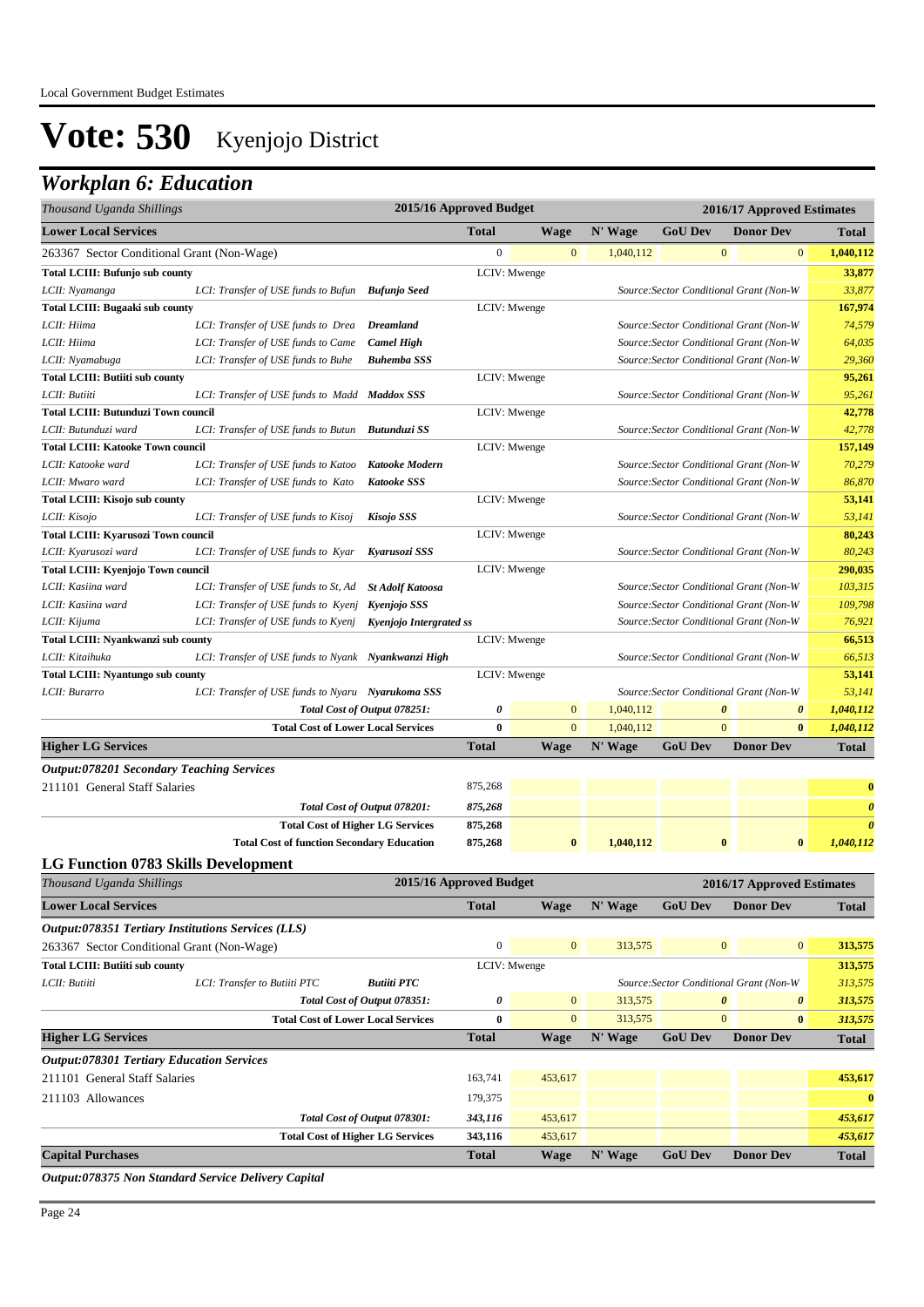## *Workplan 6: Education*

| Thousand Uganda Shillings              |                                                                                                                                      | 2015/16 Approved Budget<br>2016/17 Approved Estimates |                |                |                |                  |              |
|----------------------------------------|--------------------------------------------------------------------------------------------------------------------------------------|-------------------------------------------------------|----------------|----------------|----------------|------------------|--------------|
| <b>Capital Purchases</b>               |                                                                                                                                      | <b>Total</b>                                          | Wage           | $N'$ Wage      | <b>GoU Dev</b> | <b>Donor Dev</b> | <b>Total</b> |
|                                        | $\overline{0}$<br>114,750<br>$\mathbf{0}$<br>312101 Non-Residential Buildings<br>$\overline{0}$                                      |                                                       |                |                |                |                  | 114,750      |
| <b>Total LCIII: Butiiti sub county</b> |                                                                                                                                      | LCIV: Mwenge                                          |                |                |                |                  |              |
| LCII: Butiiti                          | LCI: Construction of a kitchen and d <b>Construction of a kitchen and dinning hall to Butiiti P</b> Source: Conditional Grant to SFG |                                                       |                |                |                |                  | 114,750      |
|                                        | Total Cost of Output 078375:                                                                                                         | $\theta$                                              | $\overline{0}$ | $\overline{0}$ | 114,750        | 0                | 114,750      |
|                                        | <b>Total Cost of Capital Purchases</b>                                                                                               |                                                       | $\Omega$       | $\overline{0}$ | 114,750        | $\bf{0}$         | 114,750      |
|                                        | <b>Total Cost of function Skills Development</b>                                                                                     | 343,116                                               | 453,617        | 313,575        | 114,750        | $\bf{0}$         | 881,942      |

#### **LG Function 0784 Education & Sports Management and Inspection**

| Thousand Uganda Shillings                                                 | 2015/16 Approved Budget |         |         |                | 2016/17 Approved Estimates |                       |
|---------------------------------------------------------------------------|-------------------------|---------|---------|----------------|----------------------------|-----------------------|
| <b>Higher LG Services</b>                                                 | <b>Total</b>            | Wage    | N' Wage | <b>GoU Dev</b> | <b>Donor Dev</b>           | <b>Total</b>          |
| <b>Output:078401 Education Management Services</b>                        |                         |         |         |                |                            |                       |
| 211101 General Staff Salaries                                             | 80,334                  | 960,062 |         |                |                            | 960,062               |
| 221001 Advertising and Public Relations                                   | $\boldsymbol{0}$        |         | 1,000   |                |                            | 1,000                 |
| 221002 Workshops and Seminars                                             | 5,000                   |         |         |                | 30,000                     | 30,000                |
| 221008 Computer supplies and Information Technology (IT)                  | $\mathbf{0}$            |         | 600     |                |                            | 600                   |
| 221009 Welfare and Entertainment                                          | $\mathbf{0}$            |         | 1,000   |                |                            | 1,000                 |
| 221011 Printing, Stationery, Photocopying and Binding                     | $\theta$                |         | 2,000   |                | 18,601                     | 20,601                |
| 221014 Bank Charges and other Bank related costs                          | 800                     |         |         |                |                            | $\bf{0}$              |
| 221017 Subscriptions                                                      | 2,500                   |         |         |                |                            | $\bf{0}$              |
| 222003 Information and communications technology (ICT)                    | $\boldsymbol{0}$        |         | 461     |                |                            | 461                   |
| 227001 Travel inland                                                      | 10,384                  |         | 5,000   |                | 70,000                     | 75,000                |
| 228002 Maintenance - Vehicles                                             | $\overline{0}$          |         | 2,000   |                |                            | 2,000                 |
| Total Cost of Output 078401:                                              | 99,018                  | 960,062 | 12,061  |                | 118,601                    | 1,090,724             |
| Output:078402 Monitoring and Supervision of Primary & secondary Education |                         |         |         |                |                            |                       |
| 221001 Advertising and Public Relations                                   | 1,000                   |         |         |                |                            | $\bf{0}$              |
| 221011 Printing, Stationery, Photocopying and Binding                     | 3,000                   |         |         |                |                            | $\bf{0}$              |
| 222003 Information and communications technology (ICT)                    | 2,834                   |         |         |                |                            | $\bf{0}$              |
| 227001 Travel inland                                                      | 33,316                  |         |         |                |                            | $\bf{0}$              |
| 228002 Maintenance - Vehicles                                             | 8,458                   |         |         |                |                            | $\bf{0}$              |
| 228003 Maintenance - Machinery, Equipment & Furniture                     | 2,600                   |         |         |                |                            | $\bf{0}$              |
| Total Cost of Output 078402:                                              | 51,208                  |         |         |                |                            | $\boldsymbol{\theta}$ |
| Output:078403 Sports Development services                                 |                         |         |         |                |                            |                       |
| 221002 Workshops and Seminars                                             | $\boldsymbol{0}$        |         | 1,500   |                |                            | 1,500                 |
| 221017 Subscriptions                                                      | 2,500                   |         | 1,500   |                |                            | 1,500                 |
| 227001 Travel inland                                                      | $\boldsymbol{0}$        |         | 1,500   |                |                            | 1,500                 |
| Total Cost of Output 078403:                                              | 2,500                   |         | 4,500   |                |                            | 4,500                 |
| <b>Total Cost of Higher LG Services</b>                                   | 152,726                 | 960,062 | 16,561  |                | 118,601                    | 1,095,224             |
| Total Cost of function Education & Sports Management and Inspection       | 152,726                 | 960,062 | 16,561  |                | 118,601                    | 1,095,224             |
| <b>LG Function 0785 Special Needs Education</b>                           |                         |         |         |                |                            |                       |

| Thousand Uganda Shillings                             | 2015/16 Approved Budget |           |           |                | 2016/17 Approved Estimates |              |
|-------------------------------------------------------|-------------------------|-----------|-----------|----------------|----------------------------|--------------|
| <b>Higher LG Services</b>                             | <b>Total</b>            | Wage      | N' Wage   | <b>GoU Dev</b> | <b>Donor Dev</b>           | <b>Total</b> |
| <b>Output:078501 Special Needs Education Services</b> |                         |           |           |                |                            |              |
| 227001 Travel inland                                  |                         |           | 1.000     |                |                            | 1.000        |
| Total Cost of Output 078501:                          | 0                       |           | 1.000     |                |                            | 1,000        |
| <b>Total Cost of Higher LG Services</b>               | $_{0}$                  |           | 1.000     |                |                            | 1,000        |
| <b>Total Cost of function Special Needs Education</b> | $_{0}$                  |           | 1.000     |                |                            | 1,000        |
| <b>Total Cost of Education</b>                        | 8,105,726               | 8.485,472 | 2,128,908 | 497,449        | 118,601                    | 11,230,430   |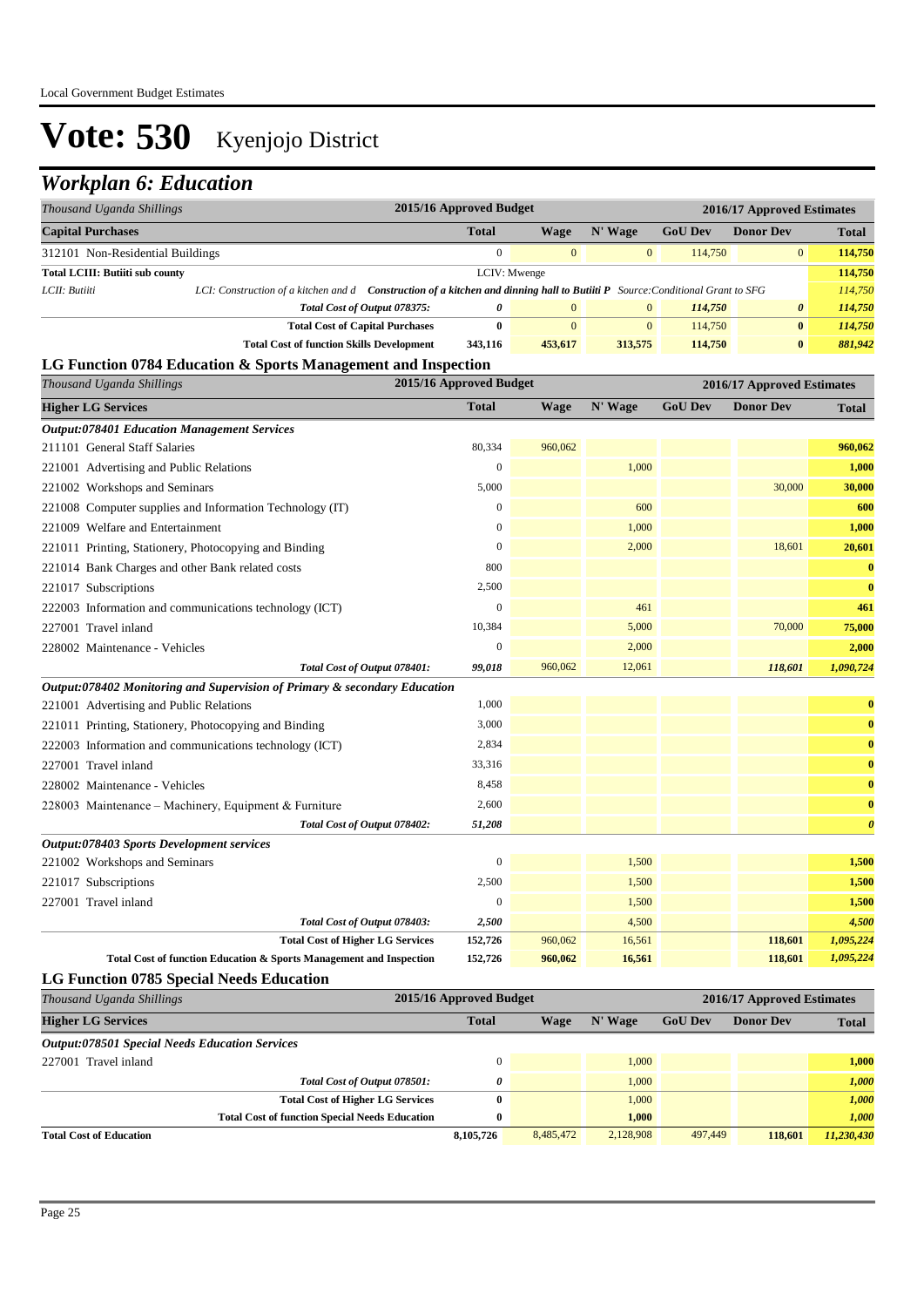### *Workplan 7a: Roads and Engineering*

#### **(i) Overview of Workplan Revenue and Expenditures**

| <b>UShs Thousand</b>                                 | 2015/16                          |                                | 2016/17                          |
|------------------------------------------------------|----------------------------------|--------------------------------|----------------------------------|
|                                                      | <b>Approved</b><br><b>Budget</b> | <b>Outturn by</b><br>end March | <b>Approved</b><br><b>Budget</b> |
| A: Breakdown of Workplan Revenues:                   |                                  |                                |                                  |
| <b>Recurrent Revenues</b>                            | 1,306,842                        | 700,421                        | 1,293,110                        |
| District Unconditional Grant (Non-Wage)              | 26,506                           | 19,904                         | 20,904                           |
| District Unconditional Grant (Wage)                  | 61,465                           | 46,099                         | 81,465                           |
| <b>Locally Raised Revenues</b>                       | 6,450                            | 5,522                          | 9,837                            |
| Other Transfers from Central Government              | 1,212,420                        | 628,897                        |                                  |
| Sector Conditional Grant (Non-Wage)                  |                                  | $\mathbf{0}$                   | 1,180,904                        |
| <b>Development Revenues</b>                          | 179,872                          | 202,706                        | 178,806                          |
| District Discretionary Development Equalization Gran | 179,872                          | 202,706                        | 178,806                          |
| <b>Total Revenues</b>                                | 1,486,714                        | 903,128                        | 1,471,916                        |
| <b>B: Breakdown of Workplan Expenditures:</b>        |                                  |                                |                                  |
| Recurrent Expenditure                                | 1.306.842                        | 519,710                        | 1,293,110                        |
| Wage                                                 | 61,465                           | $\mathbf{0}$                   | 81,465                           |
| Non Wage                                             | 1,245,377                        | 519,710                        | 1,211,645                        |
| Development Expenditure                              | 179,872                          | 38,647                         | 178,806                          |
| Domestic Development                                 | 179,872                          | 38647.4                        | 178,806                          |
| Donor Development                                    |                                  | $\mathbf{0}$                   | $\overline{0}$                   |
| <b>Total Expenditure</b>                             | 1,486,714                        | 558,357                        | 1,471,916                        |

**(ii) Details of Workplan Revenues and Expenditures**

### *Expenditure Details for Workplan 7a: Roads and Engineering*

#### **LG Function 0481 District, Urban and Community Access Roads**

| <b>Total</b><br><b>GoU Dev</b><br>N' Wage<br>Wage<br><b>Lower Local Services</b><br><b>Donor Dev</b><br><b>Total</b> | Thousand Uganda Shillings | 2015/16 Approved Budget<br>2016/17 Approved Estimates |  |  |  |  |  |
|----------------------------------------------------------------------------------------------------------------------|---------------------------|-------------------------------------------------------|--|--|--|--|--|
|                                                                                                                      |                           |                                                       |  |  |  |  |  |

*Output:048151 Community Access Road Maintenance (LLS)*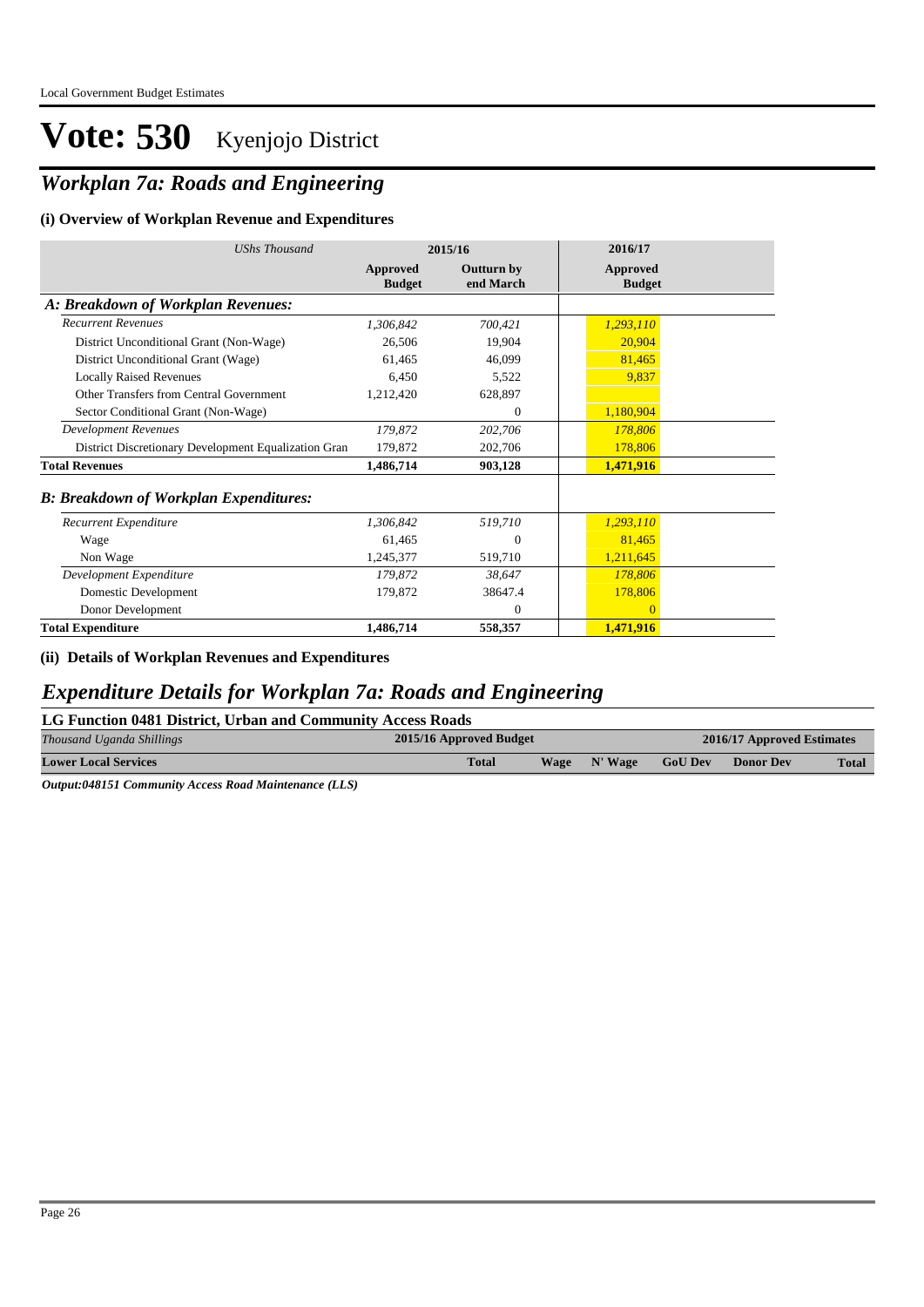## *Workplan 7a: Roads and Engineering*

| Thousand Uganda Shillings                                                                              |                                           | 2015/16 Approved Budget<br>2016/17 Approved Estimates |                  |                |         |                                    |                       |                  |                  |                    |
|--------------------------------------------------------------------------------------------------------|-------------------------------------------|-------------------------------------------------------|------------------|----------------|---------|------------------------------------|-----------------------|------------------|------------------|--------------------|
| <b>Lower Local Services</b>                                                                            |                                           |                                                       | Total            | Wage           | N' Wage | <b>GoU Dev</b>                     |                       | <b>Donor Dev</b> |                  | <b>Total</b>       |
| 263204 Transfers to other govt. units (Capital)                                                        |                                           |                                                       | 89,256           | $\mathbf{0}$   | 89,255  |                                    | $\mathbf{0}$          |                  | $\mathbf{0}$     | 89,255             |
| <b>Total LCIII: Bufunjo sub county</b>                                                                 |                                           |                                                       |                  | LCIV: Mwenge   |         |                                    |                       |                  |                  | 9,634              |
| LCII: Nyamanga                                                                                         | LCI: Not Specified                        | <b>Bufunjo Sub County</b>                             |                  |                |         | Source: Roads Rehabilitation Grant |                       |                  |                  | 9,634              |
| <b>Total LCIII: Bugaaki sub county</b>                                                                 |                                           |                                                       |                  | LCIV: Mwenge   |         |                                    |                       |                  |                  | 9,412              |
| LCII: Kyabagonza                                                                                       | LCI: Not Specified                        | <b>Bugaaki Sub County</b>                             |                  |                |         | Source: Roads Rehabilitation Grant |                       |                  |                  | 9,412              |
| <b>Total LCIII: Butiiti sub county</b>                                                                 |                                           |                                                       |                  | LCIV: Mwenge   |         |                                    |                       |                  |                  | 5,506              |
| LCII: Butiiti                                                                                          | LCI: Not Specified                        | <b>Butiiti sub county</b>                             |                  |                |         | Source: Roads Rehabilitation Grant |                       |                  |                  | 5,506              |
| <b>Total LCIII: Butunduzi Sub county</b>                                                               |                                           |                                                       |                  | LCIV: Mwenge   |         |                                    |                       |                  |                  | 1,515              |
| LCII: Rugorra                                                                                          | LCI: Not Specified                        | Butunduzi sub county                                  |                  |                |         | Source: Roads Rehabilitation Grant |                       |                  |                  | 1,515              |
| <b>Total LCIII: Katooke sub county</b>                                                                 |                                           |                                                       |                  | LCIV: Mwenge   |         |                                    |                       |                  |                  | 9,515              |
| LCII: Nyakisi                                                                                          | LCI: Not Specified                        | <b>Katooke sub County</b>                             |                  |                |         | Source: Roads Rehabilitation Grant |                       |                  |                  | 9,515              |
| <b>Total LCIII: Kigaraale sub county</b>                                                               |                                           |                                                       |                  | LCIV: Mwenge   |         |                                    |                       |                  |                  | 7,034              |
| LCII: Kigaraale                                                                                        | LCI: Not Specified                        | <b>Kigaraale Sub County</b>                           |                  |                |         | Source: Roads Rehabilitation Grant |                       |                  |                  | 7,034              |
| <b>Total LCIII: Kihuura sub county</b>                                                                 |                                           |                                                       |                  | LCIV: Mwenge   |         |                                    |                       |                  |                  | 5,985              |
| LCII: Kihuura                                                                                          | LCI: Not Specified                        | Kihuura sub county                                    |                  |                |         | Source: Roads Rehabilitation Grant |                       |                  |                  | 5,985              |
| Total LCIII: Kisojo sub county                                                                         |                                           |                                                       |                  | LCIV: Mwenge   |         |                                    |                       |                  |                  | 7,588              |
| LCII: Kisojo                                                                                           | LCI: Not Specified                        | Kisojo sub county                                     |                  |                |         | Source: Roads Rehabilitation Grant |                       |                  |                  | 7,588              |
| <b>Total LCIII: Kyarusozi sub county</b>                                                               |                                           |                                                       |                  | LCIV: Mwenge   |         |                                    |                       |                  |                  | 12,437             |
| LCII: Binunda                                                                                          | LCI: Not Specified                        | Kyarusozi sub county                                  |                  |                |         | Source: Roads Rehabilitation Grant |                       |                  |                  | 12,437             |
| Total LCIII: Nyabuharwa sub county                                                                     |                                           |                                                       |                  | LCIV: Mwenge   |         |                                    |                       |                  |                  | 6,876              |
| LCII: Nyabuharwa                                                                                       | LCI: Not Specified                        | Nyabuharwa sub county                                 |                  |                |         | Source: Roads Rehabilitation Grant |                       |                  |                  | 6,876              |
| Total LCIII: Nyankwanzi sub county                                                                     |                                           |                                                       |                  | LCIV: Mwenge   |         |                                    |                       |                  |                  | 6,765              |
| LCII: Haikoona                                                                                         | LCI: Not Specified                        | Nyankwanzi sub county                                 |                  |                |         | Source: Roads Rehabilitation Grant |                       |                  |                  | 6,765              |
| <b>Total LCIII: Nyantungo sub county</b>                                                               |                                           |                                                       |                  | LCIV: Mwenge   |         |                                    |                       |                  |                  | 6,989              |
| LCII: Burarro                                                                                          | LCI: Not Specified                        | Nyantungo sub county                                  |                  | $\mathbf{0}$   | 89,255  | Source: Roads Rehabilitation Grant | $\boldsymbol{\theta}$ |                  | 0                | 6,989              |
|                                                                                                        |                                           | Total Cost of Output 048151:                          | 89,256           |                |         |                                    |                       |                  |                  | 89,255             |
| Output:048156 Urban unpaved roads Maintenance (LLS)<br>263204 Transfers to other govt. units (Capital) |                                           |                                                       | 457,737          | $\overline{0}$ | 457,737 |                                    | $\mathbf{0}$          |                  | $\boldsymbol{0}$ | 457,737            |
|                                                                                                        |                                           |                                                       |                  | LCIV: Mwenge   |         |                                    |                       |                  |                  |                    |
| <b>Total LCIII: Butunduzi Town council</b><br>LCII: Butunduzi ward                                     | LCI: Not Specified                        | Butunduzi Town council                                |                  |                |         | Source: Roads Rehabilitation Grant |                       |                  |                  | 107,538<br>107,538 |
| <b>Total LCIII: Katooke Town council</b>                                                               |                                           |                                                       |                  | LCIV: Mwenge   |         |                                    |                       |                  |                  | 107,967            |
| LCII: Katooke ward                                                                                     | LCI: Not Specified                        | <b>Katooke Town council</b>                           |                  |                |         | Source: Roads Rehabilitation Grant |                       |                  |                  | 107,967            |
| <b>Total LCIII: Kyarusozi Town council</b>                                                             |                                           |                                                       |                  | LCIV: Mwenge   |         |                                    |                       |                  |                  | 98,866             |
| LCII: Kyarusozi ward                                                                                   | LCI: Not Specified                        | Kyarusozi Town council                                |                  |                |         | Source: Roads Rehabilitation Grant |                       |                  |                  | 98,866             |
| <b>Total LCIII: Kyenjojo Town council</b>                                                              |                                           |                                                       |                  | LCIV: Mwenge   |         |                                    |                       |                  |                  | 143,366            |
| LCII: Ntooma ward                                                                                      | LCI: Not Specified                        | Kyenjojo Town council                                 |                  |                |         | Source: Roads Rehabilitation Grant |                       |                  |                  | 143,366            |
|                                                                                                        |                                           | Total Cost of Output 048156:                          | 457,737          | $\mathbf{0}$   | 457,737 |                                    | $\boldsymbol{\theta}$ |                  | 0                | 457,737            |
|                                                                                                        | <b>Total Cost of Lower Local Services</b> |                                                       | 546,993          | $\mathbf{0}$   | 546,993 |                                    | $\mathbf{0}$          |                  | $\bf{0}$         | 546,993            |
| <b>Higher LG Services</b>                                                                              |                                           |                                                       | <b>Total</b>     | <b>Wage</b>    | N' Wage | <b>GoU Dev</b>                     |                       | <b>Donor Dev</b> |                  | Total              |
| Output:048101 Operation of District Roads Office                                                       |                                           |                                                       |                  |                |         |                                    |                       |                  |                  |                    |
| 211101 General Staff Salaries                                                                          |                                           |                                                       | 61,465           | 81,465         |         |                                    |                       |                  |                  | 81,465             |
| 221001 Advertising and Public Relations                                                                |                                           |                                                       | $\boldsymbol{0}$ |                | 2,272   |                                    |                       |                  |                  | 2,272              |
|                                                                                                        |                                           |                                                       | $\boldsymbol{0}$ |                | 4,840   |                                    |                       |                  |                  | 4,840              |
| 221003 Staff Training                                                                                  |                                           |                                                       |                  |                |         |                                    |                       |                  |                  |                    |
| 221008 Computer supplies and Information Technology (IT)                                               |                                           |                                                       | $\boldsymbol{0}$ |                | 2,800   |                                    |                       |                  |                  | 2,800              |
| 221011 Printing, Stationery, Photocopying and Binding                                                  |                                           |                                                       | $\boldsymbol{0}$ |                | 3,850   |                                    |                       |                  |                  | 3,850              |
| 221014 Bank Charges and other Bank related costs                                                       |                                           |                                                       | $\boldsymbol{0}$ |                | 708     |                                    |                       |                  |                  | 708                |
| 222003 Information and communications technology (ICT)                                                 |                                           |                                                       | $\boldsymbol{0}$ |                | 1,620   |                                    |                       |                  |                  | 1,620              |
| 224005 Uniforms, Beddings and Protective Gear                                                          |                                           |                                                       | 2,799            |                |         |                                    |                       |                  |                  | $\bf{0}$           |
| 227001 Travel inland                                                                                   |                                           |                                                       | 45,494           |                | 32,959  |                                    |                       |                  |                  | 32,959             |
| 228002 Maintenance - Vehicles                                                                          |                                           |                                                       | $\boldsymbol{0}$ |                | 6,102   |                                    |                       |                  |                  | 6,102              |
| 228003 Maintenance - Machinery, Equipment & Furniture                                                  |                                           |                                                       | 90,564           |                | 87,262  |                                    |                       |                  |                  | 87,262             |

*Total Cost of Output 048101:* 200,323 81,465 142,414 223,879 223,879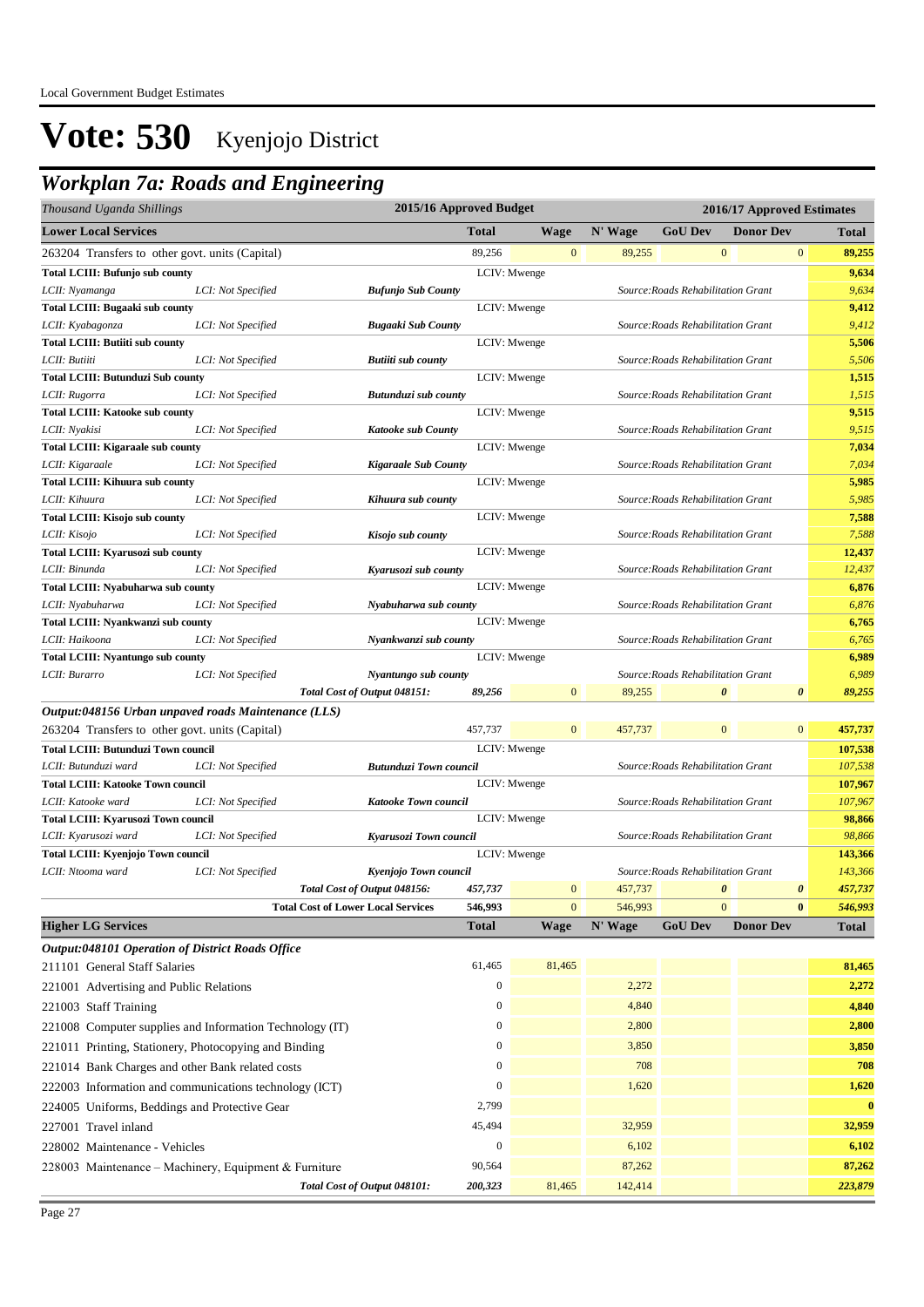## *Workplan 7a: Roads and Engineering*

| Thousand Uganda Shillings                                 |                                          |                                                                                                                                          | 2015/16 Approved Budget |                     |           |                                          | 2016/17 Approved Estimates |                  |
|-----------------------------------------------------------|------------------------------------------|------------------------------------------------------------------------------------------------------------------------------------------|-------------------------|---------------------|-----------|------------------------------------------|----------------------------|------------------|
| <b>Higher LG Services</b>                                 |                                          |                                                                                                                                          | <b>Total</b>            | <b>Wage</b>         | N' Wage   | <b>GoU Dev</b>                           | <b>Donor Dev</b>           | <b>Total</b>     |
|                                                           |                                          | <b>Total Cost of Higher LG Services</b>                                                                                                  | 200,323                 | 81,465              | 142,414   |                                          |                            | 223,879          |
| <b>Capital Purchases</b>                                  |                                          |                                                                                                                                          | <b>Total</b>            | <b>Wage</b>         | N' Wage   | <b>GoU Dev</b>                           | <b>Donor Dev</b>           | <b>Total</b>     |
| Output:048180 Rural roads construction and rehabilitation |                                          |                                                                                                                                          |                         |                     |           |                                          |                            |                  |
| 312103 Roads and Bridges                                  |                                          |                                                                                                                                          | $\mathbf{0}$            | $\mathbf{0}$        | 491,497   | 178,806                                  | $\mathbf{0}$               | 670,303          |
| <b>Total LCIII: Bufunjo sub county</b>                    |                                          |                                                                                                                                          | LCIV: Mwenge            |                     |           |                                          |                            | 94,305           |
| LCII: Batalika                                            | LCI: Not Specified                       | <b>Routine maintenance of feeder roads in Bufunjo S/Co</b> Source: Roads Rehabilitation Grant                                            |                         |                     |           |                                          |                            | 8,700            |
| LCII: Mbale                                               | LCI: Not Specified                       | Periodic maintenance of Kifuka-Nkununu-Karukujen Source: Roads Rehabilitation Grant                                                      |                         |                     |           |                                          |                            | 42,976           |
| LCII: Rwenjaza                                            | LCI: Not Specified                       | Periodic maintenance of Bufunjo-Bigando Road Secti Source: Roads Rehabilitation Grant                                                    |                         |                     |           |                                          |                            | 42,629           |
| <b>Total LCIII: Bugaaki sub county</b>                    |                                          |                                                                                                                                          | LCIV: Mwenge            |                     |           |                                          |                            | 53,978           |
| LCII: Hiima                                               | LCI: Not Specified                       | <b>Routine maintenance of feeder roads in Bugaaki S/Co</b> Source: Roads Rehabilitation Grant                                            |                         |                     |           |                                          |                            | 14,400           |
| LCII: Hiima                                               | LCI: Not Specified                       | Periodic maintenance of Kasunga-Mirongo Road Sect Source: Roads Rehabilitation Grant                                                     |                         |                     |           |                                          |                            | 39,578           |
| <b>Total LCIII: Butiiti sub county</b>                    |                                          |                                                                                                                                          | LCIV: Mwenge            |                     |           |                                          |                            | 123,432          |
| LCII: Butiiti                                             | LCI: Not Specified                       | <b>Emergency road works totalling to 100m</b>                                                                                            |                         |                     |           | Source: Roads Rehabilitation Grant       |                            | 301              |
| LCII: Butiiti                                             | LCI: Not Specified                       | Periodic maintenance of Nyansimbi Swamp Section                                                                                          |                         |                     |           | Source: District Discretionary Developme |                            | 60,000           |
| LCII: Butiiti                                             | LCI: Not Specified                       | <b>Routine maintenance of feeder roads in Bugaaki S/Co</b> Source: Roads Rehabilitation Grant                                            |                         |                     |           |                                          |                            | 9,300            |
| LCII: Isandara                                            | LCI: Not Specified                       | Periodic maintenance of Butiiti-Ruhoko-Nyantungo R Source: Roads Rehabilitation Grant                                                    |                         |                     |           |                                          |                            | 53,831           |
| <b>Total LCIII: Butunduzi Sub county</b>                  |                                          |                                                                                                                                          | LCIV: Mwenge            |                     |           |                                          |                            | 3,300            |
| LCII: Rugorra                                             | LCI: Not Specified                       | <b>Routine maintenance of feeder roads in Butunduzi S/</b> Source: Roads Rehabilitation Grant                                            |                         |                     |           |                                          |                            | 3,300            |
| <b>Total LCIII: Katooke sub county</b>                    |                                          |                                                                                                                                          | LCIV: Mwenge            |                     |           |                                          |                            | 93,695           |
| LCII: Kafunda                                             | LCI: Not Specified                       | Periodic maintenance of Nyakisi-Kafunda-Rwamasaj                                                                                         |                         |                     |           | Source: District Discretionary Developme |                            | 42,000           |
| LCII: Kinogero                                            | LCI: Not Specified                       | Routine maintenance of feeder roads in Katooke S/Co                                                                                      |                         |                     |           | Source: Roads Rehabilitation Grant       |                            | 6,300            |
| LCII: Myeri                                               | LCI: Not Specified                       | Periodic maintenance of Kijwiga-Ikoba Road Section                                                                                       |                         |                     |           | Source: Roads Rehabilitation Grant       |                            | 45,395           |
| <b>Total LCIII: Kigaraale sub county</b>                  |                                          |                                                                                                                                          | LCIV: Mwenge            |                     |           |                                          |                            | 6,300            |
| LCII: Kigaraale                                           | LCI: Not Specified                       | Routine maintenance of feeder roads in Kigaraale S/                                                                                      |                         |                     |           | Source: Roads Rehabilitation Grant       |                            | 6,300            |
| <b>Total LCIII: Kihuura sub county</b>                    |                                          |                                                                                                                                          | LCIV: Mwenge            |                     |           |                                          |                            | 32,600           |
| LCII: Kawarruju                                           | LCI: Not Specified                       | construction of Kaitantimbo River Crossing                                                                                               |                         |                     |           | Source: District Discretionary Developme |                            | 23,000           |
| LCII: Kawarruju                                           | LCI: Not Specified                       | <b>Routine maintenance of feeder roads in Kihuura S/Co</b> Source: Roads Rehabilitation Grant                                            |                         |                     |           |                                          |                            | 9,600            |
| Total LCIII: Kisojo sub county                            |                                          |                                                                                                                                          | LCIV: Mwenge            |                     |           |                                          |                            | 37,853           |
| LCII: Kyamitara                                           | LCI: Not Specified                       | Periodic maintenance of Kaitabarogo-Kirongo-Kitabo Source: Roads Rehabilitation Grant                                                    |                         |                     |           |                                          |                            | 29,153           |
| LCII: Rwaitengya                                          | LCI: Not Specified                       | <b>Routine maintenance of feeder roads in Kisojo S/Cou</b> Source: Roads Rehabilitation Grant                                            |                         |                     |           |                                          |                            | 8,700            |
| Total LCIII: Kyarusozi sub county                         |                                          |                                                                                                                                          | LCIV: Mwenge            |                     |           |                                          |                            | 47,041           |
| LCII: Kyongera                                            | LCI: Not Specified                       | Routine maintenance of feeder roads in Kyarusozi S/                                                                                      |                         |                     |           | Source: Roads Rehabilitation Grant       |                            | 10,400           |
| LCII: Kyongera                                            | LCI: Not Specified                       | Periodic maintenance of Bwenzi-Kaisamba-Mukunyu Source: Roads Rehabilitation Grant                                                       |                         |                     |           |                                          |                            | 36,641           |
| <b>Total LCIII: Kyarusozi Town council</b>                |                                          |                                                                                                                                          | LCIV: Mwenge            |                     |           |                                          |                            | 2,450            |
| LCII: Kyarusozi ward                                      | LCI: Not Specified                       | <b>Retention for LRDP Market Stalls</b>                                                                                                  |                         |                     |           | Source: District Discretionary Developme |                            | 2,450            |
| Total LCIII: Kyenjojo Town council                        |                                          |                                                                                                                                          | LCIV: Mwenge            |                     |           |                                          |                            | 20,699           |
| LCII: Kasiina ward                                        | LCI: Not Specified                       | Fuel and allowance for supervision                                                                                                       |                         |                     |           | Source:Roads Rehabilitation Grant        |                            | 11.318           |
| LCII: Kasiina ward                                        | LCI: Not Specified                       | Fencing District HOs Land with chainlink phase VII (Source: District Discretionary Developme                                             |                         |                     |           |                                          |                            | 981              |
| LCII: Kasiina ward                                        | LCI: Not Specified                       | <b>Wages of 3 Overseers for 7 months</b>                                                                                                 |                         |                     |           | Source: Roads Rehabilitation Grant       |                            | 8,400            |
| Total LCIII: Nyabuharwa sub county                        |                                          |                                                                                                                                          | LCIV: Mwenge            |                     |           |                                          |                            | 65,043           |
| LCII: Kabirizi                                            | LCI: Not Specified<br>LCI: Not Specified | Periodic maintenance of Kanywankoko-Rubona-Muh Source: District Discretionary Developme                                                  |                         |                     |           |                                          |                            | 22,067<br>12,600 |
| LCII: Kabirizi                                            |                                          | Routine maintenance of feeder roads in Nyabuharwa<br>Periodic maintenance of Kyakasura-Nyabaganga Roa Source: Roads Rehabilitation Grant |                         |                     |           | Source: Roads Rehabilitation Grant       |                            | 30,376           |
| LCII: Nyabuharwa                                          | LCI: Not Specified                       |                                                                                                                                          | LCIV: Mwenge            |                     |           |                                          |                            |                  |
| Total LCIII: Nyankwanzi sub county<br>LCII: Haikoona      | LCI: Not Specified                       | Periodic maintenance of Haikona-Nyabikoni-Nyamw                                                                                          |                         |                     |           | Source: Roads Rehabilitation Grant       |                            | 46,400<br>31,400 |
| LCII: Kisansa                                             | LCI: Not Specified                       | Routine maintenance of feeder roads in Nyankwanzi                                                                                        |                         |                     |           | Source: Roads Rehabilitation Grant       |                            | 15,000           |
| <b>Total LCIII: Nyantungo sub county</b>                  |                                          |                                                                                                                                          | LCIV: Mwenge            |                     |           |                                          |                            | 14,900           |
| LCII: Kyamutaasa                                          | LCI: Not Specified                       | <b>Routine maintenance of feeder roads in Nyantungo S/ Source: Roads Rehabilitation Grant</b>                                            |                         |                     |           |                                          |                            | 14,900           |
| <b>Total LCIII: Not Specified</b>                         |                                          |                                                                                                                                          |                         | LCIV: Not Specified |           |                                          |                            | 28,308           |
| LCII: Not Specified                                       | LCI: Not Specified                       | <b>Opening Kibaale-Kyembogo road Section</b>                                                                                             |                         |                     |           | Source: District Discretionary Developme |                            | 28,308           |
|                                                           |                                          | Total Cost of Output 048180:                                                                                                             | 0                       | $\mathbf{0}$        | 491,497   | 178,806                                  | $\boldsymbol{\theta}$      | 670,303          |
|                                                           |                                          | <b>Total Cost of Capital Purchases</b>                                                                                                   | $\bf{0}$                | $\boldsymbol{0}$    | 491,497   | 178,806                                  | $\pmb{0}$                  | 670,303          |
|                                                           |                                          | <b>Total Cost of function District, Urban and Community Access Roads</b>                                                                 | 747,316                 | 81,465              | 1,180,903 | 178,806                                  | $\bf{0}$                   | 1,441,174        |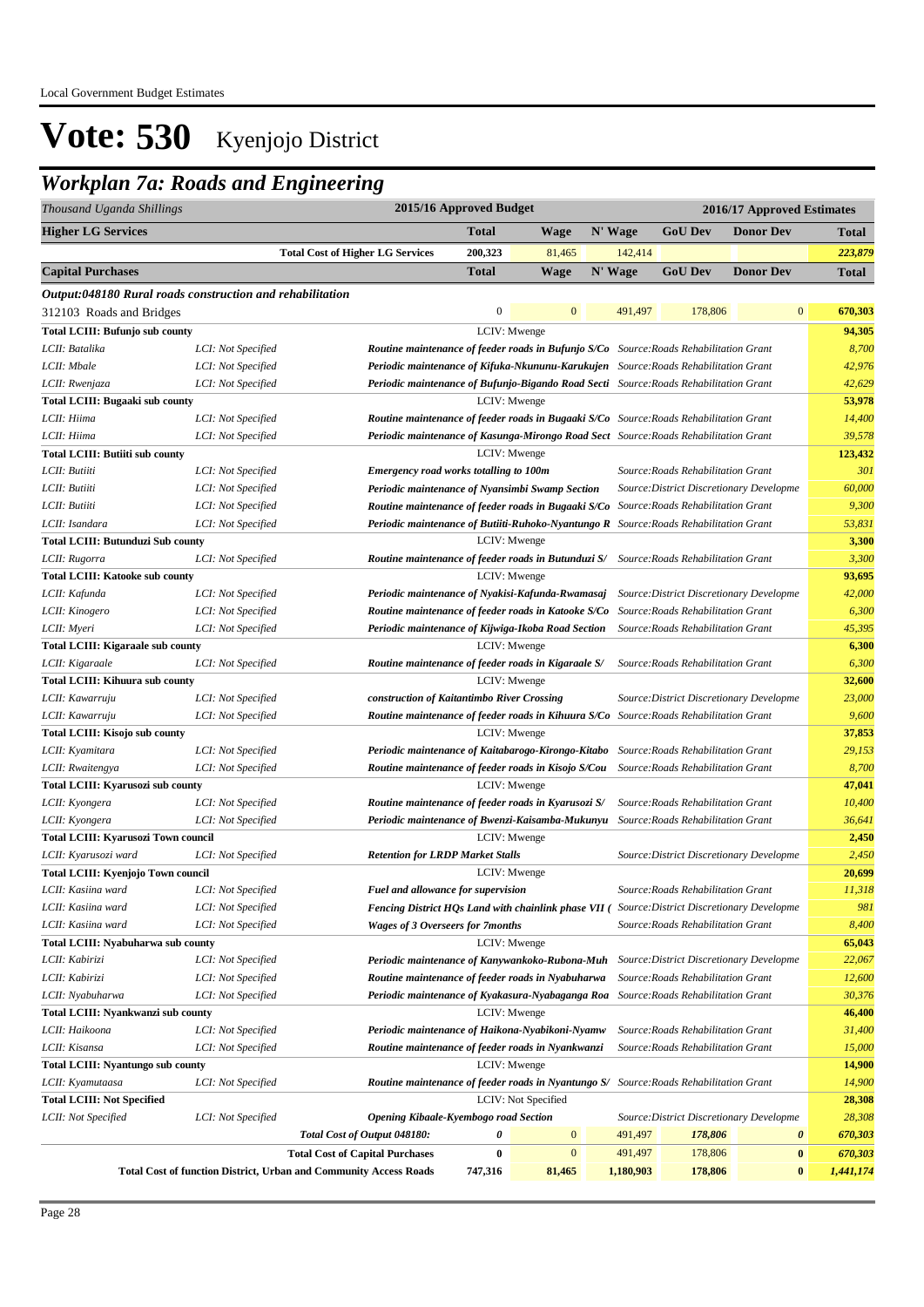## *Workplan 7a: Roads and Engineering*

**LG Function 0482 District Engineering Services**

| Thousand Uganda Shillings                                   | 2015/16 Approved Budget |             |           |                | 2016/17 Approved Estimates |              |  |  |
|-------------------------------------------------------------|-------------------------|-------------|-----------|----------------|----------------------------|--------------|--|--|
| <b>Higher LG Services</b>                                   | <b>Total</b>            | <b>Wage</b> | N' Wage   | <b>GoU Dev</b> | <b>Donor Dev</b>           | <b>Total</b> |  |  |
| <b>Output:048201 Buildings Maintenance</b>                  |                         |             |           |                |                            |              |  |  |
| 223006 Water                                                | 120                     |             |           |                |                            | $\bf{0}$     |  |  |
| 227001 Travel inland                                        | 15,140                  |             |           |                |                            | $\bf{0}$     |  |  |
| 228001 Maintenance - Civil                                  | 13,252                  |             | 24,240    |                |                            | 24,240       |  |  |
| $228004$ Maintenance – Other                                | 2,000                   |             |           |                |                            | $\bf{0}$     |  |  |
| Total Cost of Output 048201:                                | 30,512                  |             | 24,240    |                |                            | 24,240       |  |  |
| Output:048202 Vehicle Maintenance                           |                         |             |           |                |                            |              |  |  |
| 221001 Advertising and Public Relations                     | $\Omega$                |             | 1,600     |                |                            | 1,600        |  |  |
| 228002 Maintenance - Vehicles                               | 1,000                   |             |           |                |                            | $\bf{0}$     |  |  |
| Total Cost of Output 048202:                                | 1,000                   |             | 1,600     |                |                            | 1,600        |  |  |
| <b>Output:048204 Electrical Installations/Repairs</b>       |                         |             |           |                |                            |              |  |  |
| 223005 Electricity                                          | 5,000                   |             |           |                |                            | $\bf{0}$     |  |  |
| 228001 Maintenance - Civil                                  | $\Omega$                |             | 4,901     |                |                            | 4,901        |  |  |
| Total Cost of Output 048204:                                | 5,000                   |             | 4,901     |                |                            | 4,901        |  |  |
| <b>Total Cost of Higher LG Services</b>                     | 36,512                  |             | 30,741    |                |                            | 30,741       |  |  |
| <b>Total Cost of function District Engineering Services</b> | 36,512                  |             | 30,741    |                |                            | 30,741       |  |  |
| <b>Total Cost of Roads and Engineering</b>                  | 783,828                 | 81,465      | 1,211,645 | 178,806        | $\bf{0}$                   | 1,471,916    |  |  |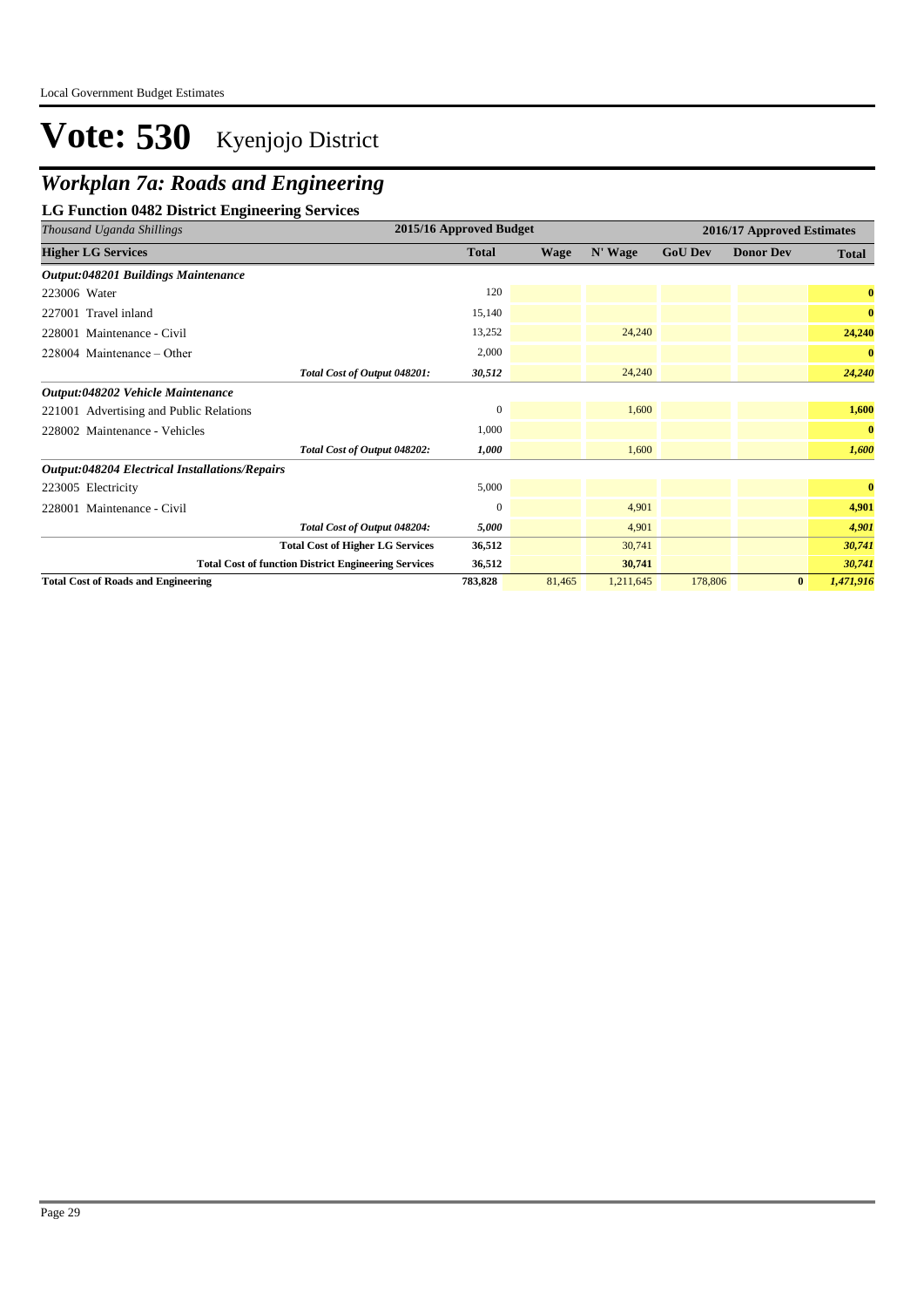### *Workplan 7b: Water*

#### **(i) Overview of Workplan Revenue and Expenditures**

| <b>UShs Thousand</b>                          |                           | 2015/16                        | 2016/17                          |
|-----------------------------------------------|---------------------------|--------------------------------|----------------------------------|
|                                               | Approved<br><b>Budget</b> | <b>Outturn by</b><br>end March | <b>Approved</b><br><b>Budget</b> |
| A: Breakdown of Workplan Revenues:            |                           |                                |                                  |
| <b>Recurrent Revenues</b>                     | 424,997                   | 318,672                        | 489,129                          |
| District Unconditional Grant (Non-Wage)       | 75                        | $\overline{0}$                 |                                  |
| District Unconditional Grant (Wage)           | 48.897                    | 36,672                         | 58,897                           |
| <b>Locally Raised Revenues</b>                | 25                        | $\mathbf{0}$                   |                                  |
| Sector Conditional Grant (Non-Wage)           | 376,000                   | 282,000                        | 40.232                           |
| Support Services Conditional Grant (Non-Wage) |                           | $\mathbf{0}$                   | 390,000                          |
| <b>Development Revenues</b>                   | 636,533                   | 582,529                        | 672.586                          |
| Development Grant                             | 535,500                   | 535,500                        | 568.686                          |
| Donor Funding                                 | 79.033                    | 30.529                         | 81,900                           |
| <b>Transitional Development Grant</b>         | 22,000                    | 16,500                         | 22,000                           |
| <b>Total Revenues</b>                         | 1,061,529                 | 901,201                        | 1,161,714                        |
| <b>B: Breakdown of Workplan Expenditures:</b> |                           |                                |                                  |
| Recurrent Expenditure                         | 446,997                   | 334,622                        | 489,129                          |
| Wage                                          | 48.897                    | 36,672                         | 58,897                           |
| Non Wage                                      | 398,100                   | 297,950                        | 430,232                          |
| Development Expenditure                       | 614,533                   | 108.262                        | 672,586                          |
| Domestic Development                          | 535,500                   | 108261.609                     | 590.686                          |
| Donor Development                             | 79,033                    | $\mathbf{0}$                   | 81,900                           |
| <b>Total Expenditure</b>                      | 1,061,530                 | 442,884                        | 1,161,714                        |

#### **(ii) Details of Workplan Revenues and Expenditures**

### *Expenditure Details for Workplan 7b: Water*

#### **LG Function 0981 Rural Water Supply and Sanitation**

| 2015/16 Approved Budget<br>Thousand Uganda Shillings           |              |        |         | 2016/17 Approved Estimates |                  |              |  |
|----------------------------------------------------------------|--------------|--------|---------|----------------------------|------------------|--------------|--|
| <b>Higher LG Services</b>                                      | <b>Total</b> | Wage   | N' Wage | <b>GoU Dev</b>             | <b>Donor Dev</b> | <b>Total</b> |  |
| Output:098101 Operation of the District Water Office           |              |        |         |                            |                  |              |  |
| 211101 General Staff Salaries                                  | 48,897       | 58,897 |         |                            |                  | 58,897       |  |
| 221007 Books, Periodicals & Newspapers                         | $\mathbf{0}$ |        | 480     |                            |                  | 480          |  |
| 221008 Computer supplies and Information Technology (IT)       | 0            |        | 3,200   |                            |                  | 3,200        |  |
| 221011 Printing, Stationery, Photocopying and Binding          | 3,468        |        | 2,468   |                            |                  | 2,468        |  |
| 221014 Bank Charges and other Bank related costs               | 438          |        |         |                            |                  | $\bf{0}$     |  |
| 222003 Information and communications technology (ICT)         | 1,620        |        | 2,340   |                            |                  | 2,340        |  |
| 227001 Travel inland                                           | 11,769       |        | 6,738   | 6,522                      |                  | 13,261       |  |
| 227004 Fuel, Lubricants and Oils                               | $\mathbf{0}$ |        | 7,573   |                            |                  | 7,573        |  |
| 228001 Maintenance - Civil                                     | $\mathbf{0}$ |        |         | 4,373                      |                  | 4,373        |  |
| 228002 Maintenance - Vehicles                                  | $\Omega$     |        | 6,360   |                            |                  | 6,360        |  |
| Total Cost of Output 098101:                                   | 66,192       | 58,897 | 29,159  | 10,895                     |                  | 98,951       |  |
| Output:098102 Supervision, monitoring and coordination         |              |        |         |                            |                  |              |  |
| 221002 Workshops and Seminars                                  | 5,840        |        |         | 5,192                      |                  | 5,192        |  |
| 227001 Travel inland                                           | 20,379       |        | 6,000   | 12,349                     |                  | 18,349       |  |
| 227004 Fuel, Lubricants and Oils                               | $\Omega$     |        |         | 8,478                      |                  | 8,478        |  |
| Total Cost of Output 098102:                                   | 26,219       |        | 6,000   | 26,019                     |                  | 32,019       |  |
| Output:098103 Support for O&M of district water and sanitation |              |        |         |                            |                  |              |  |
| 221002 Workshops and Seminars                                  | $\mathbf{0}$ |        |         | 9.392                      |                  | 9,392        |  |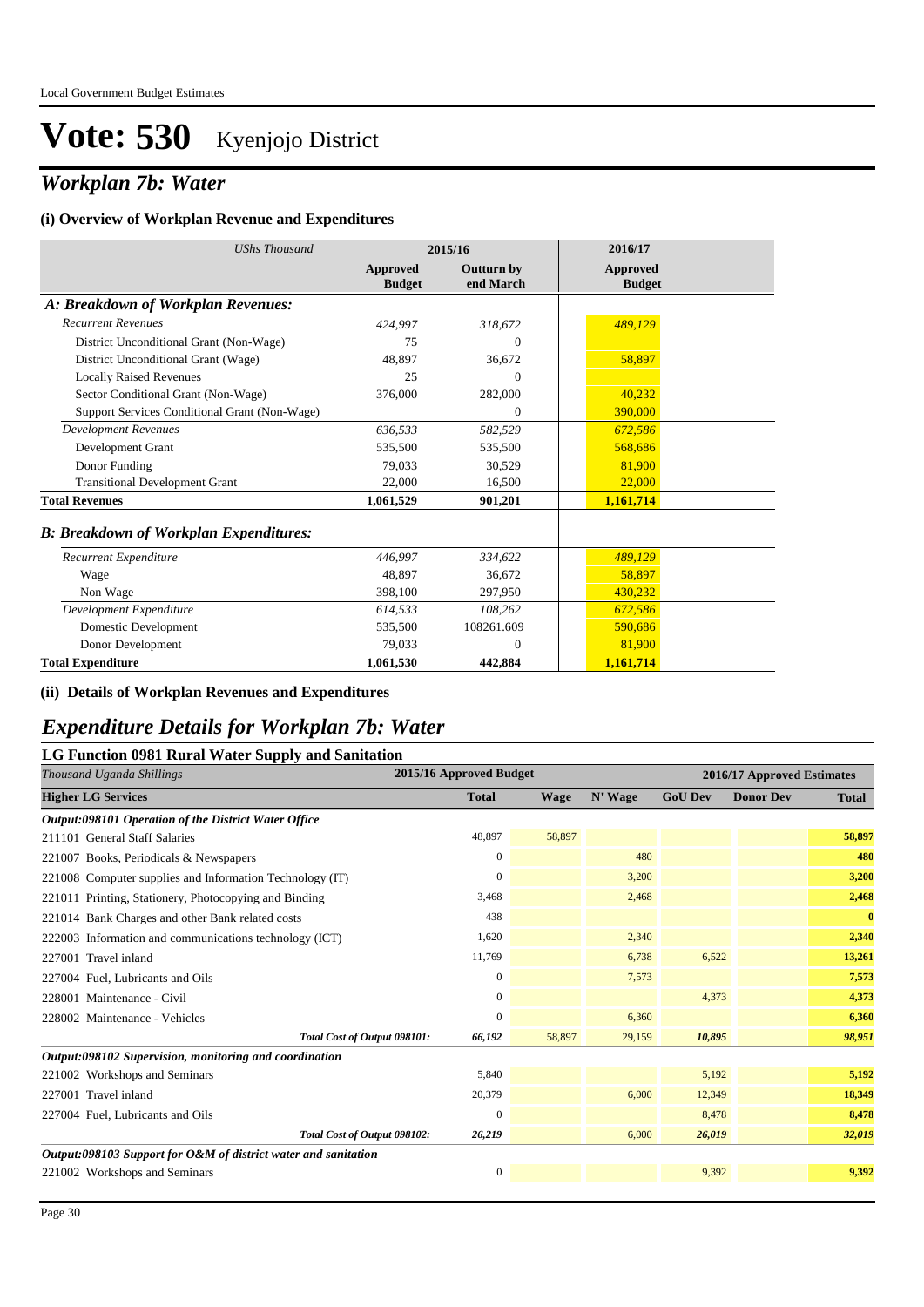### *Workplan 7b: Water*

| Thousand Uganda Shillings             |                                                                                                                             | 2015/16 Approved Budget |              |              |                           | 2016/17 Approved Estimates |                    |
|---------------------------------------|-----------------------------------------------------------------------------------------------------------------------------|-------------------------|--------------|--------------|---------------------------|----------------------------|--------------------|
| <b>Higher LG Services</b>             |                                                                                                                             | <b>Total</b>            | <b>Wage</b>  | N' Wage      | <b>GoU</b> Dev            | <b>Donor Dev</b>           | <b>Total</b>       |
| 227001 Travel inland                  |                                                                                                                             | 13,182                  |              | 5,076        | 177                       |                            | 5,253              |
| 228001 Maintenance - Civil            |                                                                                                                             | 41,818                  |              |              |                           |                            | $\bf{0}$           |
|                                       | Total Cost of Output 098103:                                                                                                | 55,000                  |              | 5,076        | 9,569                     |                            | 14,645             |
|                                       | <b>Output:098104 Promotion of Community Based Management</b>                                                                |                         |              |              |                           |                            |                    |
| 221002 Workshops and Seminars         |                                                                                                                             | 0                       |              | $\mathbf{0}$ | 5,472                     |                            | 5,472              |
| 227001 Travel inland                  |                                                                                                                             | 95,237                  |              |              | 5,460                     |                            | 5,460              |
| 228001 Maintenance - Civil            |                                                                                                                             | $\overline{0}$          |              |              |                           | 81,900                     | 81,900             |
|                                       | Total Cost of Output 098104:                                                                                                | 95,237                  |              | $\mathbf{0}$ | 10,931                    | 81,900                     | 92,831             |
|                                       | Output:098105 Promotion of Sanitation and Hygiene                                                                           |                         |              |              |                           |                            |                    |
| 221002 Workshops and Seminars         |                                                                                                                             | $\mathbf{0}$            |              |              | 3,849                     |                            | 3,849              |
| 227001 Travel inland                  |                                                                                                                             | 22,000                  |              |              | 18,151                    |                            | 18,151             |
|                                       | Total Cost of Output 098105:                                                                                                | 22,000                  |              |              | 22,000                    |                            | 22,000             |
|                                       | <b>Total Cost of Higher LG Services</b>                                                                                     | 264,648                 | 58,897       | 40,235       | 79,414                    | 81,900                     | 260,446            |
| <b>Capital Purchases</b>              |                                                                                                                             | <b>Total</b>            | <b>Wage</b>  | N' Wage      | <b>GoU</b> Dev            | <b>Donor Dev</b>           | <b>Total</b>       |
| Output:098172 Administrative Capital  |                                                                                                                             |                         |              |              |                           |                            |                    |
| 312101 Non-Residential Buildings      |                                                                                                                             | $\overline{0}$          | $\mathbf{0}$ | $\mathbf{0}$ | 70,100                    | $\mathbf{0}$               | 70,100             |
| Total LCIII: Kyenjojo Town council    |                                                                                                                             | LCIV: Mwenge            |              |              |                           |                            | 59,285             |
| LCII: Kasiina ward                    | Renovation of water office block at Kyenjojo District<br>LCI: Not Specified                                                 |                         |              |              | Source: Development Grant |                            | 59,285             |
| <b>Total LCIII: Not Specified</b>     |                                                                                                                             | LCIV: Mwenge            |              |              |                           |                            | 10,815             |
| LCII: Not Specified                   | Retention for 2015-16FY projects<br>LCI: Not Specified                                                                      |                         |              |              | Source: Development Grant |                            | 10,815             |
|                                       | Total Cost of Output 098172:                                                                                                | 0                       | $\mathbf{0}$ | $\mathbf{0}$ | 70,100                    | $\boldsymbol{\theta}$      | 70,100             |
|                                       | <i>Output:098180 Construction of public latrines in RGCs</i>                                                                |                         |              |              |                           |                            |                    |
| 312101 Non-Residential Buildings      |                                                                                                                             | $\boldsymbol{0}$        | $\mathbf{0}$ | $\mathbf{0}$ | 15,368                    | $\mathbf{0}$               | 15,368             |
| <b>Total LCIII: Not Specified</b>     |                                                                                                                             | LCIV: Mwenge            |              |              |                           |                            | 15,368             |
| LCII: Not Specified                   | LCI: Not Specified<br><b>Construction of public latrine in one rural growth cen</b> Source: Development Grant               |                         |              |              |                           |                            | 15,368             |
|                                       | Total Cost of Output 098180:                                                                                                | 0                       | $\Omega$     | $\mathbf{0}$ | 15,368                    | 0                          | 15,368             |
|                                       | Output:098183 Borehole drilling and rehabilitation                                                                          |                         |              |              |                           |                            |                    |
|                                       | 281504 Monitoring, Supervision & Appraisal of capital works                                                                 | $\boldsymbol{0}$        | $\mathbf{0}$ | $\mathbf{0}$ | 228,767                   | $\mathbf{0}$               | 228,767            |
| <b>Total LCIII: Not Specified</b>     |                                                                                                                             | LCIV: Mwenge            |              |              |                           |                            | 228,767            |
| LCII: Not Specified                   | LCI: Drilling of seven Borehole and <b>Drilling of seven Borehole and rehabilitation of 19 bo</b> Source: Development Grant |                         |              |              |                           |                            | 228,767            |
|                                       | Total Cost of Output 098183:                                                                                                | 0                       |              | $\Omega$     | 228,767                   | $\boldsymbol{\theta}$      | 228,767            |
|                                       | Output:098184 Construction of piped water supply system                                                                     |                         |              |              |                           |                            |                    |
|                                       | 281503 Engineering and Design Studies & Plans for capital works                                                             | $\boldsymbol{0}$        | $\mathbf{0}$ | $\mathbf{0}$ | 64,520                    | $\mathbf{0}$               | 64,520             |
| <b>Total LCIII: Not Specified</b>     |                                                                                                                             | LCIV: Mwenge            |              |              |                           |                            | 64,520             |
| LCII: Not Specified                   | LCI: Not Specified<br>Design and feasibility of piped water supply scheme                                                   |                         | $\mathbf{0}$ |              | Source:Development Grant  |                            | 64,520             |
|                                       | 281504 Monitoring, Supervision & Appraisal of capital works                                                                 | $\boldsymbol{0}$        |              | $\mathbf{0}$ | 132,516                   | $\boldsymbol{0}$           | 132,516            |
| Total LCIII: Kanyegaramire sub county | LCI: Supply of piped water to Kanye supply of piped water at Kanyegaramiire production B Source: Development Grant          | LCIV: Mwenge            |              |              |                           |                            | 132,516<br>132,516 |
| LCII: Kanyegaramire                   | Total Cost of Output 098184:                                                                                                | 0                       | $\mathbf{0}$ | $\mathbf{0}$ | 197,036                   | 0                          | 197,036            |
|                                       | <b>Total Cost of Capital Purchases</b>                                                                                      | $\bf{0}$                | $\mathbf{0}$ | $\mathbf{0}$ | 511,271                   | $\bf{0}$                   | 511,271            |
|                                       | <b>Total Cost of function Rural Water Supply and Sanitation</b>                                                             | 264,648                 | 58,897       | 40,235       | 590,686                   | 81,900                     | 771,717            |
|                                       | LG Function 0982 Urban Water Supply and Sanitation                                                                          |                         |              |              |                           |                            |                    |
| Thousand Uganda Shillings             |                                                                                                                             | 2015/16 Approved Budget |              |              |                           | 2016/17 Approved Estimates |                    |
| <b>Higher LG Services</b>             |                                                                                                                             | <b>Total</b>            | <b>Wage</b>  | N' Wage      | <b>GoU Dev</b>            | <b>Donor Dev</b>           |                    |
|                                       |                                                                                                                             |                         |              |              |                           |                            | <b>Total</b>       |
| 228001 Maintenance - Civil            | Output:098203 Support for O&M of urban water facilities                                                                     | 376,100                 |              | 389,997      |                           |                            | 389,997            |
|                                       |                                                                                                                             | 376,100                 |              | 389,997      |                           |                            | 389,997            |
|                                       | Total Cost of Output 098203:<br><b>Total Cost of Higher LG Services</b>                                                     | 376,100                 |              | 389,997      |                           |                            | 389,997            |
|                                       | <b>Total Cost of function Urban Water Supply and Sanitation</b>                                                             | 376,100                 |              | 389,997      |                           |                            | 389,997            |
| <b>Total Cost of Water</b>            |                                                                                                                             | 640,748                 | 58,897       | 430,232      | 590,686                   | 81,900                     | 1,161,714          |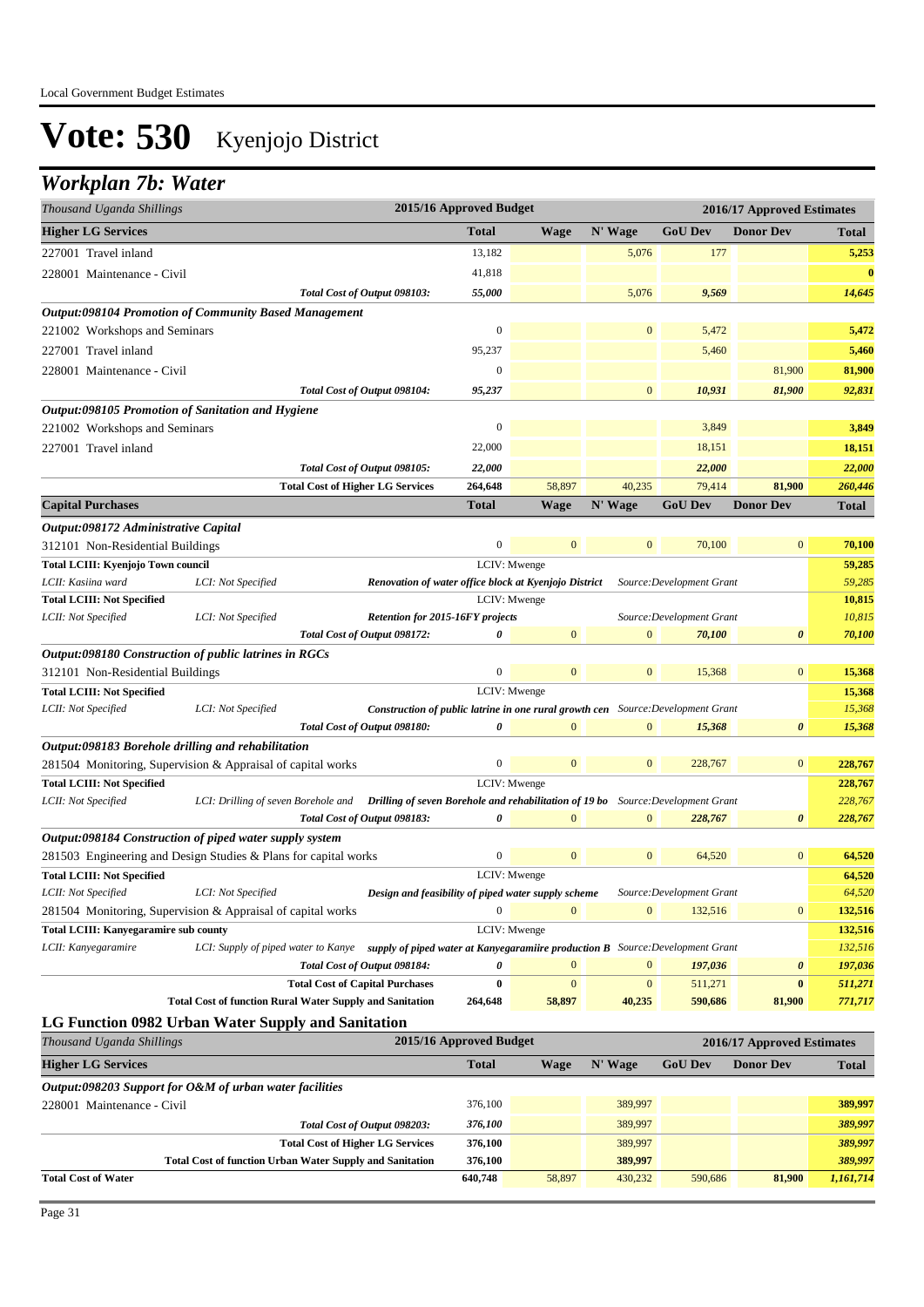## *Workplan 8: Natural Resources*

#### **(i) Overview of Workplan Revenue and Expenditures**

| <b>UShs Thousand</b>                                 |                           | 2015/16                        | 2016/17                   |
|------------------------------------------------------|---------------------------|--------------------------------|---------------------------|
|                                                      | Approved<br><b>Budget</b> | <b>Outturn by</b><br>end March | Approved<br><b>Budget</b> |
| A: Breakdown of Workplan Revenues:                   |                           |                                |                           |
| <b>Recurrent Revenues</b>                            | 139,047                   | 102,954                        | 147,734                   |
| District Unconditional Grant (Non-Wage)              | 22,875                    | 17,544                         | 9,520                     |
| District Unconditional Grant (Wage)                  | 99,999                    | 74,999                         | 124,126                   |
| <b>Locally Raised Revenues</b>                       | 7,625                     | 4,000                          | 4,480                     |
| Sector Conditional Grant (Non-Wage)                  | 8,548                     | 6,411                          | 9,608                     |
| <b>Development Revenues</b>                          |                           | 0                              | 5,000                     |
| District Discretionary Development Equalization Gran |                           | $\theta$                       | 5,000                     |
| <b>Total Revenues</b>                                | 139,047                   | 102,954                        | 152,734                   |
| <b>B: Breakdown of Workplan Expenditures:</b>        |                           |                                |                           |
| Recurrent Expenditure                                | 139,047                   | 94,238                         | 147,734                   |
| Wage                                                 | 99,999                    | 74,999                         | 124,126                   |
| Non Wage                                             | 39,048                    | 19,239                         | 23,608                    |
| Development Expenditure                              | 0                         | 0                              | 5,000                     |
| Domestic Development                                 |                           | $\Omega$                       | 5,000                     |
| Donor Development                                    |                           | $\Omega$                       | $\mathbf{0}$              |
| <b>Total Expenditure</b>                             | 139,047                   | 94,238                         | 152,734                   |

#### **(ii) Details of Workplan Revenues and Expenditures**

### *Expenditure Details for Workplan 8: Natural Resources*

| <b>LG Function 0983 Natural Resources Management</b>     |                         |             |         |                            |                  |                       |  |
|----------------------------------------------------------|-------------------------|-------------|---------|----------------------------|------------------|-----------------------|--|
| Thousand Uganda Shillings                                | 2015/16 Approved Budget |             |         | 2016/17 Approved Estimates |                  |                       |  |
| <b>Higher LG Services</b>                                | <b>Total</b>            | <b>Wage</b> | N' Wage | <b>GoU Dev</b>             | <b>Donor Dev</b> | <b>Total</b>          |  |
| Output:098301 District Natural Resource Management       |                         |             |         |                            |                  |                       |  |
| 211101 General Staff Salaries                            | 99,999                  | 124,126     |         |                            |                  | 124,126               |  |
| 221008 Computer supplies and Information Technology (IT) | 600                     |             |         |                            |                  | $\bf{0}$              |  |
| 221011 Printing, Stationery, Photocopying and Binding    | 400                     |             |         |                            |                  | $\bf{0}$              |  |
| 224006 Agricultural Supplies                             | $\mathbf{0}$            |             |         | 2,500                      |                  | 2,500                 |  |
| 227001 Travel inland                                     | 5,000                   |             | 2,000   | 2,500                      |                  | 4,500                 |  |
| 228002 Maintenance - Vehicles                            | 2,000                   |             | 2,000   |                            |                  | 2,000                 |  |
| Total Cost of Output 098301:                             | 107,999                 | 124,126     | 4,000   | 5,000                      |                  | 133,126               |  |
| Output:098303 Tree Planting and Afforestation            |                         |             |         |                            |                  |                       |  |
| 221014 Bank Charges and other Bank related costs         | 97                      |             |         |                            |                  | $\bf{0}$              |  |
| 224006 Agricultural Supplies                             | 8,100                   |             |         |                            |                  | $\bf{0}$              |  |
| Total Cost of Output 098303:                             | 8,197                   |             |         |                            |                  | $\boldsymbol{\theta}$ |  |
| Output:098305 Forestry Regulation and Inspection         |                         |             |         |                            |                  |                       |  |
| 227001 Travel inland                                     | 5,000                   |             | 4,000   |                            |                  | 4,000                 |  |
| Total Cost of Output 098305:                             | 5,000                   |             | 4,000   |                            |                  | 4,000                 |  |
| Output:098306 Community Training in Wetland management   |                         |             |         |                            |                  |                       |  |
| 227001 Travel inland                                     | 3,000                   |             | 3,000   |                            |                  | 3,000                 |  |
| Total Cost of Output 098306:                             | 3,000                   |             | 3,000   |                            |                  | 3,000                 |  |
| Output:098307 River Bank and Wetland Restoration         |                         |             |         |                            |                  |                       |  |
| 221011 Printing, Stationery, Photocopying and Binding    | 100                     |             |         |                            |                  | $\bf{0}$              |  |
| 227001 Travel inland                                     | 900                     |             | 1,608   |                            |                  | 1,608                 |  |
| Total Cost of Output 098307:                             | 1,000                   |             | 1,608   |                            |                  | 1,608                 |  |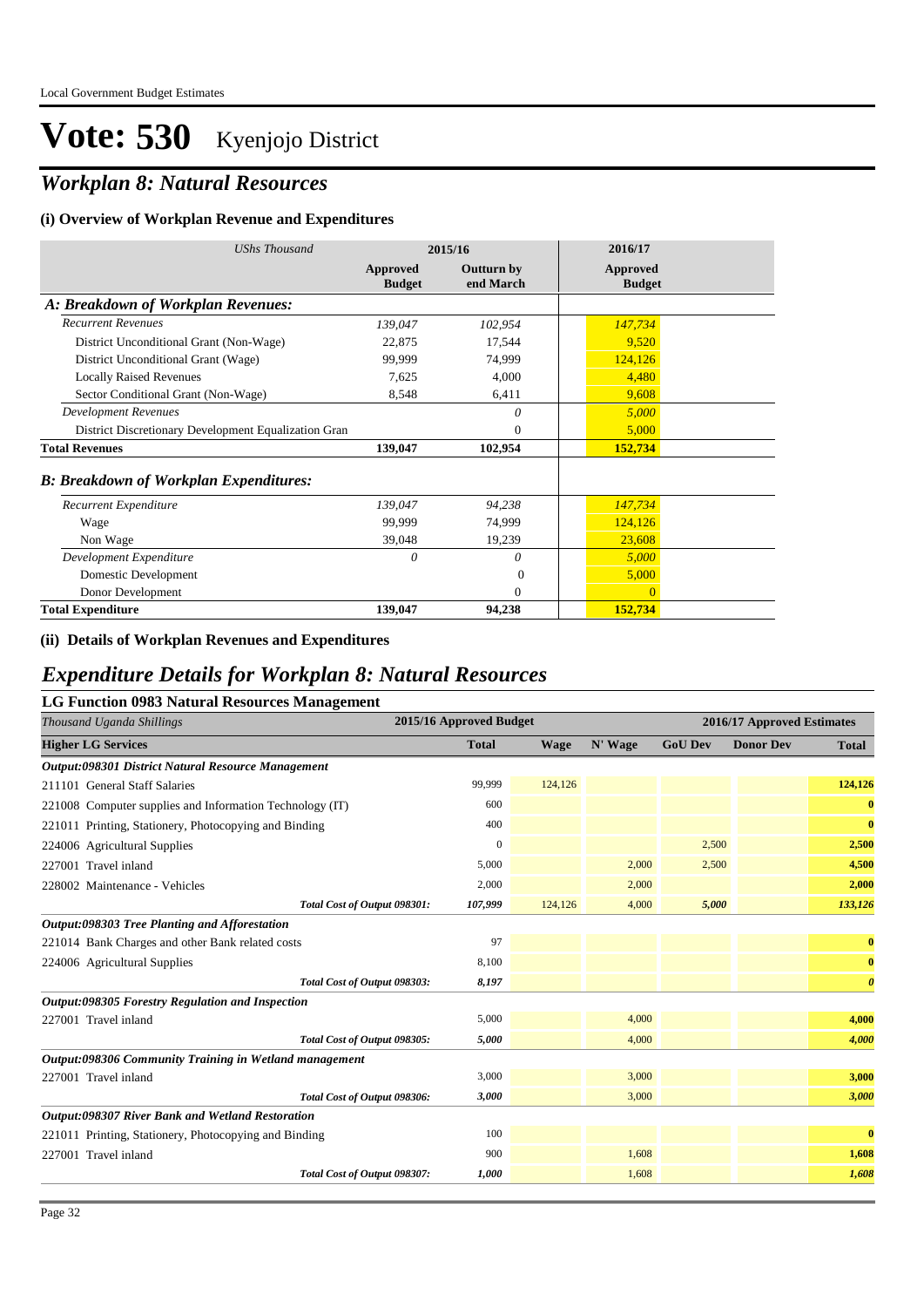### *Workplan 8: Natural Resources*

| Thousand Uganda Shillings                                                                     | 2015/16 Approved Budget |             |         |                | 2016/17 Approved Estimates |          |
|-----------------------------------------------------------------------------------------------|-------------------------|-------------|---------|----------------|----------------------------|----------|
| <b>Higher LG Services</b>                                                                     | <b>Total</b>            | <b>Wage</b> | N' Wage | <b>GoU Dev</b> | <b>Donor Dev</b>           | Total    |
| Output:098308 Stakeholder Environmental Training and Sensitisation                            |                         |             |         |                |                            |          |
| 221001 Advertising and Public Relations                                                       | 200                     |             |         |                |                            | $\bf{0}$ |
| 221009 Welfare and Entertainment                                                              | 500                     |             |         |                |                            | $\bf{0}$ |
| 221011 Printing, Stationery, Photocopying and Binding                                         | 300                     |             |         |                |                            | $\bf{0}$ |
| 227001 Travel inland                                                                          | 2,000                   |             | 3,000   |                |                            | 3,000    |
| Total Cost of Output 098308:                                                                  | 3,000                   |             | 3,000   |                |                            | 3,000    |
| Output:098309 Monitoring and Evaluation of Environmental Compliance                           |                         |             |         |                |                            |          |
| 221001 Advertising and Public Relations                                                       | 200                     |             |         |                |                            | $\bf{0}$ |
| 221010 Special Meals and Drinks                                                               | 300                     |             |         |                |                            | $\bf{0}$ |
| 221011 Printing, Stationery, Photocopying and Binding                                         | 300                     |             |         |                |                            | $\bf{0}$ |
| 221014 Bank Charges and other Bank related costs                                              | 51                      |             |         |                |                            | $\bf{0}$ |
| 227001 Travel inland                                                                          | 2,000                   |             | 2,000   |                |                            | 2,000    |
| Total Cost of Output 098309:                                                                  | 2,851                   |             | 2,000   |                |                            | 2,000    |
| Output:098310 Land Management Services (Surveying, Valuations, Tittling and lease management) |                         |             |         |                |                            |          |
| 221002 Workshops and Seminars                                                                 | 2,000                   |             |         |                |                            | $\bf{0}$ |
| 221011 Printing, Stationery, Photocopying and Binding                                         | 1,000                   |             |         |                |                            | $\bf{0}$ |
| 225001 Consultancy Services- Short term                                                       | 900                     |             |         |                |                            | $\bf{0}$ |
| 227001 Travel inland                                                                          | 2,028                   |             | 4,000   |                |                            | 4,000    |
| 282091 Tax Account                                                                            | 72                      |             |         |                |                            | $\bf{0}$ |
| Total Cost of Output 098310:                                                                  | 6,000                   |             | 4,000   |                |                            | 4,000    |
| Output:098311 Infrastruture Planning                                                          |                         |             |         |                |                            |          |
| 221001 Advertising and Public Relations                                                       | 200                     |             |         |                |                            | $\bf{0}$ |
| 221011 Printing, Stationery, Photocopying and Binding                                         | 200                     |             |         |                |                            | $\bf{0}$ |
| 227001 Travel inland                                                                          | 1,600                   |             | 2,000   |                |                            | 2,000    |
| Total Cost of Output 098311:                                                                  | 2,000                   |             | 2,000   |                |                            | 2,000    |
| <b>Total Cost of Higher LG Services</b>                                                       | 139,047                 | 124,126     | 23,608  | 5,000          |                            | 152,734  |
| <b>Total Cost of function Natural Resources Management</b>                                    | 139,047                 | 124,126     | 23,608  | 5,000          |                            | 152,734  |
| <b>Total Cost of Natural Resources</b>                                                        | 139,047                 | 124,126     | 23,608  | 5,000          |                            | 152,734  |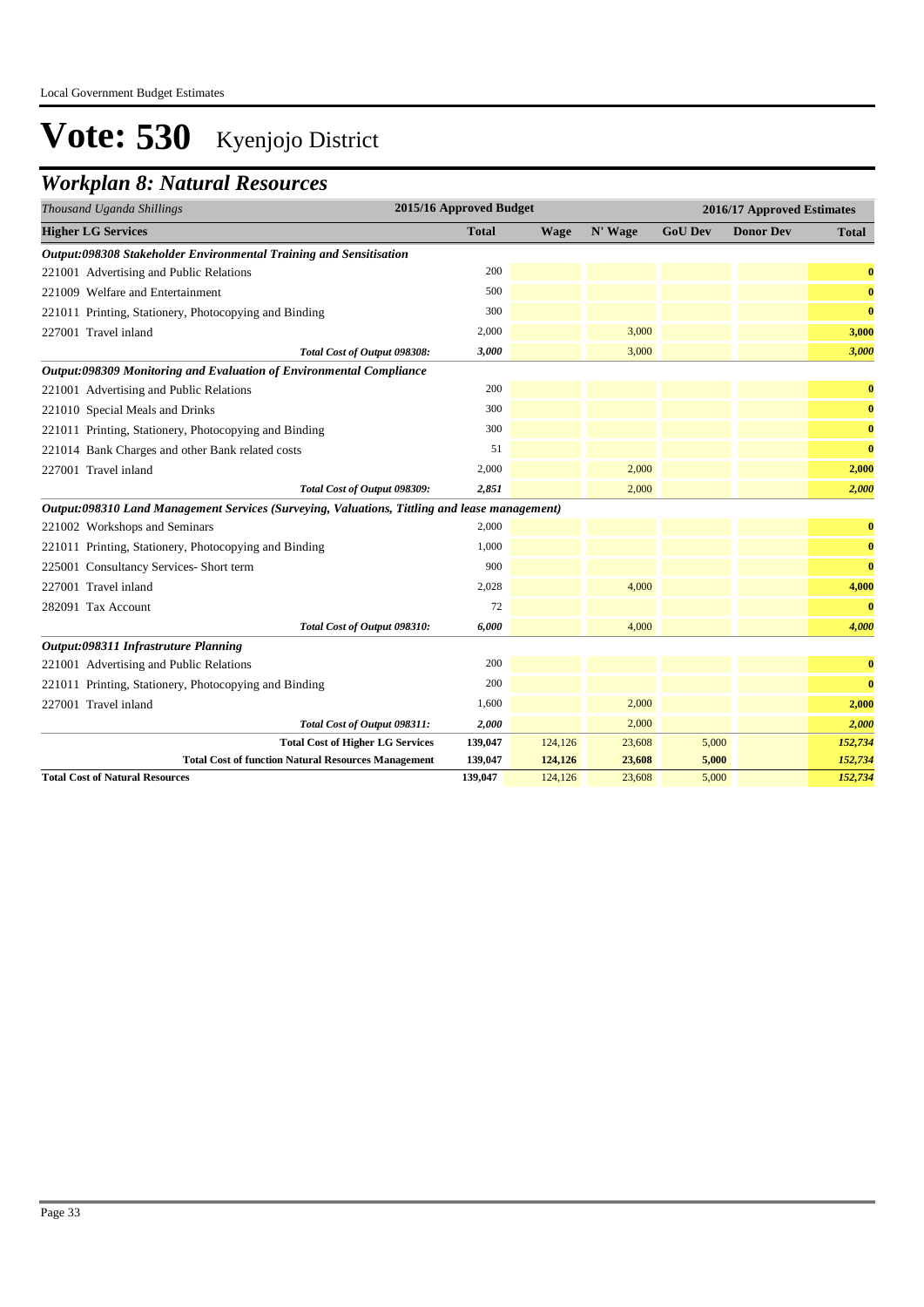## *Workplan 9: Community Based Services*

#### **(i) Overview of Workplan Revenue and Expenditures**

| <b>UShs Thousand</b>                                 | 2015/16                          |                                | 2016/17                   |
|------------------------------------------------------|----------------------------------|--------------------------------|---------------------------|
|                                                      | <b>Approved</b><br><b>Budget</b> | <b>Outturn by</b><br>end March | Approved<br><b>Budget</b> |
| A: Breakdown of Workplan Revenues:                   |                                  |                                |                           |
| <b>Recurrent Revenues</b>                            | 214,885                          | 159,777                        | 231,457                   |
| District Unconditional Grant (Non-Wage)              | 13,500                           | 11,111                         | 18,020                    |
| District Unconditional Grant (Wage)                  | 100,943                          | 75,707                         | 110,943                   |
| <b>Locally Raised Revenues</b>                       | 4.500                            | 1,000                          | 8,480                     |
| Sector Conditional Grant (Non-Wage)                  | 95,942                           | 71,958                         | 94,014                    |
| <b>Development Revenues</b>                          | 369,022                          | 130,377                        | 291,407                   |
| District Discretionary Development Equalization Gran | 90,675                           | 90,675                         | 5,713                     |
| Donor Funding                                        | 59,500                           | 34,472                         | 62,500                    |
| Other Transfers from Central Government              | 218,846                          | 5,230                          | 218,846                   |
| <b>Transitional Development Grant</b>                |                                  | $\theta$                       | 4,348                     |
| <b>Total Revenues</b>                                | 583,907                          | 290,154                        | 522,865                   |
| <b>B: Breakdown of Workplan Expenditures:</b>        |                                  |                                |                           |
| Recurrent Expenditure                                | 214.885                          | 99.551                         | 231,457                   |
| Wage                                                 | 100,943                          | 50,472                         | 110,943                   |
| Non Wage                                             | 113,942                          | 49,079                         | 120,514                   |
| Development Expenditure                              | 369,022                          | 101,300                        | 291,407                   |
| Domestic Development                                 | 309,522                          | 79156.014                      | 228,907                   |
| Donor Development                                    | 59,500                           | 22,144                         | 62,500                    |
| <b>Total Expenditure</b>                             | 583,907                          | 200,851                        | 522,865                   |

**(ii) Details of Workplan Revenues and Expenditures**

### *Expenditure Details for Workplan 9: Community Based Services*

#### **LG Function 1081 Community Mobilisation and Empowerment**

| Thousand Uganda Shillings                                         | 2015/16 Approved Budget |             |         |                | 2016/17 Approved Estimates |              |  |  |
|-------------------------------------------------------------------|-------------------------|-------------|---------|----------------|----------------------------|--------------|--|--|
| <b>Higher LG Services</b>                                         | <b>Total</b>            | <b>Wage</b> | N' Wage | <b>GoU Dev</b> | <b>Donor Dev</b>           | <b>Total</b> |  |  |
| Output:108101 Operation of the Community Based Sevices Department |                         |             |         |                |                            |              |  |  |
| 211101 General Staff Salaries                                     | 100,943                 | 110,943     |         |                |                            | 110,943      |  |  |
| 227001 Travel inland                                              | 7,899                   |             | 5,000   | 4,348          |                            | 9,348        |  |  |
| 228002 Maintenance - Vehicles                                     | $\boldsymbol{0}$        |             | 3,399   |                |                            | 3,399        |  |  |
| Total Cost of Output 108101:                                      | 108,842                 | 110,943     | 8,399   | 4,348          |                            | 123,690      |  |  |
| Output:108102 Probation and Welfare Support                       |                         |             |         |                |                            |              |  |  |
| 221002 Workshops and Seminars                                     | 30,000                  |             |         |                |                            | $\bf{0}$     |  |  |
| 227001 Travel inland                                              | 31,500                  |             | 4,000   |                | 62,500                     | 66,500       |  |  |
| Total Cost of Output 108102:                                      | 61,500                  |             | 4,000   |                | 62,500                     | 66,500       |  |  |
| <b>Output:108103 Social Rehabilitation Services</b>               |                         |             |         |                |                            |              |  |  |
| 211102 Contract Staff Salaries (Incl. Casuals, Temporary)         | 1,320                   |             | 1,320   |                |                            | 1,320        |  |  |
| 211103 Allowances                                                 | 968                     |             |         |                |                            | $\bf{0}$     |  |  |
| 221014 Bank Charges and other Bank related costs                  | 129                     |             | 129     |                |                            | 129          |  |  |
| $223003$ Rent – (Produced Assets) to private entities             | $\mathbf{0}$            |             | 610     |                |                            | 610          |  |  |
| 227001 Travel inland                                              | 520                     |             | 1,488   |                |                            | 1,488        |  |  |
| 281401 Rental – non produced assets                               | 610                     |             |         |                |                            | $\bf{0}$     |  |  |
| Total Cost of Output 108103:                                      | 3,547                   |             | 3,547   |                |                            | 3,547        |  |  |
| <b>Output:108104 Community Development Services (HLG)</b>         |                         |             |         |                |                            |              |  |  |
| 221008 Computer supplies and Information Technology (IT)          | 600                     |             | 600     |                |                            | 600          |  |  |
| 221011 Printing, Stationery, Photocopying and Binding             | $\boldsymbol{0}$        |             |         | 1,407          |                            | 1,407        |  |  |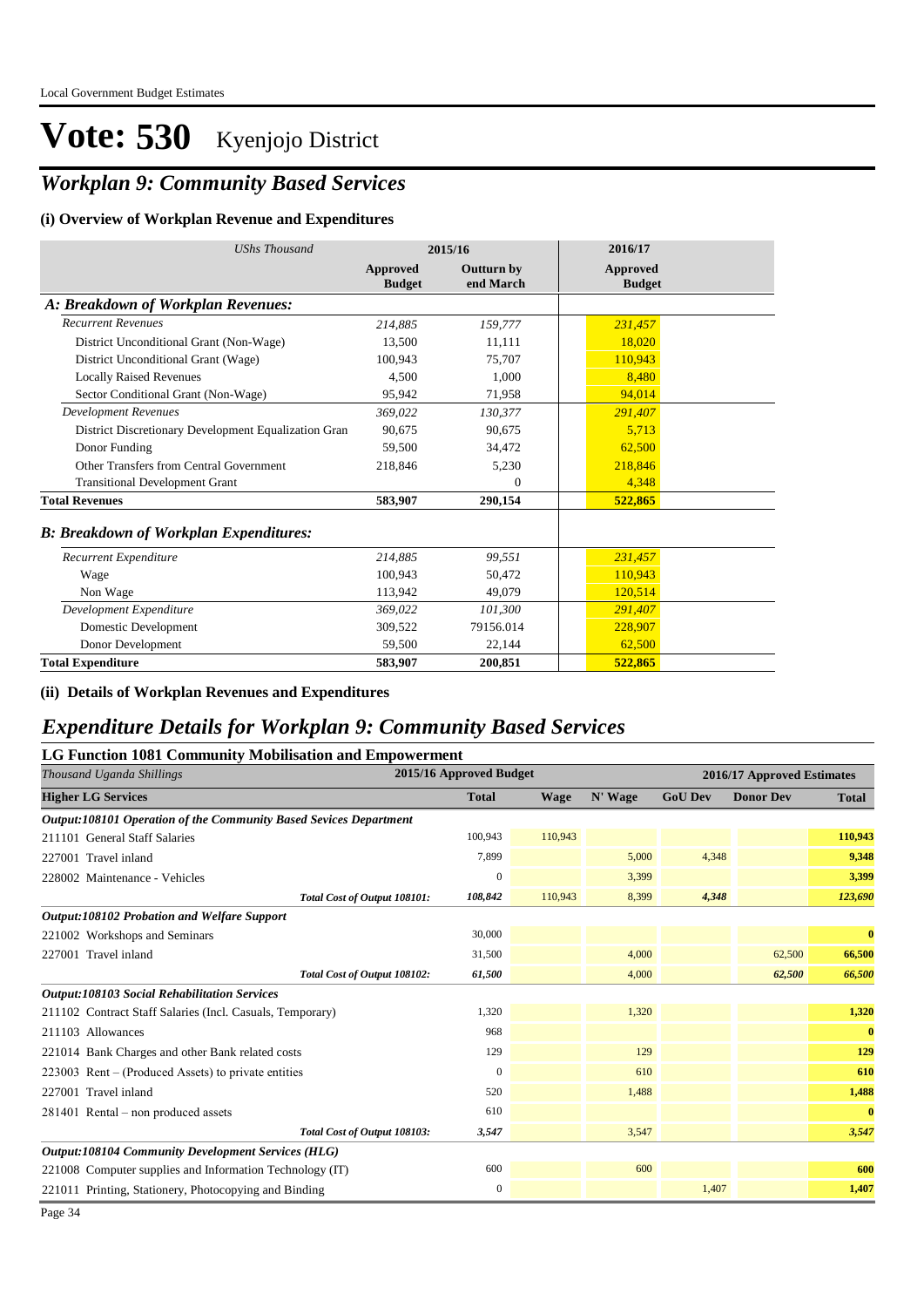### *Workplan 9: Community Based Services*

| Thousand Uganda Shillings                                | 2015/16 Approved Budget |             |         | 2016/17 Approved Estimates |                  |              |  |
|----------------------------------------------------------|-------------------------|-------------|---------|----------------------------|------------------|--------------|--|
| <b>Higher LG Services</b>                                | <b>Total</b>            | <b>Wage</b> | N' Wage | <b>GoU Dev</b>             | <b>Donor Dev</b> | <b>Total</b> |  |
| 221014 Bank Charges and other Bank related costs         | 400                     |             |         |                            |                  | $\bf{0}$     |  |
| 227001 Travel inland                                     | 27,202                  |             | 22,668  |                            |                  | 22,668       |  |
| 282101 Donations                                         | 85,741                  |             |         | 4,306                      |                  | 4,306        |  |
| Total Cost of Output 108104:                             | 113,943                 |             | 23,268  | 5,713                      |                  | 28,981       |  |
| Output:108105 Adult Learning                             |                         |             |         |                            |                  |              |  |
| 221002 Workshops and Seminars                            | 4,000                   |             | 2,500   |                            |                  | 2,500        |  |
| 221008 Computer supplies and Information Technology (IT) | 600                     |             | 2,500   |                            |                  | 2,500        |  |
| 221011 Printing, Stationery, Photocopying and Binding    | 3,000                   |             | 3,442   |                            |                  | 3,442        |  |
| 227001 Travel inland                                     | 11,442                  |             | 10,600  |                            |                  | 10,600       |  |
| Total Cost of Output 108105:                             | 19,042                  |             | 19,042  |                            |                  | 19,042       |  |
| <b>Output:108107 Gender Mainstreaming</b>                |                         |             |         |                            |                  |              |  |
| 221002 Workshops and Seminars                            | $\mathbf{0}$            |             | 1,000   |                            |                  | 1,000        |  |
| 227001 Travel inland                                     | 1,000                   |             | 2,000   |                            |                  | 2,000        |  |
| Total Cost of Output 108107:                             | 1,000                   |             | 3,000   |                            |                  | 3,000        |  |
| Output:108108 Children and Youth Services                |                         |             |         |                            |                  |              |  |
| 221001 Advertising and Public Relations                  | 600                     |             |         |                            |                  | $\bf{0}$     |  |
| 221002 Workshops and Seminars                            | 2,870                   |             | 1,000   |                            |                  | 1,000        |  |
| 221008 Computer supplies and Information Technology (IT) | 200                     |             |         | 150                        |                  | 150          |  |
| 221011 Printing, Stationery, Photocopying and Binding    | 295                     |             |         |                            |                  | $\bf{0}$     |  |
| 221012 Small Office Equipment                            | 900                     |             |         |                            |                  | $\bf{0}$     |  |
| 221014 Bank Charges and other Bank related costs         | $\mathbf{0}$            |             |         | 150                        |                  | 150          |  |
| 227001 Travel inland                                     | 5,148                   |             |         | 9,012                      |                  | 9,012        |  |
| 228002 Maintenance - Vehicles                            | 300                     |             |         |                            |                  | $\bf{0}$     |  |
| 282101 Donations                                         | 500                     |             | 500     | 209,534                    |                  | 210,034      |  |
| 282181 Extra-Ordinary Items (Losses/Gains)               | 209,534                 |             |         |                            |                  | $\bf{0}$     |  |
| Total Cost of Output 108108:                             | 220,346                 |             | 1,500   | 218,846                    |                  | 220,346      |  |
| <b>Output:108109 Support to Youth Councils</b>           |                         |             |         |                            |                  |              |  |
| 221010 Special Meals and Drinks                          | 800                     |             | 800     |                            |                  | 800          |  |
| 221011 Printing, Stationery, Photocopying and Binding    | 200                     |             | 200     |                            |                  | 200          |  |
| 221014 Bank Charges and other Bank related costs         | 90                      |             | 90      |                            |                  | 90           |  |
| 223003 Rent – (Produced Assets) to private entities      | 834                     |             | 834     |                            |                  | 834          |  |
| 227001 Travel inland                                     | 4,660                   |             | 4,660   |                            |                  | 4,660        |  |
| 282101 Donations                                         | 400                     |             | 400     |                            |                  | 400          |  |
| Total Cost of Output 108109:                             | 6,984                   |             | 6,984   |                            |                  | 6,984        |  |
| Output:108110 Support to Disabled and the Elderly        |                         |             |         |                            |                  |              |  |
| 221002 Workshops and Seminars                            | 2,746                   |             | 3,000   |                            |                  | 3,000        |  |
| 221008 Computer supplies and Information Technology (IT) | 1,000                   |             | 800     |                            |                  | 800          |  |
| 227001 Travel inland                                     | 2,500                   |             | 3,500   |                            |                  | 3,500        |  |
| 282101 Donations                                         | 30,472                  |             | 31,418  |                            |                  | 31,418       |  |
| Total Cost of Output 108110:                             | 36,718                  |             | 38,718  |                            |                  | 38,718       |  |
| Output:108111 Culture mainstreaming                      |                         |             |         |                            |                  |              |  |
| 227001 Travel inland                                     | 500                     |             | 572     |                            |                  | 572          |  |
| 282101 Donations                                         | 500                     |             | 500     |                            |                  | 500          |  |
| Total Cost of Output 108111:                             | 1,000                   |             | 1,072   |                            |                  | 1,072        |  |
| Output:108112 Work based inspections                     |                         |             |         |                            |                  |              |  |
| 221002 Workshops and Seminars                            | 1,000                   |             | 1,000   |                            |                  | 1,000        |  |
| 227001 Travel inland                                     | 1,000                   |             | 1,000   |                            |                  | 1,000        |  |
| 282101 Donations                                         | 2,000                   |             | 2,000   |                            |                  | 2,000        |  |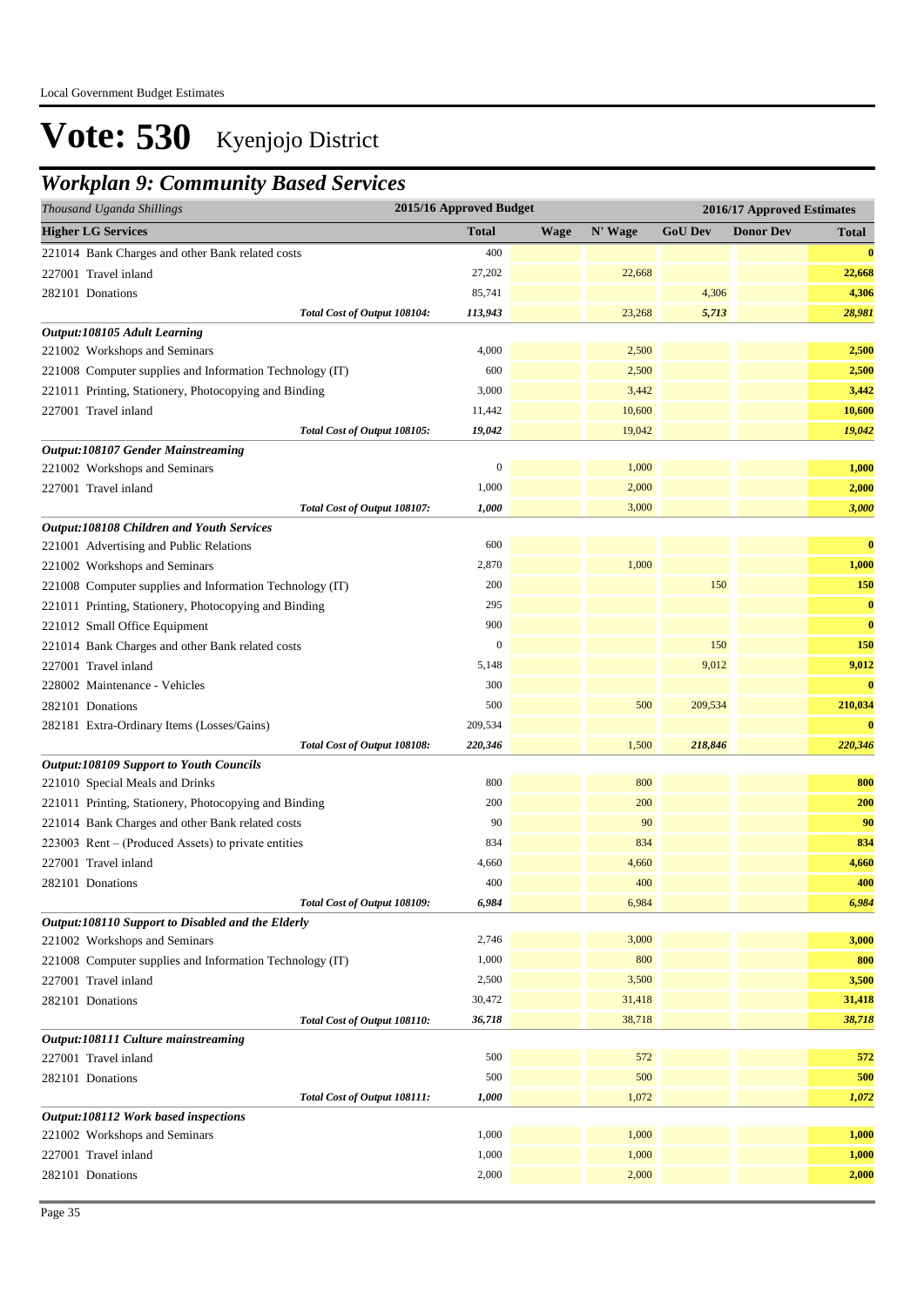## *Workplan 9: Community Based Services*

| Thousand Uganda Shillings                                            | 2015/16 Approved Budget |         |            |                | 2016/17 Approved Estimates |              |  |  |
|----------------------------------------------------------------------|-------------------------|---------|------------|----------------|----------------------------|--------------|--|--|
| <b>Higher LG Services</b>                                            | <b>Total</b>            | Wage    | N' Wage    | <b>GoU Dev</b> | <b>Donor Dev</b>           | <b>Total</b> |  |  |
| Total Cost of Output 108112:                                         | 4,000                   |         | 4,000      |                |                            | 4,000        |  |  |
| <b>Output:108114 Representation on Women's Councils</b>              |                         |         |            |                |                            |              |  |  |
| 221011 Printing, Stationery, Photocopying and Binding                | 200                     |         | <b>200</b> |                |                            | 200          |  |  |
| 221014 Bank Charges and other Bank related costs                     | 125                     |         | 125        |                |                            | 125          |  |  |
| $223003$ Rent – (Produced Assets) to private entities                | 960                     |         | 960        |                |                            | 960          |  |  |
| 227001 Travel inland                                                 | 4,836                   |         | 4,836      |                |                            | 4,836        |  |  |
| 282101 Donations                                                     | 863                     |         | 863        |                |                            | 863          |  |  |
| Total Cost of Output 108114:                                         | 6,984                   |         | 6,984      |                |                            | 6,984        |  |  |
| <b>Total Cost of Higher LG Services</b>                              | 583,907                 | 110,943 | 120,514    | 228,907        | 62,500                     | 522,864      |  |  |
| <b>Total Cost of function Community Mobilisation and Empowerment</b> | 583,907                 | 110,943 | 120,514    | 228,907        | 62,500                     | 522,864      |  |  |
| <b>Total Cost of Community Based Services</b>                        | 583,907                 | 110,943 | 120,514    | 228,907        | 62,500                     | 522,864      |  |  |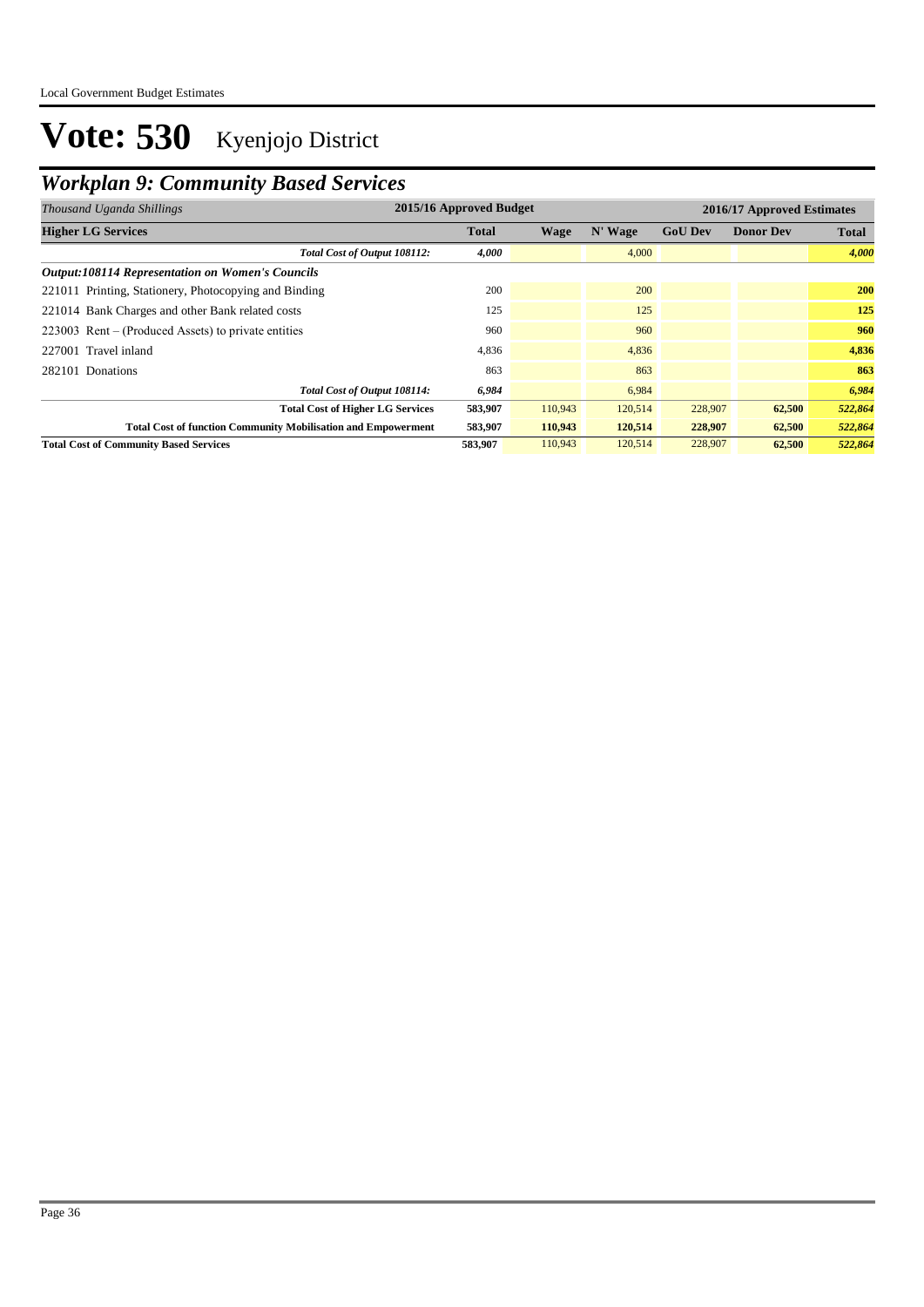## *Workplan 10: Planning*

#### **(i) Overview of Workplan Revenue and Expenditures**

| <b>UShs Thousand</b>                                 | 2015/16                          |                                | 2016/17                          |  |
|------------------------------------------------------|----------------------------------|--------------------------------|----------------------------------|--|
|                                                      | <b>Approved</b><br><b>Budget</b> | <b>Outturn by</b><br>end March | <b>Approved</b><br><b>Budget</b> |  |
| A: Breakdown of Workplan Revenues:                   |                                  |                                |                                  |  |
| <b>Recurrent Revenues</b>                            | 74,464                           | 51,781                         | 111,934                          |  |
| District Unconditional Grant (Non-Wage)              | 18,524                           | 19,366                         | 32,491                           |  |
| District Unconditional Grant (Wage)                  | 30,000                           | 22,500                         | 50,000                           |  |
| <b>Locally Raised Revenues</b>                       | 17,440                           | 3,000                          | 29,443                           |  |
| Support Services Conditional Grant (Non-Wage)        | 8,500                            | 6,915                          |                                  |  |
| <b>Development Revenues</b>                          | 82,338                           | 47,093                         | 50,938                           |  |
| District Discretionary Development Equalization Gran | 39,399                           | 47,093                         | 8,000                            |  |
| Donor Funding                                        | 42,938                           | $\theta$                       | 42,938                           |  |
| <b>Total Revenues</b>                                | 156,802                          | 98,874                         | 162,873                          |  |
| <b>B</b> : Breakdown of Workplan Expenditures:       |                                  |                                |                                  |  |
| Recurrent Expenditure                                | 74,464                           | 44,202                         | 111,934                          |  |
| Wage                                                 | 30,000                           | 22,500                         | 50,000                           |  |
| Non Wage                                             | 44,464                           | 21,702                         | 61,934                           |  |
| Development Expenditure                              | 82,338                           | 23,779                         | 50,938                           |  |
| Domestic Development                                 | 39,399                           | 23778.5                        | 8,000                            |  |
| Donor Development                                    | 42,938                           | $\theta$                       | 42,938                           |  |
| <b>Total Expenditure</b>                             | 156,802                          | 67,981                         | 162,873                          |  |

#### **(ii) Details of Workplan Revenues and Expenditures**

### *Expenditure Details for Workplan 10: Planning*

#### **LG Function 1383 Local Government Planning Services**

| Thousand Uganda Shillings                                | 2015/16 Approved Budget |             |         | 2016/17 Approved Estimates |                  |              |  |
|----------------------------------------------------------|-------------------------|-------------|---------|----------------------------|------------------|--------------|--|
| <b>Higher LG Services</b>                                | <b>Total</b>            | <b>Wage</b> | N' Wage | <b>GoU Dev</b>             | <b>Donor Dev</b> | <b>Total</b> |  |
| Output:138301 Management of the District Planning Office |                         |             |         |                            |                  |              |  |
| 211101 General Staff Salaries                            | 30,000                  | 50,000      |         |                            |                  | 50,000       |  |
| 221002 Workshops and Seminars                            | 22,317                  |             | 10,000  | 5,500                      |                  | 15,500       |  |
| 221003 Staff Training                                    | $\mathbf{0}$            |             | 1,000   |                            |                  | 1,000        |  |
| 221005 Hire of Venue (chairs, projector, etc)            | 200                     |             |         |                            |                  | $\bf{0}$     |  |
| 221007 Books, Periodicals & Newspapers                   | 1,686                   |             | 2,913   |                            |                  | 2,913        |  |
| 221008 Computer supplies and Information Technology (IT) | 5,100                   |             | 2,000   |                            |                  | 2,000        |  |
| 221009 Welfare and Entertainment                         | 1,200                   |             | 1,500   |                            |                  | 1,500        |  |
| 221011 Printing, Stationery, Photocopying and Binding    | 2,212                   |             | 2,000   |                            |                  | 2,000        |  |
| 221014 Bank Charges and other Bank related costs         | 500                     |             | 500     |                            |                  | 500          |  |
| 222001 Telecommunications                                | 200                     |             | 1,000   |                            |                  | 1,000        |  |
| 222003 Information and communications technology (ICT)   | 200                     |             | 2,000   |                            |                  | 2,000        |  |
| 224005 Uniforms, Beddings and Protective Gear            | 3,000                   |             |         |                            |                  | $\bf{0}$     |  |
| 227001 Travel inland                                     | 31,542                  |             | 8,021   | 2,500                      |                  | 10,521       |  |
| 228002 Maintenance - Vehicles                            | 2,097                   |             | 4,000   |                            |                  | 4,000        |  |
| Total Cost of Output 138301:                             | 100,255                 | 50,000      | 34,934  | 8,000                      |                  | 92,934       |  |
| <b>Output:138302 District Planning</b>                   |                         |             |         |                            |                  |              |  |
| 221002 Workshops and Seminars                            | 2,913                   |             | 2,500   |                            |                  | 2,500        |  |
| 227001 Travel inland                                     | 4,000                   |             | 1,500   |                            |                  | 1,500        |  |
| Total Cost of Output 138302:                             | 6,913                   |             | 4,000   |                            |                  | 4,000        |  |
| Output:138303 Statistical data collection                |                         |             |         |                            |                  |              |  |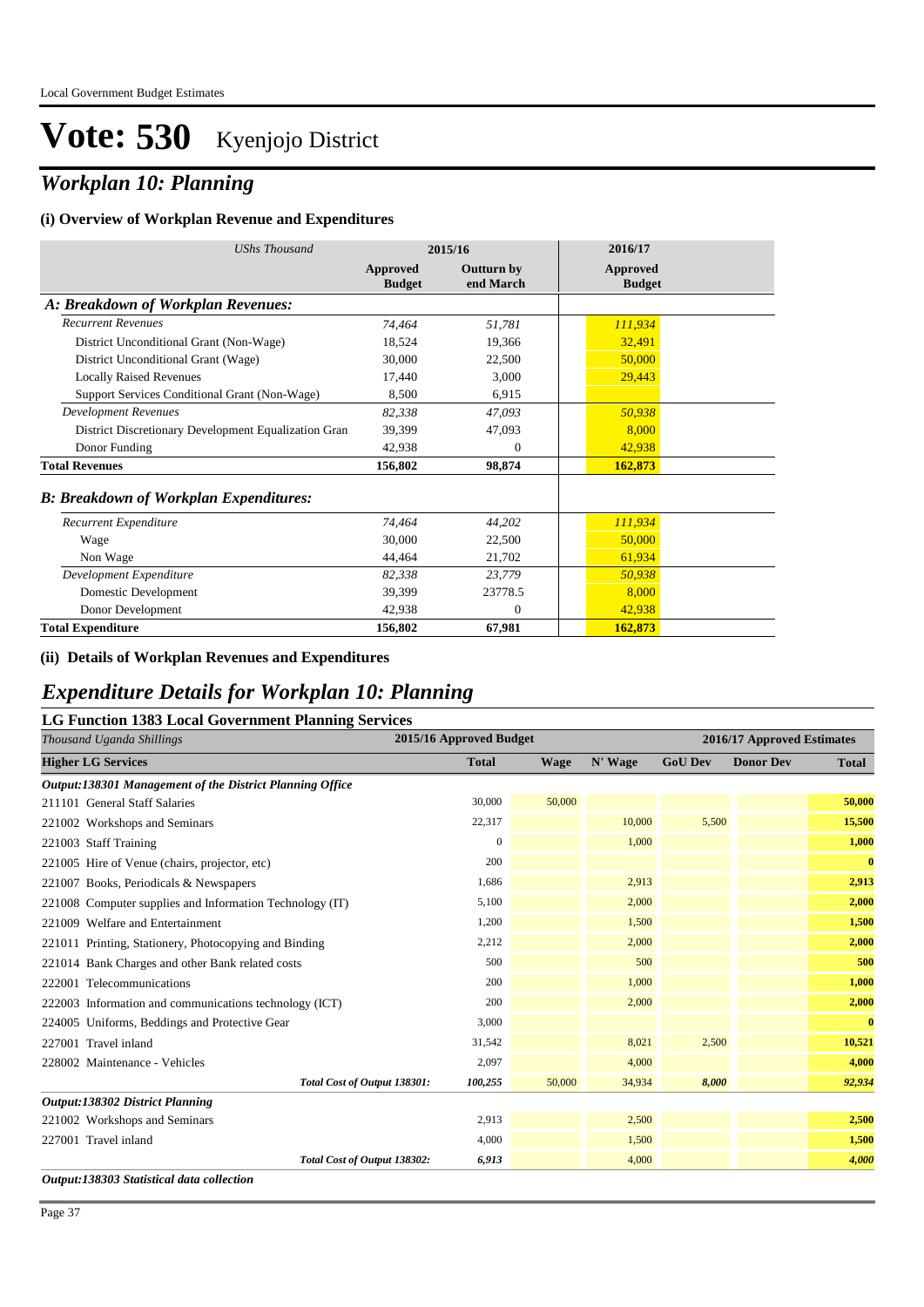## *Workplan 10: Planning*

| Thousand Uganda Shillings                                                                                   | 2015/16 Approved Budget |                  |                  | 2016/17 Approved Estimates |                  |                    |  |
|-------------------------------------------------------------------------------------------------------------|-------------------------|------------------|------------------|----------------------------|------------------|--------------------|--|
| <b>Higher LG Services</b>                                                                                   | <b>Total</b>            | <b>Wage</b>      | N' Wage          | <b>GoU Dev</b>             | <b>Donor Dev</b> | Total              |  |
| 221002 Workshops and Seminars                                                                               | 0                       |                  |                  |                            | 14,000           | 14,000             |  |
| 221007 Books, Periodicals & Newspapers                                                                      | 0                       |                  |                  |                            | 1,000            | 1,000              |  |
| 221008 Computer supplies and Information Technology (IT)                                                    | $\boldsymbol{0}$        |                  |                  |                            | 3,000            | 3,000              |  |
| 221011 Printing, Stationery, Photocopying and Binding                                                       | 0                       |                  |                  |                            | 2,000            | 2,000              |  |
| 221014 Bank Charges and other Bank related costs                                                            | $\boldsymbol{0}$        |                  |                  |                            | 500              | 500                |  |
| 222001 Telecommunications                                                                                   | 0                       |                  |                  |                            | 1,000            | 1,000              |  |
| 222003 Information and communications technology (ICT)                                                      | $\overline{0}$          |                  |                  |                            | 1,500            | 1,500              |  |
| 227001 Travel inland                                                                                        | 1,000                   |                  | 1,000            |                            | 6,938            | 7,938              |  |
| 228002 Maintenance - Vehicles                                                                               | $\boldsymbol{0}$        |                  |                  |                            | 3,000            | 3,000              |  |
| Total Cost of Output 138303:                                                                                | 1,000                   |                  | 1,000            |                            | 32,938           | 33,938             |  |
| Output:138304 Demographic data collection                                                                   |                         |                  |                  |                            |                  |                    |  |
| 221002 Workshops and Seminars                                                                               | $\overline{0}$          |                  |                  |                            | 7,000            | 7,000              |  |
| 227001 Travel inland                                                                                        | 0                       |                  | 1,000            |                            | 3,000            | 4,000              |  |
| Total Cost of Output 138304:                                                                                | 0                       |                  | 1,000            |                            | 10,000           | 11,000             |  |
| <b>Output:138306 Development Planning</b>                                                                   |                         |                  |                  |                            |                  |                    |  |
| 221002 Workshops and Seminars                                                                               | 7,500                   |                  | 5,000            |                            |                  | 5,000              |  |
| 221008 Computer supplies and Information Technology (IT)                                                    | 500                     |                  | 1,000            |                            |                  | 1,000              |  |
| 221011 Printing, Stationery, Photocopying and Binding                                                       | 0                       |                  | 1,000            |                            |                  | 1,000              |  |
| 227001 Travel inland                                                                                        | 7,461                   |                  | 3,000            |                            |                  | 3,000              |  |
| 228002 Maintenance - Vehicles                                                                               | 1,000                   |                  |                  |                            |                  | $\bf{0}$           |  |
| Total Cost of Output 138306:                                                                                | 16,461                  |                  | 10,000           |                            |                  | 10,000             |  |
| <b>Output:138307 Management Information Systems</b>                                                         |                         |                  |                  |                            |                  |                    |  |
| 221002 Workshops and Seminars                                                                               | $\overline{0}$          |                  | 2,000            |                            |                  | 2,000              |  |
| 222003 Information and communications technology (ICT)                                                      | $\boldsymbol{0}$        |                  | 1,000            |                            |                  | 1,000              |  |
| 227001 Travel inland                                                                                        | 0                       |                  | 1,000            |                            |                  | 1,000              |  |
| 228003 Maintenance – Machinery, Equipment & Furniture                                                       | $\overline{0}$          |                  | 1,000            |                            |                  | 1,000              |  |
| Total Cost of Output 138307:                                                                                | 0                       |                  | 5,000            |                            |                  | 5,000              |  |
| <b>Output:138308 Operational Planning</b>                                                                   |                         |                  |                  |                            |                  |                    |  |
| 221002 Workshops and Seminars                                                                               | 2,600                   |                  | 2,000            |                            |                  | 2,000              |  |
| 227001 Travel inland                                                                                        | 400                     |                  |                  |                            |                  | $\bf{0}$           |  |
| Total Cost of Output 138308:                                                                                | 3,000                   |                  | 2,000            |                            |                  | 2,000              |  |
| Output:138309 Monitoring and Evaluation of Sector plans                                                     |                         |                  |                  |                            |                  |                    |  |
| 221001 Advertising and Public Relations                                                                     | 1,000                   |                  |                  |                            |                  | $\bf{0}$           |  |
| 221002 Workshops and Seminars                                                                               | $\boldsymbol{0}$        |                  | 2,000            |                            |                  | 2,000              |  |
| 221008 Computer supplies and Information Technology (IT)                                                    | $\boldsymbol{0}$        |                  | 500              |                            |                  | 500                |  |
| 221014 Bank Charges and other Bank related costs                                                            | 600                     |                  |                  |                            |                  | $\bf{0}$           |  |
| 222001 Telecommunications                                                                                   | $\boldsymbol{0}$        |                  | 500              |                            |                  | 500                |  |
| 227001 Travel inland                                                                                        | 15,574                  |                  | 1,000            |                            |                  | 1,000              |  |
| Total Cost of Output 138309:                                                                                | 17,174                  |                  | 4,000            |                            |                  | 4,000              |  |
| <b>Total Cost of Higher LG Services</b><br><b>Total Cost of function Local Government Planning Services</b> | 144,802<br>144,802      | 50,000<br>50,000 | 61,934<br>61,934 | 8,000<br>8,000             | 42,938<br>42,938 | 162,873<br>162,873 |  |
| <b>Total Cost of Planning</b>                                                                               | 144,802                 | 50,000           | 61,934           | 8,000                      | 42,938           | 162,873            |  |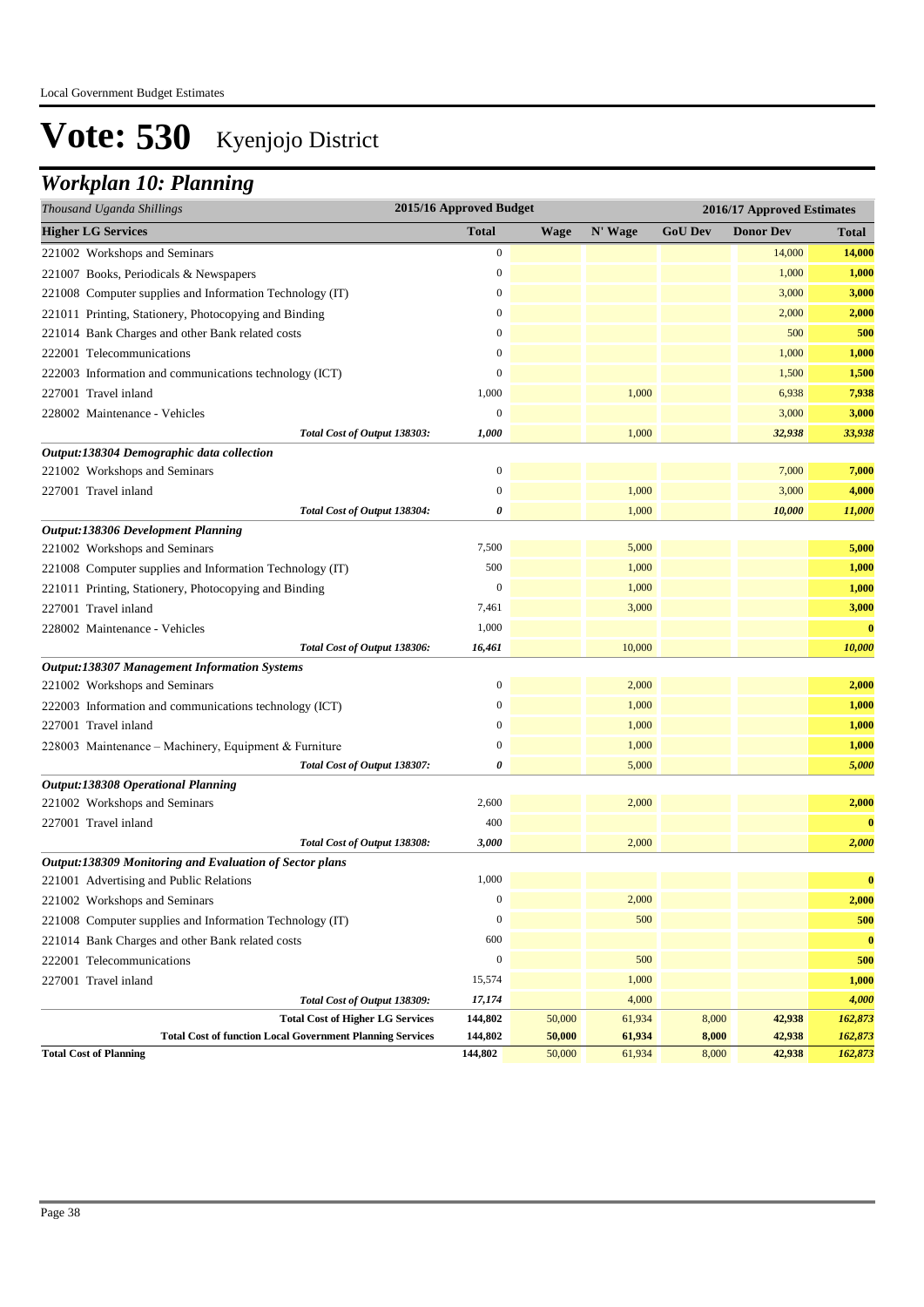## *Workplan 11: Internal Audit*

#### **(i) Overview of Workplan Revenue and Expenditures**

| <b>UShs Thousand</b>                                 | 2015/16                   |                                | 2016/17                   |
|------------------------------------------------------|---------------------------|--------------------------------|---------------------------|
|                                                      | Approved<br><b>Budget</b> | <b>Outturn by</b><br>end March | Approved<br><b>Budget</b> |
| A: Breakdown of Workplan Revenues:                   |                           |                                |                           |
| <b>Recurrent Revenues</b>                            | 67,260                    | 56,493                         | 89,360                    |
| District Unconditional Grant (Non-Wage)              | 17,250                    | 18,219                         | 21,000                    |
| District Unconditional Grant (Wage)                  | 40,360                    | 30,270                         | 60,360                    |
| <b>Locally Raised Revenues</b>                       | 5,750                     | 5,000                          | 8,000                     |
| Support Services Conditional Grant (Non-Wage)        | 3,900                     | 3,004                          |                           |
| <b>Development Revenues</b>                          |                           | 0                              | 10,000                    |
| District Discretionary Development Equalization Gran |                           | $\theta$                       | 10,000                    |
| <b>Total Revenues</b>                                | 67,260                    | 56,493                         | 99,360                    |
| <b>B: Breakdown of Workplan Expenditures:</b>        |                           |                                |                           |
| Recurrent Expenditure                                | 67,260                    | 53,095                         | 89,360                    |
| Wage                                                 | 40,360                    | 30,270                         | 60,360                    |
| Non Wage                                             | 26,900                    | 22,825                         | 29,000                    |
| Development Expenditure                              | 0                         | 0                              | 10,000                    |
| Domestic Development                                 |                           | $\Omega$                       | 10,000                    |
| Donor Development                                    |                           | $\Omega$                       | $\mathbf{0}$              |
| <b>Total Expenditure</b>                             | 67,260                    | 53,095                         | 99,360                    |

#### **(ii) Details of Workplan Revenues and Expenditures**

### *Expenditure Details for Workplan 11: Internal Audit*

| <b>LG Function 1482 Internal Audit Services</b>          |                         |        |              |                |                            |              |  |  |
|----------------------------------------------------------|-------------------------|--------|--------------|----------------|----------------------------|--------------|--|--|
| Thousand Uganda Shillings                                | 2015/16 Approved Budget |        |              |                | 2016/17 Approved Estimates |              |  |  |
| <b>Higher LG Services</b>                                | <b>Total</b>            | Wage   | N' Wage      | <b>GoU Dev</b> | <b>Donor Dev</b>           | <b>Total</b> |  |  |
| <b>Output:148201 Management of Internal Audit Office</b> |                         |        |              |                |                            |              |  |  |
| 211101 General Staff Salaries                            | 40,360                  | 60,360 |              |                |                            | 60,360       |  |  |
| 221002 Workshops and Seminars                            | 1,500                   |        | 3.499        |                |                            | 3,499        |  |  |
| 221003 Staff Training                                    | 800                     |        | 800          |                |                            | 800          |  |  |
| 221007 Books, Periodicals & Newspapers                   | 540                     |        | 720          |                |                            | 720          |  |  |
| 221011 Printing, Stationery, Photocopying and Binding    | 1,200                   |        | 1,300        |                |                            | 1,300        |  |  |
| 221012 Small Office Equipment                            | $\mathbf{0}$            |        | 815          |                |                            | 815          |  |  |
| 222001 Telecommunications                                | 3,120                   |        | 2,400        |                |                            | 2,400        |  |  |
| 222003 Information and communications technology (ICT)   | $\mathbf{0}$            |        | 800          |                |                            | 800          |  |  |
| 227001 Travel inland                                     | 2,200                   |        | $\mathbf{0}$ |                |                            | $\bf{0}$     |  |  |
| 228002 Maintenance - Vehicles                            | $\mathbf{0}$            |        | 2,000        |                |                            | 2,000        |  |  |
| 228003 Maintenance – Machinery, Equipment & Furniture    | 700                     |        |              |                |                            | $\bf{0}$     |  |  |
| Total Cost of Output 148201:                             | 50,420                  | 60,360 | 12,334       |                |                            | 72,694       |  |  |
| Output:148202 Internal Audit                             |                         |        |              |                |                            |              |  |  |
| 227001 Travel inland                                     | 16,840                  |        | 16,666       | 10,000         |                            | 26,666       |  |  |
| Total Cost of Output 148202:                             | 16,840                  |        | 16,666       | 10,000         |                            | 26,666       |  |  |
| <b>Total Cost of Higher LG Services</b>                  | 67,260                  | 60,360 | 29,000       | 10,000         |                            | 99,360       |  |  |
| <b>Total Cost of function Internal Audit Services</b>    | 67,260                  | 60,360 | 29,000       | 10,000         |                            | 99,360       |  |  |
| <b>Total Cost of Internal Audit</b>                      | 67,260                  | 60,360 | 29,000       | 10,000         |                            | 99,360       |  |  |